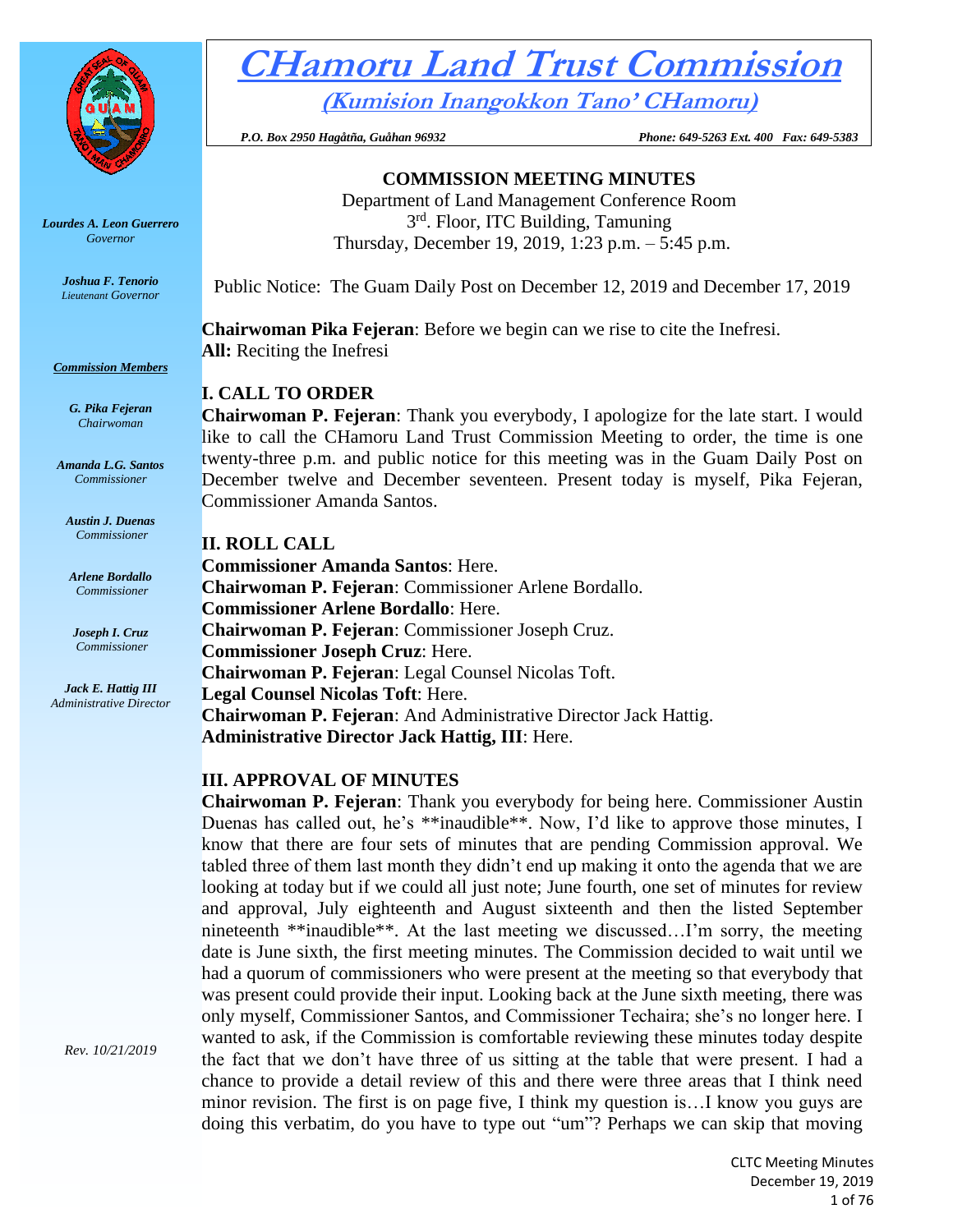forward, save your fingers of those two keys but on page five there's a word that says, "cuz", I think the word that should be is because \*\*inaudible\*\*. On page thirty-seven, the fourth person talking I believe… well, it says "Commissioner Hernandez I have a feeling that that statement; we need avocado…" should be \*\*inaudible\*\* to Francisco Hernandez and then on page forty-nine halfway down the page, I made the statement; "and what does that training entail" the word should be "en tail". I know they're just very minor comments for revision otherwise, I believe the content is accurate and as Commissioner Santos you are the only one sitting at the table today that was present at the meeting; do you have any comment?

**Commissioner A. Santos**: No.

**Chairwoman P. Fejeran**: Okay.

**Commissioner A. Bordallo**: \*\*inaudible\*\*

Legal Counsel N. Toft: Yes, because you can rely on \*\*inaudible\*\*

**Commissioner A. Santos**: \*\*inaudible\*\*

**Chairwoman P. Fejeran**: A motion has been made to approve the June sixth meeting minutes.

**Commissioner J. Cruz**: I second it.

**Chairwoman P. Fejeran**: Seconded it by Commissioner Cruz. Further discussion? **All Commissioners:** None.

**Chairwoman P. Fejeran**: All those in favor?

**All Commissioners:** Aye

**Chairwoman P. Fejeran**: Thank you. June sixth meeting minutes have been approved. Next would be July eighteenth and August fifteenth, for those, I would like to wait until we have Mr. Duenas \*\*inaudible\*\* he's still on the Commission I would like to table those to give him the opportunity to provide comments. Is the Commission okay with that?

**All Commissioners:** Yeah.

**Chairwoman P. Fejeran**: So that would be July eighteenth, August fifteenth and the nineteenth. I know September nineteenth we just received a copy today \*\*inaudible\*\* so that's four, I'm sorry three meetings that are tabled. Before we move on, I do have a question, actually I wanted to bring up the Commission did ask the Director to put together the Director's Reports from our meeting that includes summary coverage, I've come to realize that that extra report could be a bit in cumbersome \*\*inaudible\*\* time and energy so I wanted to see if the Commission would be amenable to change that Director's Administrative Report based on the meeting to change it into something that can be done today \*\*inaudible\*\* instead of that Administrative Director's report that's very detailed. Maybe the best way to do it is document what's really important in the meeting is a list of just the motions that were made and passed so that the motions be listed out as we're going through the meeting and then at the end of the meeting they're presented for review and then they're signed off by the Director and then me as the Chairperson and then what that does, it will provide signed and approved document because what is going to be happening is as we start approving these leases, the leases will be brought to me for signature and I'm going to have to dig through all of my meeting notes and files to make sure that the lease matches the motion made. This could be the intermediate step so that when the lease is presented for signature, along with the lease is the signed and approved motions from the meeting that it was made.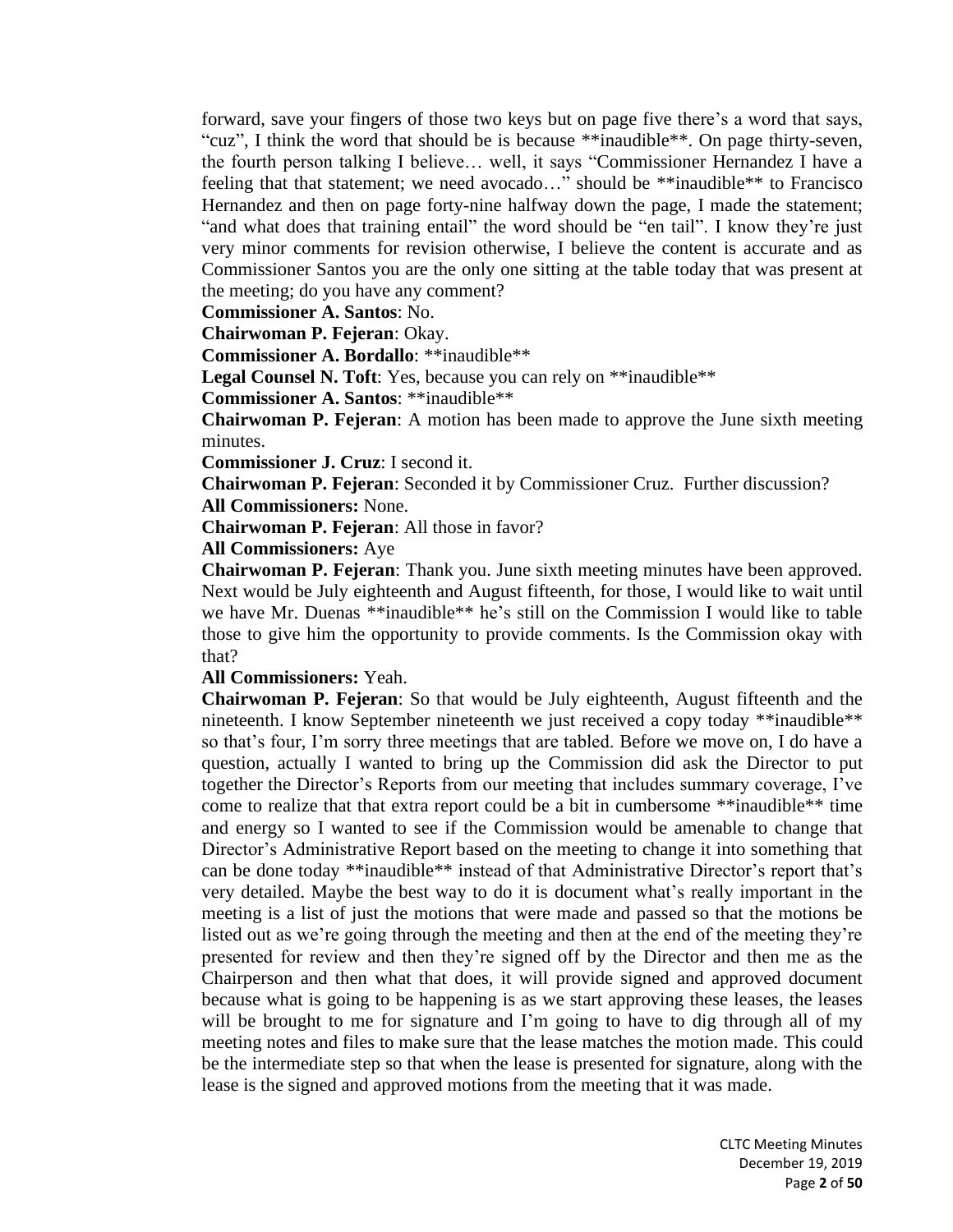**Commissioner J. Cruz**: Would that be applicable to item agenda or \*\*inaudible\*\* **Chairwoman P. Fejeran**: I would think maybe just the motions, just the motions and then the document that covers the whole meeting would be the meeting minutes.

**Commissioner A. Bordallo**: \*\*inaudible\*\*

**Chairwoman P. Fejeran**: Yeah, just for the record and to get things going so there's really…

**Commissioner J. Cruz**: So, for the report, the title of the report that we're revising is the Director's \*\*inaudible\*\*.

**Chairwoman P. Fejeran**: Yeah, I think that was the name of it.

**Commissioner J. Cruz**: Now it's action report? Is that how we're going to be labeling it?

**Legal Counsel N. Toft**: So as far as minutes go, the one thing that it requires is that \*\*inaudible\*\* results in \*\*inaudible\*\* so anything above and beyond that is up to the board as far as \*\*inaudible\*\*.

**Chairwoman P. Fejeran**: Okay and clearly the minutes as they are prepared and presented satisfy the…

Legal Counsel N. Toft: Yes, because it's verbatim it goes...

**Chairwoman P. Fejeran**: It goes beyond that.

**Legal Counsel N. Toft**: Yeah.

**Chairwoman P. Fejeran**: Okay. So, what would we call it? We'll just refer to the motions we \*\*inaudible\*\*.

**Legal Counsel N. Toft**: I'd say, motion summary.

**Chairwoman P. Fejeran**: Motion summary? Okay, motion summary. Okay just to recap, at the end of every Commission meeting, does the Commission want to review and approve it before the end of the meeting? Or will that be done offline for after we adjourn?

**Legal Counsel N. Toft**: I would say after, email it to the board for review and if there are any questions, it can be brought up at the \*\*inaudible\*\*.

**Chairwoman P. Fejeran**: What I would like to do because things get kind of lost in email and everything, I would like the motion summary to presented and approved on the day of. Before I leave, I want to put my signature so that when I get that motion summary with the lease that is based off the motion it's very obvious that, okay, it was approved \*\*inaudible\*\* it can be hand written.

**Administrative Director J. Hattig, III**: I was just about say, you're okay with it being hand written? We can begin by making sure \*\*inaudible\*\* write down the motions \*\*inaudible\*\* and then present those motions to you before \*\*inaudible\*\*.

## **Chairwoman P. Fejeran**: Okay.

**Commissioner J. Cruz**: Because all those actions are already… given we have the agenda on \*\*inaudible\*\* to make a motion on, right?

#### **Chairwoman P. Fejeran**: Yeah

**Commissioner J. Cruz**: Now, what if we were to summarize it according to \*\*inaudible\*\* right before or after the Commissioners' Comments put it in there \*\*inaudible\*\*?

**Chairwoman P. Fejeran**: Okay, yeah, so let's do that. We'll have a trial run today. So that's a part of the Commissioners' Comments, we'll look at the motion summary, handwritten is more than fine for approval.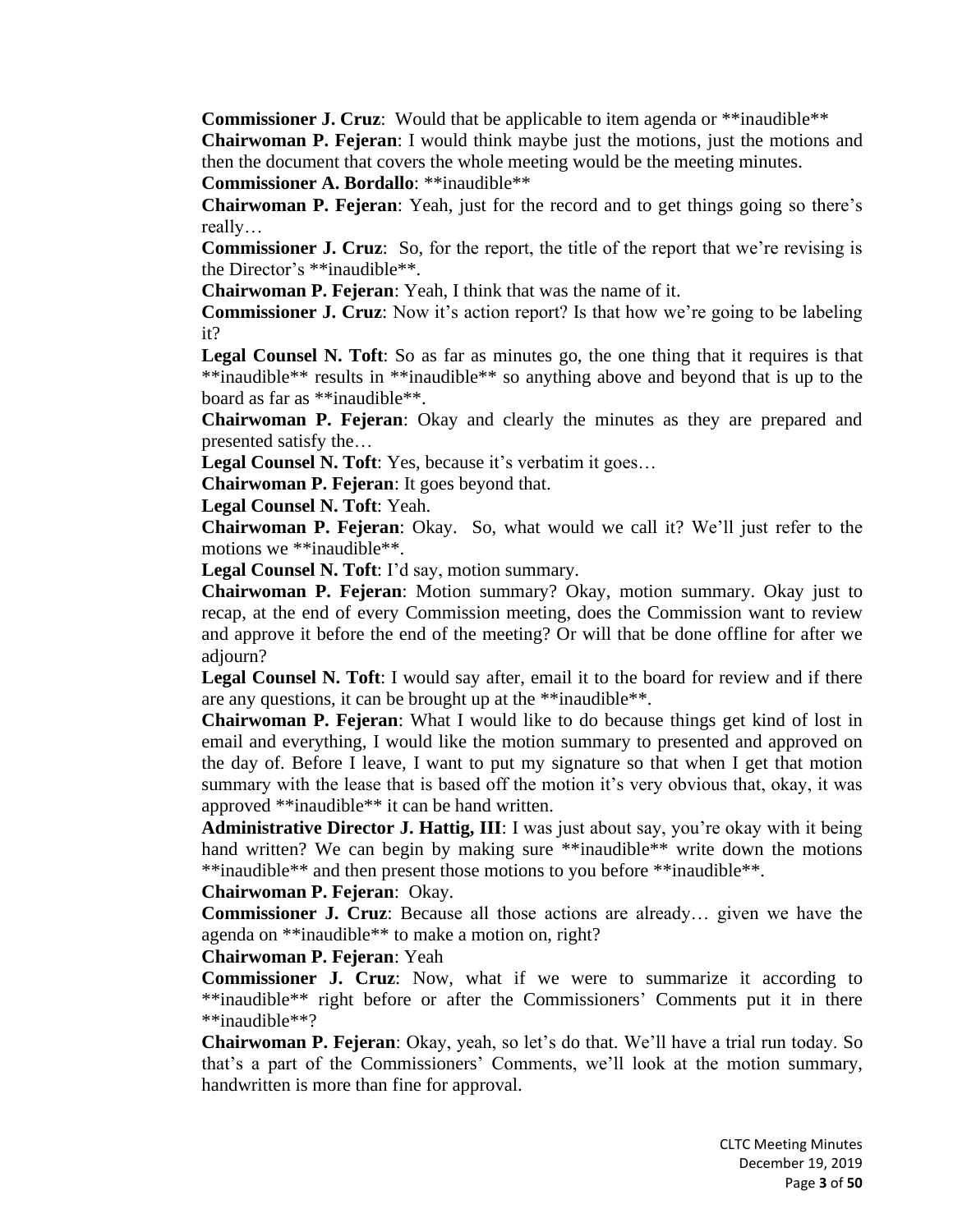#### **\*\*inaudible voice recognition\*\***

**Chairwoman P. Fejeran**: Alright, thank you. Also, before we get going, I wanted to check in and see what's the status of the resolution based on the settlement agreement terms?

**Administrative Director J. Hattig, III**: I'm still working on the resolution. I'm trying to meet all of the terms that were discussed on the sheet. I really want to make sure that I don't miss anything and then I'll need to submit it to Legal Counsel for review.

**Chairwoman P. Fejeran**: I think we've discussed that the settlement terms would just be an attachment so we wouldn't be pulling any of that and making it our own.

#### **Administrative Director J. Hattig, III**: Okay.

**Chairwoman P. Fejeran**: A resolution just basically state that that document is an official document that's dated and time and \*\*inaudible\*\* so it really should have just been. It shouldn't be taking this long.

**Administrative Director J. Hattig, III**: My apologies. \*\*inaudible\*\*. Yeah, I was trying to transfer it all but I should be able to provide it hopefully by tomorrow. If that's okay?

**Chairwoman P. Fejeran**: Okay. Yeah, I think the part that you can work on is more of the background as to why the resolution is put together, of course all the detailed information \*\*inaudible\*\* and I believe there is the other resolution that we had \*\*inaudible\*\* from a few months ago that you can look at and maybe just pull from that.

**Administrative Director J. Hattig, III**: We'll make sure we keep you and the rest of the Commission abreast of the transmission of \*\*inaudible\*\*.

**Chairwoman P. Fejeran**: I wonder if we should \*\*inaudible\*\* that the Commission request legislative action based on the settlement terms.

**Legal Counsel N. Toft**: Yeah.

**Chairwoman P. Fejeran**: Okay. So, tomorrow Director?

## **Administrative Director J. Hattig, III**: Yes.

**Chairwoman P. Fejeran**: Thank you and moving onto old business. We have number one, Agricultural and Residential Leasing, we have (a) Switched and transferred \*\*inaudible\*\*.

## **IV. OLD BUSINESS**

- 1. Agricultural and Residential Leasing
- **a. Switched and Transferred Lease List**

## **Land Agent II Jhoana Casem:** \*\*inaudible\*\*

**Chairwoman P. Fejeran**: Okay.

**Administrative Director J. Hattig, III**: Prior to the approval of the agenda \*\*inaudible\*\*.

**Chairwoman P. Fejeran**: Okay. I wanted to bring up again about this topic: these are the null and void leases and I believe that I provided the Director with an email when we first started this endeavor, we're probably down to eighty something still on the list.

#### **Administrative Director J. Hattig, III**: Eighty-five.

**Chairwoman P. Fejeran**: Eighty-five, okay. We have been able to adjudicate seventeen of them \*\*inaudible\*\* quick but not as quickly as we had hoped. What I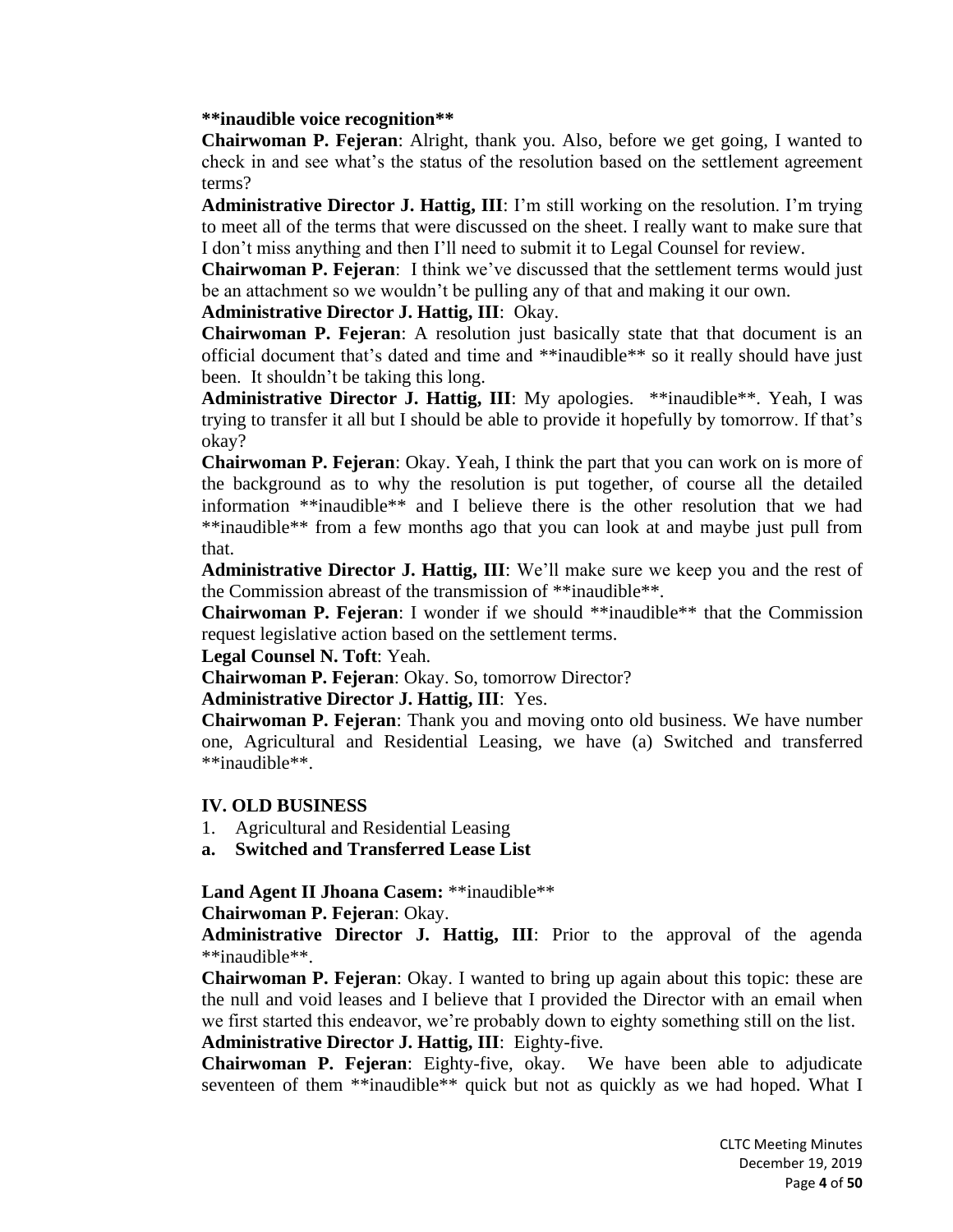wanted to have presented to us is more of a comprehensive strategy about how are we going to address this and I believe I sent you and email in this regard several months ago and I know the way that we have been adjudicate some of these, there's got to be other leases that are in the exact same boat, that they have the same situation. Right, for instance, the lease holder has passed away and the designated beneficiary declined the lease and instead passed it on to somebody else. I know that those situations \*\*inaudible\*\* in here. What I was hoping for is I know that we have adjudicated several of those. If we could adjudicate all of those same cases at the same time, get those cases off of our list, look at all those cases all at once so that we're addressing these pretty simply \*\*inaudible\*\*. I would prefer that it's presented in that manner.

**Administrative Director J. Hattig, III**: I wanted to say that in reviewing those particular leases sometimes we do have situations that are similar but there's one or two things that are different that require an extra look and that's the reason why it's difficult to categorize that. Jhoana and I have been working to put something together plus also we have complex leases that were issued as a result of two transfers so we got to put that on the side first and then we try to take the easier cases. There are amended… and the other thing is that we were advised to provide at least five per meeting and not to overload the meeting with multiple, too many because sometimes it could get really cumbersome to go through each of them. So we've been sticking to that guidance and try to provide at least five per meeting on the voids so that we don't get a bit inundated with all of them but we could provide you again with the spreadsheet I guess, right, and you had indicated before that that's something you would like too; those that are similar and if there are any differences then we could indicate that there and then you can review that on a separate basis and we could make sure that we at least take care of the majority. I can provide you again with the matrix, we've done that before so we'll work to try to get that but, staff reports will still be developed individually just in case you'd like to see those one or two particular changes and I thank the Commission for all of their work in working with the staff and the agency to adjudicate the seventeen. We've come so far and I'm confident and I did ask the legal counsel for guidance on how we can apply, if possible, on what you're suggesting, if we can apply the same to everybody, then can we do that immediately because I want to make sure that we protect the commission in and its work.

**Chairwoman P. Fejeran**: The intent is not to apply \*\*inaudible\*\* but the intent is if we're going to spend time looking at a case, it's a lot easier if they're all in the same category for how we may be able to adjudicate them and then we would have to look at those case by case and make the motions based \*\*inaudible\*\*. So maybe at the next time when we are presented with certain cases, if you can provide us the remedies that we've been able to accomplish based on those certain indications that would be helpful too.

#### **Administrative Director J. Hattig, III**: \*\*inaudible\*\*

**Chairwoman P. Fejeran**: Great. Thank you. Sorry one more thing for this. I'm concerned that, I just want to make sure that we are looking at those that are on our list. I believe that priority will be for the individuals that are currently \*\*inaudible\*\* or occupying on the property. I'm not sure how you guys are prioritizing on this but I just want to check and see if you guys are able to help us adjudicate those faster. As you know, Mr. Celestial \*\*inaudible\*\* resides on the property, was very concerned and if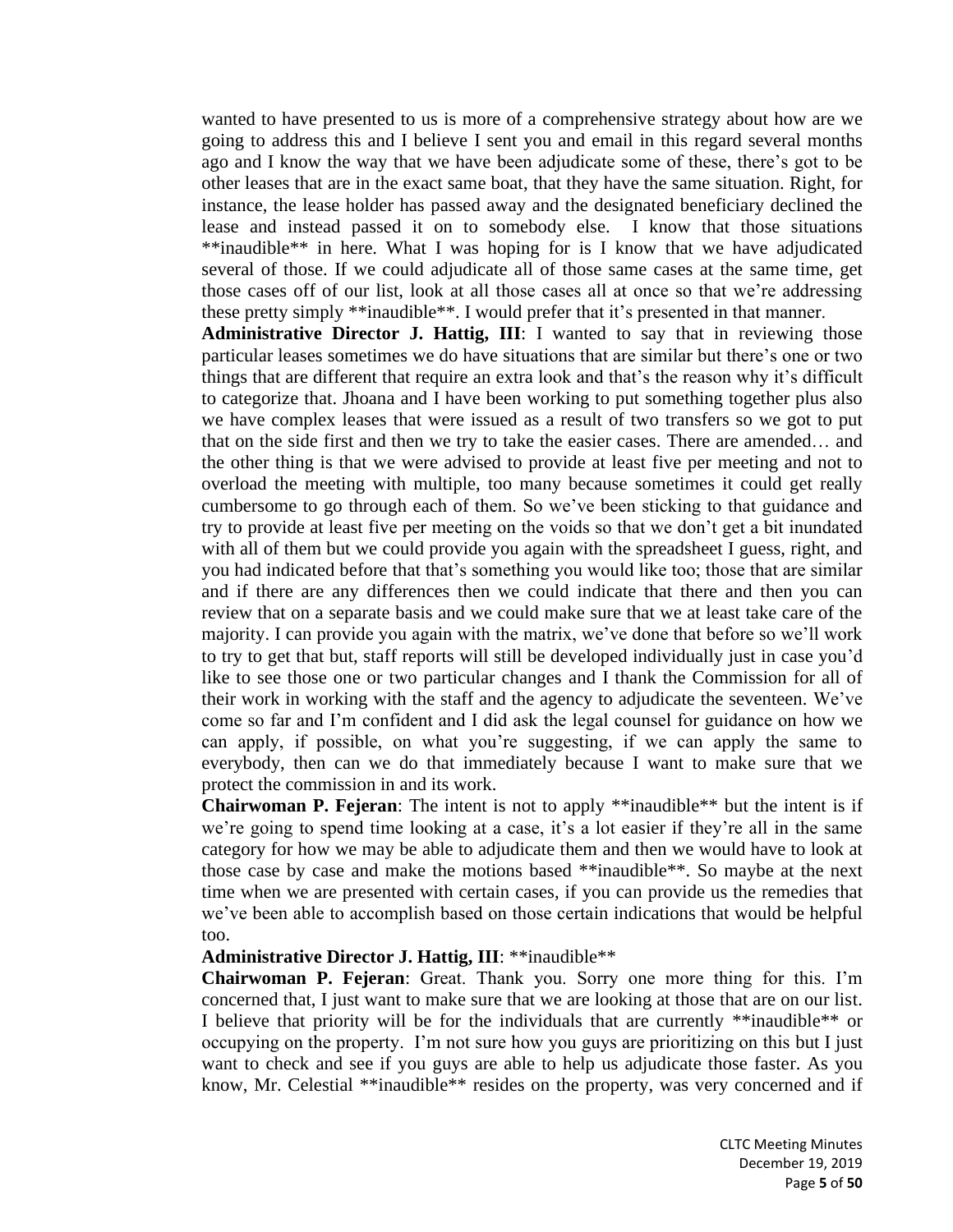somebody has a material interest then the concern… I want to be able to get to those as soon as possible.

**Administrative Director J. Hattig, III**: We'll add that to the factoring of the prioritization. Our prioritization was based on whether we were able to offer a solution based on the cases given so the easiest got a little more priority because we want to get them adjudicated quicker and then the ones that were a little bit more complex that required more research, they were prioritized down \*\*inaudible\*\*.

**Chairwoman P. Fejeran**: Okay. Understood. Thank you. Does the Commission have any comments for the switched and transferred leases, the null and void?

**Commissioner J. Cruz**: Did we entertain those cases? Do we keep a diary of the \*\*inaudible\*\*?

**Administrative Director J. Hattig, III**: Absolutely we have the status information sheet is our diary for every time we contact or they contact us so we do have chronological review. I wanted to ask a question though, before we get into the Commission's intent to adjudicate these first before we \*\*inaudible\*\* anymore request for leases because as I understand it, the moratorium has still been placed, we have not issued any new leases until we get through the void and that's my current understanding so I just want to reaffirm that today, if that's correct because we've been preparing any new leases have been based on the pre-occupier status which we've acknowledged but we have not prepared any new leases that's for the next people in line yet because of the existing moratorium and I don't recall in looking at the minutes that were approved in lifting of any of that moratorium yet or at least a vote for the commission to do so. I just want to reaffirm or get Commission guidance.

**Chairwoman P. Fejeran**: Okay. My recollection is the two are not related. The holding off on the new leases was until we have a standard operating procedure that we see that once we do get to new leases that know that the agency is in line with the rules \*\*inaudible\*\* so, it's the standard operating procedure that which is actually the next one on the agenda. We were presented with an updated Standard Operating Procedure.

## **b. Proposed Standard Operating Procedure**

**Chairwoman P. Fejeran**: I appreciate that you put this into what looks to me like a standard operating procedure, thank you for that. I do also like that it's very straight into the point. Has the Commission had a chance to review this? I had request…

**Administrative Director J. Hattig, III**: \*\*inaudible\*\* Yeah, there should be two separate… \*\*inaudible\*\*.

**Chairwoman P. Fejeran**: Okay, does the Commission want to go page by page in reviewing it and provide any comment.

**Commissioner A. Bordallo**: \*\*inaudible\*\*

**Chairwoman P. Fejeran**: So, it is the agency's standard operating procedure and this documents the process an application to administration of a lease and this is a draft and then you have the table of contents, part one is the application process, part two is qualification process, part three is lot reservation, part four is lease issuance based on \*\*inaudible\*\* lease compliance and then penalties and termination. This basically takes it through the entire leasing process from applying for the program to having a lease.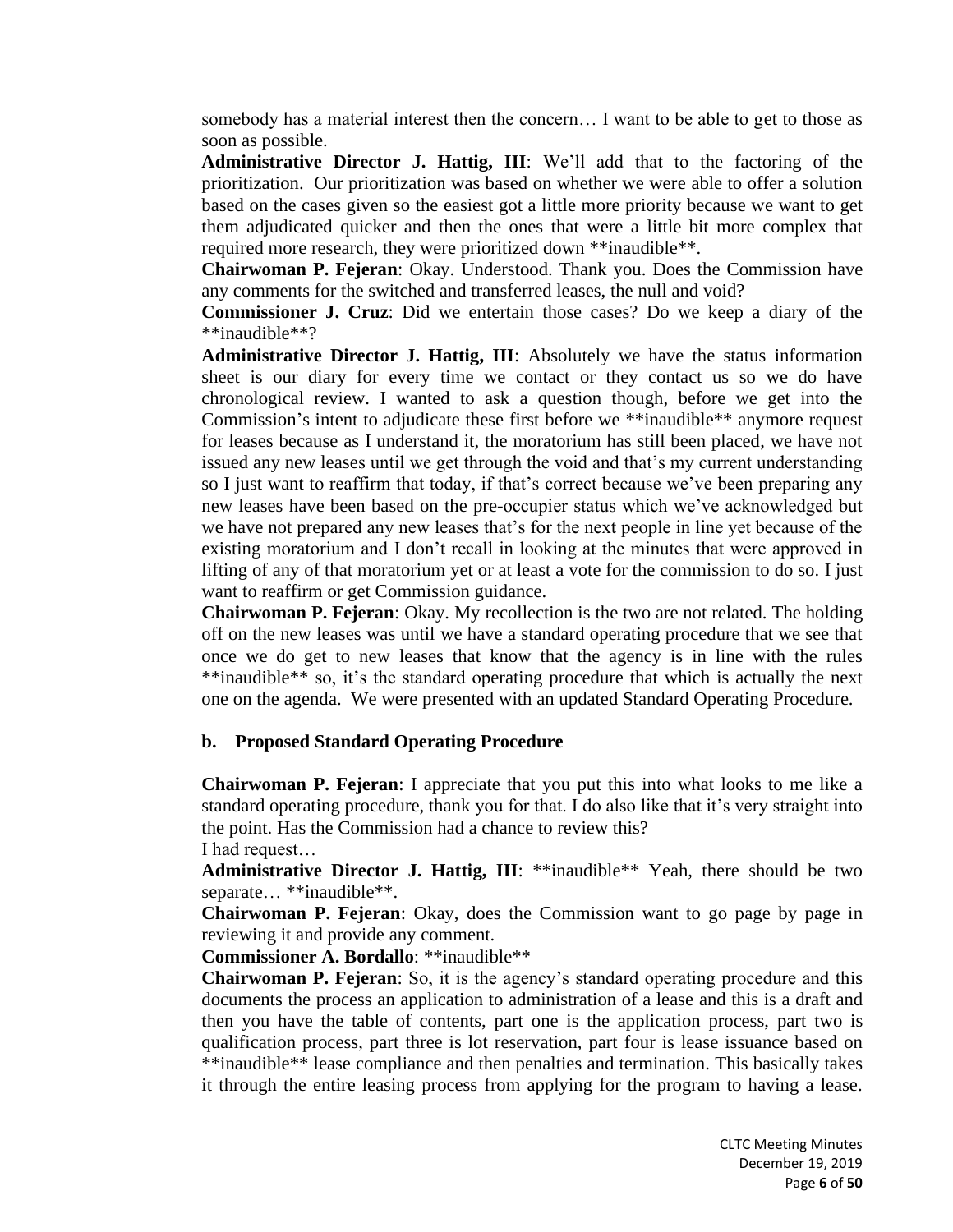Page one \*\*inaudible\*\* overview \*\*inaudible\*\*. I believe we should be referencing the enabling legislation for this for \*\*inaudible\*\* CHamoru Land Trust Act and the Public Law 23-38 and then it goes into management. The administrative services division, there's a human resource \*\*inaudible\*\*? Is that right?

**Administrative Director J. Hattig, III**: Yeah, we handle all of our human resources, the hiring and the process, we're separate now so DLM… before it was DLM's Administrative Services Division who did it but now we're on our own so we would hire, we would handle our own hiring.

**Chairwoman P. Fejeran**: So, we don't use Department of Administration for that? **Administrative Director J. Hattig**: Well we communicate with DOA to that process but Joey handles that.

**Chairwoman P. Fejeran**: So, we're not completely standalone?

**Administrative Director J. Hattig, III**: Yes.

**Chairwoman P. Fejeran**: Okay. Does the Commission want to move on to part one?

**Chairwoman P. Fejeran**: Alright. So, starting with application form, \*\*inaudible\*\* information and interview. There're two places to get the application form, online and in person. I'm really glad that we're doing this because I've indicated the tentative settlement terms, a lot of this is going to have to change. I'm glad you're able to put down what's current so that when we do have to change it, we know exactly where to \*\*inaudible\*\*. Required information for submittal, they must select the type of application; residential or agricultural and they are allowed to apply for both. I know there was an ambiguity in the rules and regulations \*\*inaudible\*\*. I know some of our applicants claim they were told they could only apply for one. Is the Commission okay with \*\*inaudible\*\* that the applicant can apply for both?

**Commissioner A. Bordallo**: \*\*inaudible\*\*

**Chairwoman P. Fejeran**: I assume they would have to pay for two applications?

**Administrative Director J. Hattig, III**: Yes ma'am.

**Commissioner J. Cruz**: Would that cover both? \*\*inaudible\*\*

Legal Counsel Toft: Both, one for agriculture \*\*inaudible\*\*.

**Commissioner J. Cruz**: \*\*inaudible\*\*

**Legal Counsel N. Toft**: Well they can still grow plants.

**Chairwoman P. Fejeran**: When a lease goes \*\*inaudible\*\* it would be based on one or the other application, it wouldn't be both, right?

**Commissioner J. Cruz**: But then we have a level of \*\*inaudible\*\*.

Legal Counsel N. Toft: I don't think there's any \*\*inaudible\*\*.

**Commissioner J. Cruz**: If we allow them to apply for both \*\*inaudible\*\*.

**Chairwoman P. Fejeran**: No, they don't have a parcel yet. So, one lease would be the result of one application. So, if we're entertaining applicants from residential, then if that applicant is up next \*\*inaudible\*\* we could be \*\*inaudible\*\* from their residential application and then they would still have an agriculture application and stay on the waiting list. Does that kind of separate them? So, they would have to fill out two applications and their names would be entered on both waiting lists.

**Commissioner A. Bordallo**: \*\*inaudible\*\*

**Chairwoman P. Fejeran**: \*\*inaudible\*\*

**Commissioner J. Cruz**: As long as you don't update the requirement of getting two full leases... \*\*inaudible\*\*.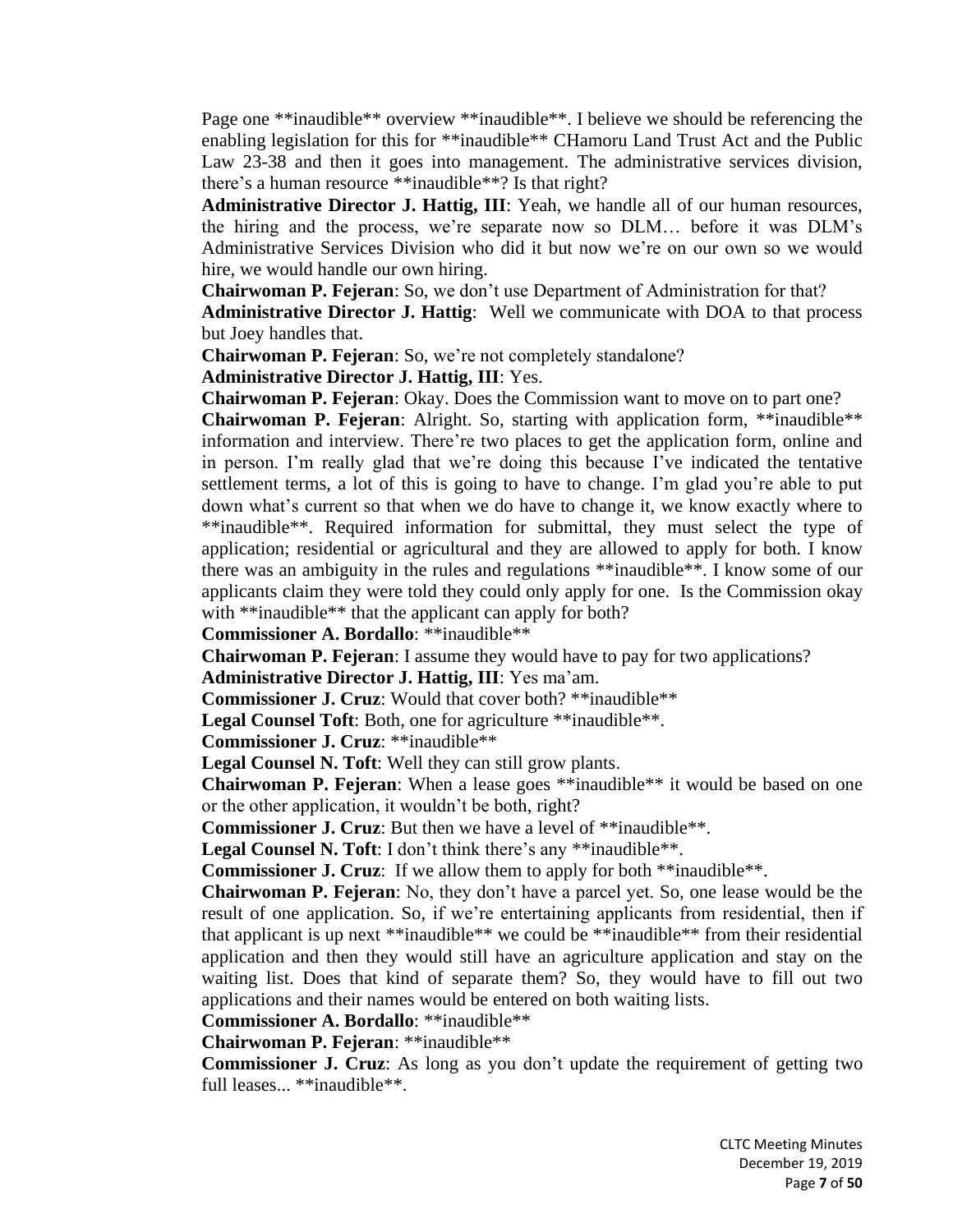**Legal Counsel N. Toft**: The rules are severe to the standard operating procedure as far as \*\*inaudible\*\*.

**Chairwoman P. Fejeran**: Okay on number three, applicant must provide the following information and there's a list of stuff here. I wanted to ask, what does it mean, provide the following information? Do they just bring their passport and then the \*\*inaudible\*\* or are they told to make copies and then submit it when…?

**Administrative Director J. Hattig, III**: Either way could work. We're just giving them the standard information that's provided to include their identity, number one, that's by the driver's license or their U.S. Passport if they don't have one; the birth certificate is used as a qualifying document so we get that up front.

**Chairwoman P. Fejeran**: Yeah, I understand the purpose of this but I'm just asking, is the Trust affording the cost of making photo copies for these people? The times, the photo copy cost etc.…or are we requiring the applicant to bring a copy themselves and submit it with the application?

**Administrative Director J. Hattig, III**: Normally they, we would do either way. Didn't matter if the application brought in the original and we would copy it and put it as part of the file but if they brought in a copy then we would add that to the file. So, it goes either way. It was dependent upon the applicant of their ability to \*\*inaudible\*\*.

**Commissioner J. Cruz**: So, all this information that we're asking is based on the… are any of these recertified or…

**Chairwoman P. Fejeran**: There is a notary requirement. Is that what you're asking?

**Commissioner J. Cruz**: No \*\*inaudible\*\* like a verification of a marriage certificate?

Verification of a…

**Chairwoman P. Fejeran**: Verification of an original? So, they'd have to bring in the original and then we'll make the copy.

**Commissioner J. Cruz**: But this is not going to be public record?

**Administrative Director J. Hattig, III**: Any personal information, we're not allowed to release.

**Legal Counsel N. Toft**: No, but the record itself is public.

**Chairwoman P. Fejeran**: Are we allowed to ask for social security numbers?

Legal Counsel N. Toft: We're allowed to, but a lot of the government agencies have been trying to do away with that recently because there's the possibility that those get \*\*inaudible\*\* up by accident during a FOIA request or \*\*inaudible\*\* things like that so I don't...

**Commissioner J. Cruz**: \*\*inaudible\*\* we were mandated to strike out all the ss numbers through the original documents.

**Chairwoman P. Fejeran**: I seem to remember that there was a law that says, you can't ask for social security numbers.

**Legal Counsel N. Toft**: I can check on that.

**Chairwoman P. Fejeran**: Okay, could you look into that because…

**Commissioner J. Cruz**: That's why I ask because if it's going to be a public record or not because I don't think we can make it a public record if…

**Administrative Director J. Hattig, III**: Oh yeah, we would never…

**Chairwoman P. Fejeran**: Okay, yeah, Nick if you could look into that with the social security. I guess I just wanted to \*\*inaudible\*\* you know when I go and I apply for things anywhere else; I have to bring the original and a copy to leave there with my application. That puts all the effort on the applicants, does the Commission want to require that also or recommend that? Because then that will be a policy \*\*inaudible\*\*. I think what it'll do is it will cut this time that the land agents are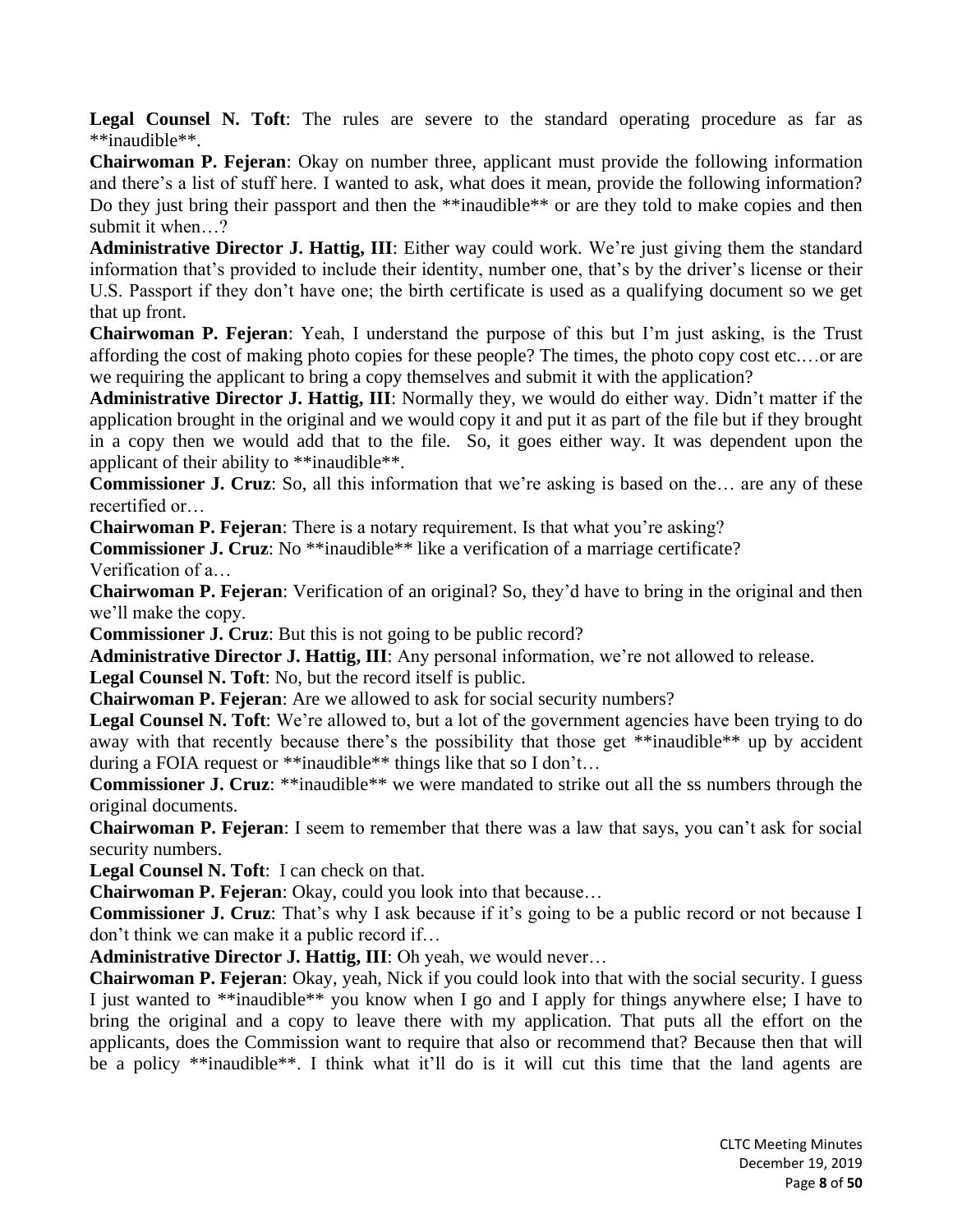\*\*inaudible\*\* it will reduce the time spent with each applicant if it's a simple; let me see your originals, okay; let me have your copies, alright you're good to go.

**Administrative Director J. Hattig, III**: We'll put that in the SOP, agency's policy.

**Chairwoman P. Fejeran**: Okay, when the application is turned in with all of those documents, that's when an interview is conducted, every time?

**Administrative Director J. Hattig, III**: Yeah. That was from the previous administrations practice so we conduct the interview based upon submission of right when they submit the application.

**Chairwoman P. Fejeran**: What is it? What are you interviewing?

**Administrative Director J. Hattig, III**: Well there's an interview sheet that's already provided in the file and they take information such as who the beneficiary would be and other…

**Chairwoman P. Fejeran**: And they do this before they even know they can come and qualify for the program?

**Administrative Director J. Hattig, III**: I've reviewed a lot of interview sheets that were a part of their case files so this is that portion of it and maybe if some of the employees that had been here long enough can also provide some information about that because they have been really the backbone behind the interview process.

**Chairwoman P. Fejeran**: Yeah, I'm just wondering if it's necessary at this very early stage to have an interview because they have already submitted all the documents that are required.

**Administrative Director J. Hattig, III**: And that could be the Commission's decision.

**Chairwoman P. Fejeran**: Yeah, if we could get some more information on why an interview at that point in the process is necessary. Notary requirements, the application must be notarized, right? Do you guys have an example file application? Okay, so the application itself is notarized? And we have staff on hand that performs that, notarized.

**Administrative Director J. Hattig, III**: We have two staff that are notaries public.

**Chairwoman P. Fejeran**: Notary public, okay.

**Administrative Director J. Hattig, III**: Yes, just for CLTC documents only.

**Chairwoman P. Fejeran**: Right. Okay. The application itself needs to be notarized. Can they go anywhere else to get this notarized?

**Administrative Director J. Hattig, III**: Yes, they can.

**Chairwoman P. Fejeran**: Do they pay when they come to you guys?

**Land Agent I Tina Tainatongo**: Not as a government notary.

**Chairwoman P. Fejeran**: Okay and \*\*inaudible\*\* specify that once they applicant has turned in their application, do you notarize it if there are still documents pending from them?

**Land Agent I T. Tainatongo**: As a notary, we could only notarize if you have a valid U.S. ID., so it wouldn't matter if they were pending their birth certificate or marriage certificate as long as it's the person who is going to have their signature notarized is present with a valid ID.

**Chairwoman P. Fejeran**: Okay, we might have to move that notary requirement up to one point one, right. You need the application form; you need these documents and then you need it notarized.

**Administrative Director J. Hattig, III**: \*\*inaudible\*\*

**Chairwoman P. Fejeran**: Maybe if you could provide more information if that is necessary at this point.

**Commissioner J. Cruz:** \*\*inaudible\*\* in that case, on that if you're doing notary \*\*inaudible\*\* in itself, usually indicate that as a review check list so that by the time you are done with the review check list, the submission of the application should be sufficient. Because right now the ones that are \*\*inaudible\*\*. Whether it's a review check list, or an interview check list, you can title it whatever but it's a check list of what you didn't get \*\*inaudible\*\*.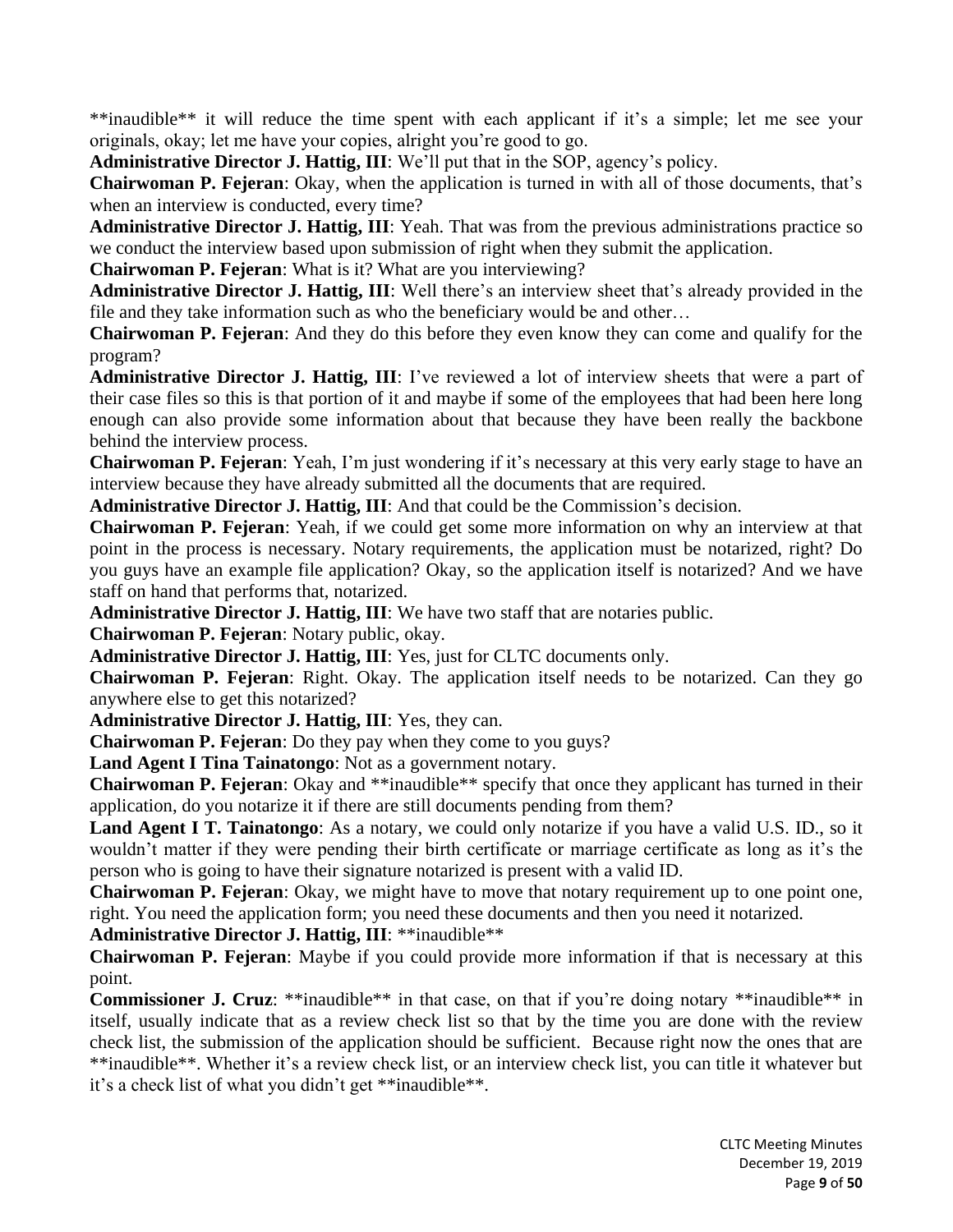**Chairwoman P. Fejeran**: So, you're talking about reviewing a complete application?

**Commissioner J. Cruz**: Well if you notarize it and you have one or two items that are missing and the time that you've submit it, it has already been reviewed that all the items necessary \*\*inaudible\*\* with the application.

**Chairwoman P. Fejeran**: So, you're saying it shouldn't be notarized until all documents are received to support a complete application.

**Commissioner J. Cruz**: \*\*inaudible\*\* the only requirement needed for notary is the ID card because it's the signatory \*\*inaudible\*\* toward the application but submission that we have to review that all required documents are \*\*inaudible\*\* before you submit the application.

**Chairwoman P. Fejeran**: Before it's considered complete and ready for review.

**Commissioner J. Cruz**: Yes, because on item number eight, submission of application \*\*inaudible\*\* completion of all necessary notary documents the application form is \*\*inaudible\*\* that should be already done, correct?

**Administrative Director J. Hattig, III**: Sometimes we have applicants who are just ready to submit the application and they delay in the process of turning in the qualifying documents, all the other documents that are required so in this, the way they set this up is; we receive the application based on whether it's completely filled out and whether it has all the information that they need and we stamp it received and it becomes just the application and then when they submit the documentation for qualification and they satisfy the qualification, I give them a letter according to the law, I notice them to see that they are qualified and then they can pay their fifty dollar application fee so that they don't pay before they know that they're qualified because if they're unqualified.

**Chairwoman P. Fejeran**: I'm glad you brought that up. I'm believe that if we're going to be looking and considering somebody and using man hours, that's what the application fee pays for and… I think that we have to \*\*inaudible\*\* the complete application and what are the requirements for a complete application in order to get a time stamp. I think a complete application you know we are talking about process \*\*inaudible\*\* so I'm glad we're talking about this because I know that there's a lot of back and forth in how it was practiced. Just going through my experience with other agencies, once you get a timestamp and a numerical designation that means that you have satisfied everything asked of you and then you get your timestamp designation and then you are considered and then you are reviewing the document to see if they are eligible under the program, right?

**Administrative Director J. Hattig, III**: Well, what I'm suggesting though is actually before we timestamp them, I'm suggesting that maybe we should qualify them first because if we timestamp them and then they're not qualified, what happens to the application? I mean there would be a period of time when they could seek further documents to qualify so if you put a timestamp on it for a numerical designation; they're going to be inline but not necessarily qualified yet and I wanted to prevent that from happening.

**Chairwoman P. Fejeran**: I get it, but what is it to say that somebody is going to come in and say, no, I submitted all of my documents and I know that guy submitted a month after me; why is his time stamp before me. I think it leaves to much room for error and we need to have it as soon as the applicant has completed everything required of them; they've filled out the form, they've submitted copies of all the required documents, they've had it notarized and they've paid their fee. Then that's when they get their timestamp or maybe that… I see, that's why you want to put it received…

**Administrative Director J. Hattig, III**: Right, that's why I just want to stamp the application received first on the date that they turned it in and then they can come back later to submit their supporting documents if they have it because I'm required by law to review that within thirty days of submission so I don't want the… Is the thirty days going to start already, or are we going to timestamp them with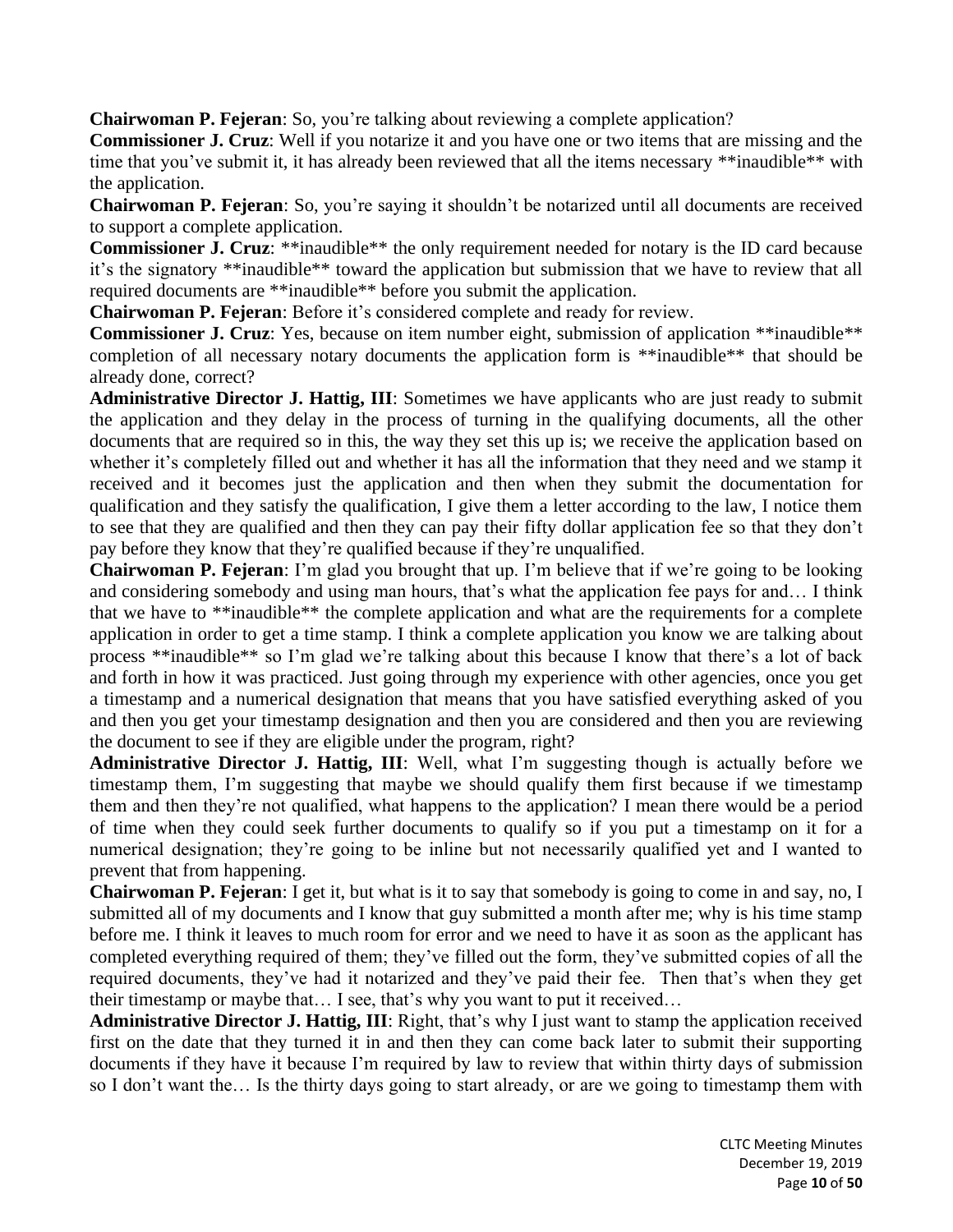their numerical designation and then the thirty days begins so I kind of wanted to purpose that, you're right, exactly that all three requirements should be before they qualify because if they don't satisfy all three then they're not qualified automatically right. If they don't submit their documents, they don't pay and certain people have come and said, why do I have to pay if I don't know that I'm qualified, I don't get that money back if I'm not. So, to help that, the staff and I have thought this through and we're trying to provide that process if you want to see as transparent, we'll let them know exactly what they need and when they need it. It won't be in numerical designation until you meet all three requirements and I'm hard-pressed within that thirty-day period, I need to do all my due diligence to make sure they qualify within that time.

Legal Counsel N. Toft: I \*\*inaudible\*\* support that it helps out, if you could get one that's complete that's been there that's timestamped and let's say we make our way down the list and then we start getting these incomplete ones we don't have \*\*inaudible\*\* and we pass them up, do we contact them and \*\*inaudible\*\*.

**Chairwoman P. Fejeran**: And how are things \*\*inaudible\*\*?

**Administrative Director J. Hattig, III**: Well we're attempting to make that happen now, we're advising them that please if you want to pay, you can but we're advising you that if you are not qualified you won't get the payment back, it's a nonrefundable payment. So, we are currently in practice of informing the applicant.

**Chairwoman P. Fejeran**: Okay so the first step, the flow is the applicant turns in all documents, the application itself, notarized and they pay the fee and that's when they get their received stamp.

**Administrative Director J. Hattig, III**: Actually, the qualification has to be given within that time period, all of that. I want for them to be able to be qualified before we give them their timestamp because if they're not qualified…

**Chairwoman P. Fejeran**: There's a difference between a timestamp and a stamp received right?

**Administrative Director J. Hattig, III**: Yes, there is.

**Chairwoman P. Fejeran**: There's a received stamp that shows us that we received all of the documents and then…

**Commissioner Cruz**: Why don't you change the received date to a processing date; because when you start your payment, that's when you say received payment but while you're doing your interview or you're cross checking \*\*inaudible\*\* and when you do your actual… when do you want to call the thirty day start date?

**Administrative Director J. Hattig, III**: As soon as they submit their documents, I have thirty days. So as soon as they submit their qualifying documents, I have thirty days to qualify them so as soon as they submit their birth certificate, I qualify them immediately and I send them a letter and then we request for payment because their application has already been submitted.

**Chairwoman P. Fejeran**: I think we need to be getting payment upfront.

**Commissioner J. Cruz**: The processing should be a part of the payment, because on your interview here, it says, interview document will become a part of the applicant's case after the qualification. I mean why can't we just stick with this \*\*inaudible\*\* review under your processing date with your payment and then right after you meet the qualifications that's when you issue a notice. \*\*inaudible\*\* within thirty days of the submission determination based on the document provided, the applicant will be \*\*inaudible\*\* by the qualification. You would already know that \*\*inaudible\*\* when you do the interview, the rest of the mandatory documents.

**Administrative Director J. Hattig, III**: Sometimes we won't because their birth certificates are not…they're either born elsewhere.

**Commissioner J. Cruz**: While you're still doing the processing?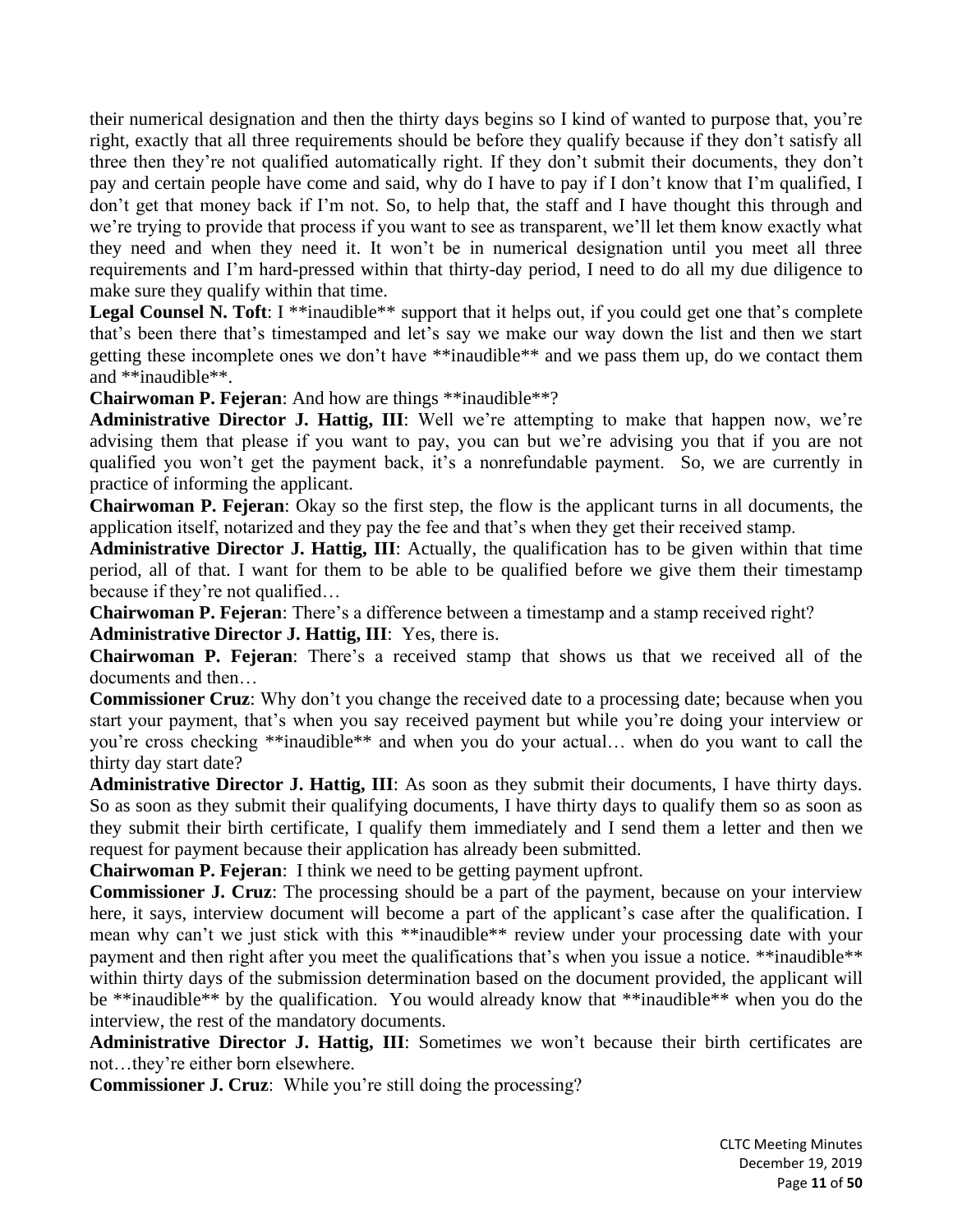**Administrative Director J. Hattig, III**: Correct and so, they would need that time, that thirty-day period to go to M.A.R.C. maybe to research a little bit more about their lineage to make sure they can provide us with documentation.

**Commissioner J. Cruz**: But that thirty days won't start on the processing date; it can start on your…

**Chairwoman P. Fejeran**: The day that everything \*\*inaudible\*\* I'm looking at the rules and reg and \*\*inaudible\*\* completed application shall be timestamped and is accepted by \*\*inaudible\*\* numerical designation and file in the order it was received. A complete application to me, means that they've fulfilled all of their duties, so a complete application is the; application, it's notarized, they have all of the documents required and they pay the fee...oh no, so they pay the fee within thirty days, that's their \*\*inaudible\*\*. In order to get the timestamp according to the law, it says, we have to timestamp when a complete application package is provided.

**Commissioner J. Cruz**: That's the promising date \*\*inaudible\*\*.

**Chairwoman P. Fejeran**: Right. Once that's timestamped that starts the thirty-day call. On their end, they have thirty days to pay the fifty dollars on our end that's when we look at qualifying the individuals.

**Administrative Director J. Hattig, III**: Then we'll follow the procedure but then what happens if they don't make the payment within thirty days? Because I know that becomes the unpaid application process, yet a numerical stamp has been given so I just want to know, how are we going to handle that? If we've already timestamped them and given them the numerical designation and the thirty days is up…

**Chairwoman P. Fejeran**: I think it's pretty clear they have to... \*\*inaudible\*\* I guess that would be a policy set by the Commission, right. If they don't pay within thirty days, what is the policy?

**Commissioner J. Cruz**: Yeah, we can. Can we ask, during the processing period section one \*\*inaudible\*\* request for a deposit \*\*inaudible\*\* because you already have the payment upfront as a deposit or because if they don't pay within thirty days they're going to keep \*\*inaudible\*\*?

## **(Multiple conversations)**

**Chairwoman P. Fejeran**: They get that timestamp when all documents, the application and it's notarized that's when they get the timestamp that starts the thirty days. You already have everything to review, right? That starts your thirty days and then they have thirty days to pay the fee and then once those thirty days are up, maybe if you find them qualifying for the program you send them a letter and then we find out they haven't paid within the thirty days then we ask them to resubmit or…

**Commissioner J. Cruz**: Check how you when you request \*\*inaudible\*\* you pay a portion of \*\*inaudible\*\* you pay the rest so we can hold the deposit of fifty dollars and then apply within the \*\*inaudible\*\* right.

# **(Multiple conversations)**

**Chairwoman P. Fejeran**: I understand that the administration timestamping applications that we end up finding out that they're not qualified but in that case, if they are unqualified then that goes in the unqualified applicant file and if there's ever a question why are their numbers skipped \*\*inaudible\*\* when we should be reference, well, applicant number x-y-z is unqualified.

**Administrative Director J. Hattig, III**: \*\*inaudible\*\*

**Chairwoman P. Fejeran**: Based on that, if you could revisit and revise part one.

**Administrative Director J. Hattig, III**: Part one, Section one point three which is the whole \*\*inaudible\*\* right?

**Chairwoman P. Fejeran**: Yeah, I think so and also part two qualification.

**Administrative Director J. Hattig, III**: Okay and you want to put qualification as part of the processing, right? Qualification is going to be a part of the processing from the beginning?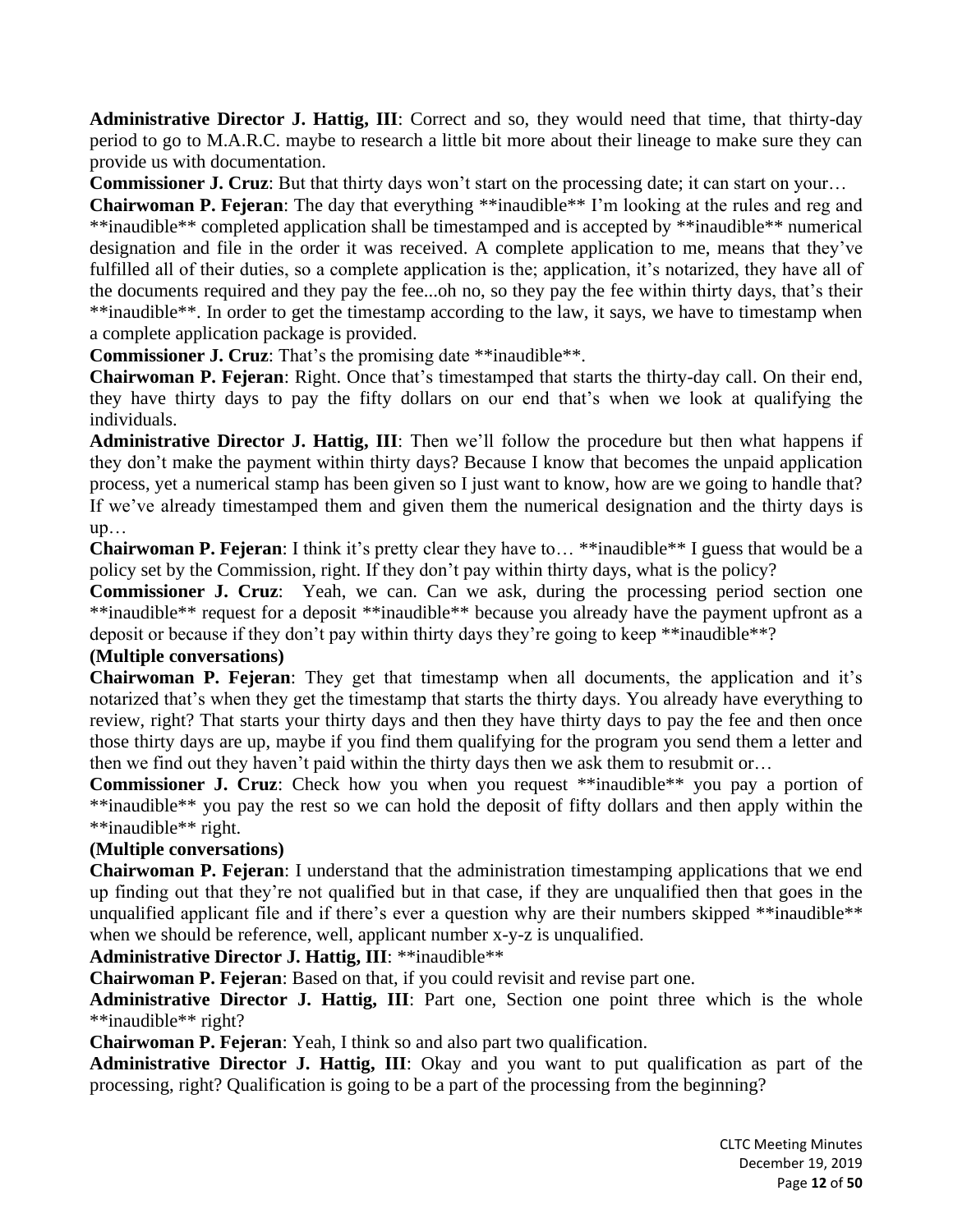**Chairwoman P. Fejeran**: Yeah, it's up to you, you might want to end part one application; you might want to end it at a complete application has been received by the \*\*inaudible\*\* and then part two will be the processing and qualification \*\*inaudible\*\*.

## **Commissioner J. Cruz**: \*\*inaudible\*\*

**Chairwoman P. Fejeran**: Yeah. Right. I know we have a lot on our agenda and we have the parties in the audience that I would like to get to. Thank you all for your patience. I don't want to go into details but I would like to ask at our next meeting if we can review this again with those revisions. For part three, please add in information on how the waiting list for both waiting list are processed. There's nothing in here about that and I want to see how you guys administer and manage the waiting list. How do you…do you go straight to numerical designation. There's no info on how the waiting list is processed.

# **Administrative Director J. Hattig, III**: Okay.

**Chairwoman P. Fejeran**: And I think lot reservation to me, it sounds like it's really big somehow you were doing things on an applicant base, individual applicant bases, you were entertaining applicants on a one and one basis and as we've learned, our waiting list has been divided based on your last name and it has been given out to land agents based on your last name, right, and to me that does not sound, I don't think it's a practice that is a fair way to do things because what if a certain land agent is able to get through ten of the people on their waiting list and another land agent is hung up on one of them; that means we're not following the first come first serve as mandated by the law.

**Administrative Director J. Hattig, III**: Currently, we are not even doing it that way anyway.

**Chairwoman P. Fejeran**: Well if you can document that so we have an overview of it.

**Commissioner A. Bordallo**: \*\*inaudible\*\*

**Administrative Director J. Hattig, III**: \*\*inaudible\*\*

**Commissioner A. Bordallo**: Okay just wondering. I just want \*\*inaudible\*\*.

**Administrative Director J. Hattig, III**: I just wanted to say the lot reservation process is based on the declination language that is in the law \*\*inaudible\*\* so we can put this together as perhaps a fair way transparent fair way put down to tell us where they want to live and then we should show them where is available on the inventory and then we agree on the three lots that they will like to see and then we take them out and show them the approximation of the lot and then they decline which will notarized because certain people have said they declined but then they really didn't and then the acceptance is also notarized so that we have a document that holds them accountable for the agency and the land agent to process the lease as soon as we have the date and time we can look on our list and say, you're next and we have the numerical designation and we can just apply that and we get them a lot a soon as possible and then we can come to you for the Commission to issue a lease \*\*inaudible\*\*.

**Chairwoman P. Fejeran**: So for that part, part three, if you could just refer back to the rules and reg on contracts for award priority and then residential track leases award six point one, six point two \*\*inaudible\*\* so we're just missing on how the waiting list is processed and how I think even how lands are identified that are available. That was very controversial, there were allegations that when they were offered property; they weren't offered certain property in Barrigada Heights. I just want to avoid that, how do you; one, process the waiting list, two, how do you identify that it's available.

**Administrative Director J. Hattig, III**: Property is on three point two on section b "the land agent will utilize the most recently updated land inventory GIS/LIS and any current masterplan that \*\*inaudible\*\* in the lot reservation process", that's the summary of how we identify our properties when they are available.

**Chairwoman P. Fejeran**: I'm glad you brought that up. At a certain point in time a land agent, what do they do, do they print out a whole list of available properties and they offer that to the applicant?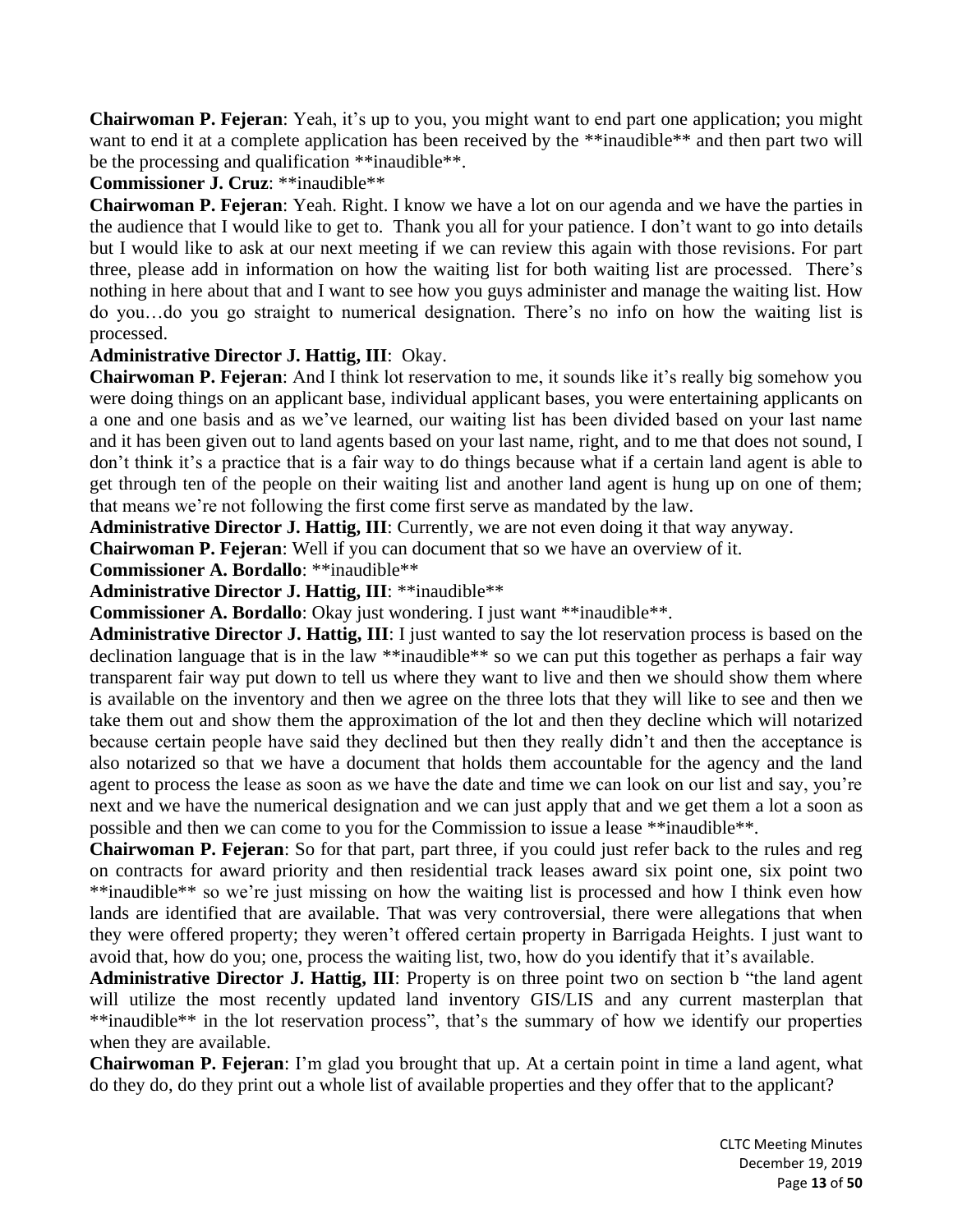**Administrative Director J. Hattig, III**: Well they try to narrow it down as much as possible based on the applicant's request where do they want to live and then view the GIS for what available properties in that area and then from there we can reach further, we can tell them if there's power and water, we can tell them if there's access, we can disclose all this important information to them.

**Chairwoman P. Fejeran**: Again, it sounds like we're facing our \*\*inaudible\*\* our applicant \*\*inaudible\*\* I think that we need to refocus and base our work on the properties that's available. So we've identified maybe once a quarter we identify all of the properties that are ready for leasing and then that's when we go out and go through the waiting list and say, these are the properties available for this quarter and that's when they can decide, yes, I'll take it, no, I won't and then \*\*inaudible\*\*. I think the way to be is property focus versus applicant focus because I know that the staff has been sitting there. You know there are certain applicants who have said, yes, I'll take that one and then they come back here and say, no, I don't want that one and we're continuing to service them.

**Commissioner J. Cruz**: On this \*\*inaudible\*\* you say any master plan, are these master plan aerial wide or parcel wide?

**Administrative Director J. Hattig, III**: What we have on certain tracks, we already have a master plan done out and it has individual lots and it \*\*inaudible\*\* severed out but sometimes those masterplans change from time to time based on certain factors so they have to take into consideration, if there are any on hand, if we have any approved ones in that subdivision or in that track or in that area or anything at all. You have to take that into consideration as part of \*\*inaudible\*\* anything that was planned out earlier. We take a look at that first because it could have been, you mentioned earlier there are masterplans that are already carved out. These lots that are \*\*inaudible\*\* we've already done some of the work, so let's take that into consideration also because, you know, we're not going to duplicate our efforts, right.

**Commissioner J. Cruz**: I understand that but when you say, masterplan, are these considered as subdivision masterplans or are they considered \*\*inaudible\*\* masterplan because I'm relating to this masterplan and as we go down to three point three, I want to know how did we give the survey authorization if you already have all these masterplans in place, having all these lots available for selection. Where does this survey authorization \*\*inaudible\*\* on this SOP?

**Administrative Director J. Hattig, III**: Okay, what I'll do is, I'll \*\*inaudible\*\* definition of masterplan because I don't know the difference between a subdivision right now, I just put down masterplan so that we can have a \*\*inaudible\*\* and then the Commission can guidance on what types of plans.

**Commissioner J. Cruz:** \*\*inaudible\*\* a subdivision masterplan that was approved by previous commissions, previous board and see where we're at. If we finalized that subdivision in itself to describing the lot, the individual lot like blocks or by parcel or maybe because you know a subdivision should have tract.

**Administrative Director J. Hattig, III**: Okay.

**Chairwoman P. Fejeran**: I see this \*\*inaudible\*\* and this is a consumer guide, right?

**Administrative Director J. Hattig, III**: Yes. It's supposed to be included with the proposed SOP.

**Chairwoman P. Fejeran**: Okay. Great, so we're just going through and revising part one and two and then adding more information to part three \*\*inaudible\*\*. I really like this, this applicant guidelines that you guys created, thank you. This takes all the pertinent information from our SOP and \*\*inaudible\*\* format that is easily understood and read by our applicants.

**Commissioner J. Cruz**: User friendly.

**Chairwoman P. Fejeran**: User friendly, exactly, so this is great.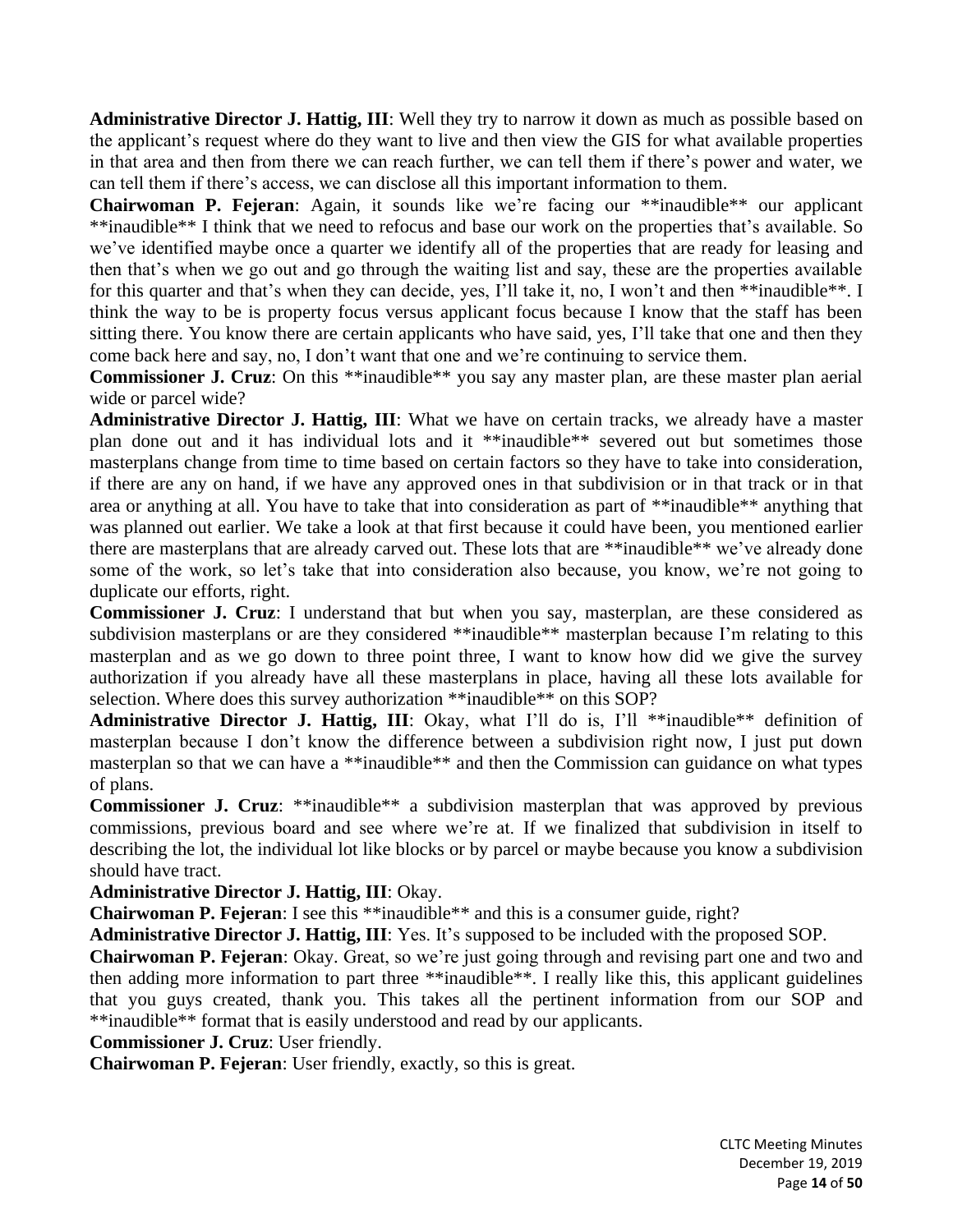## **OLD BUSINESS**

- 1. Commercial Leasing
- **a. Guam Racing Federation**

**Chairwoman P. Fejeran**: Okay moving onto the next item on the agenda, Old Business, Commercial Leasing; Guam Racing Federation. The last we met with the team here so they continued November \*\*inaudible\*\*. Hi guys, thank you for your patience. The last we left it; we don't have a packet. Is that right, Director? \*\*inaudible\*\*.

**Henry Simpson**: I prepared a packet I'd like to explain page by page \*\*inaudible\*\*.

**Chairwoman P. Fejeran**: Okay thank you. If you could state your name for the Commission, for the record.

**Henry Simpson**: Thank you, Henry Simpson for the Guam Racing Federation.

**Steve Radonich**: Steve Radonich, Smithbridge Guam.

**Mr. H. Simpson**: I wrote a cover letter asking that Smithbridge be allowed to continue and that our lease be approved and I put a quick note as to what is our short term plan for the three years as to clear our roadside frontage for a gas station \*\*inaudible\*\* and our longer term plans are three to ten years to finish the formula three track and hold our first Guam Grand Prix so the second letter in here is a letter from our actual project manager DCA -Duenas Camacho and Associates- is designated the project manager from the engineering side and so basically this letter says, we've been following a masterplan the last twenty years and that they're willing to help with any questions or anything else that you guys have and that we're still following this masterplan even this latest grading plan is based on the masterplan and then the memorandum of understanding is the agreement between Smithbridge and Guam Racing Federation for the work to be done on the tract and then the next one is the summary of the outhaul from GRP, Guam Raceway Park is what they put \*\*inaudible\*\* these are the amounts of material and the months that were removed and the total that is extracted and the dollar amount due to CLTC there. The next one is a projected amount of material to be removed and it's tied to this picture, if you take this picture, you can see the zone numbers on this and it's these five different areas and that's the projection of the amount of material that would be removed out of there and then the last one is an actual timeline for activity. What actual happen this whole time and then the last one to that is we cut you a check. I'm sorry, one got away here, this picture is the topple survey of the phase five-A one, the one that we're doing now, the four acres that we talked about the last time so when you look at this map it's this piece right here and the end of the drag strip. This is the starting topple for it so when the grading is done, we'll be able to actual do the engineering and find out exactly how much has been taken so I'm sure there's a lot of questions.

**Chairwoman P. Fejeran**: Thank you. If you could just give us a few minutes to…

**Mr. H. Simpson**: Sorry we didn't get this to you earlier. It took us awhile to get it all together, we were still doing it this morning.

**Commissioner J. Cruz**: Your zone is to the left, when you say zone one, two, three, four, five, it's to left?

**Mr. S. Radonich**: Yes, they have \*\*inaudible\*\* so that's zone one we're looking at now. They've got zone one-A then it goes to two, three then four, five.

**Chairwoman P. Fejeran**: Are we ready to discuss? Okay. I guess I'll start, I have a question; your letter as you mentioned is requesting that we allow Smithbridge to continue to work on phase five-A? Can we be more specific, phase five-A area one?

**Mr. H. Simpson**: Yes.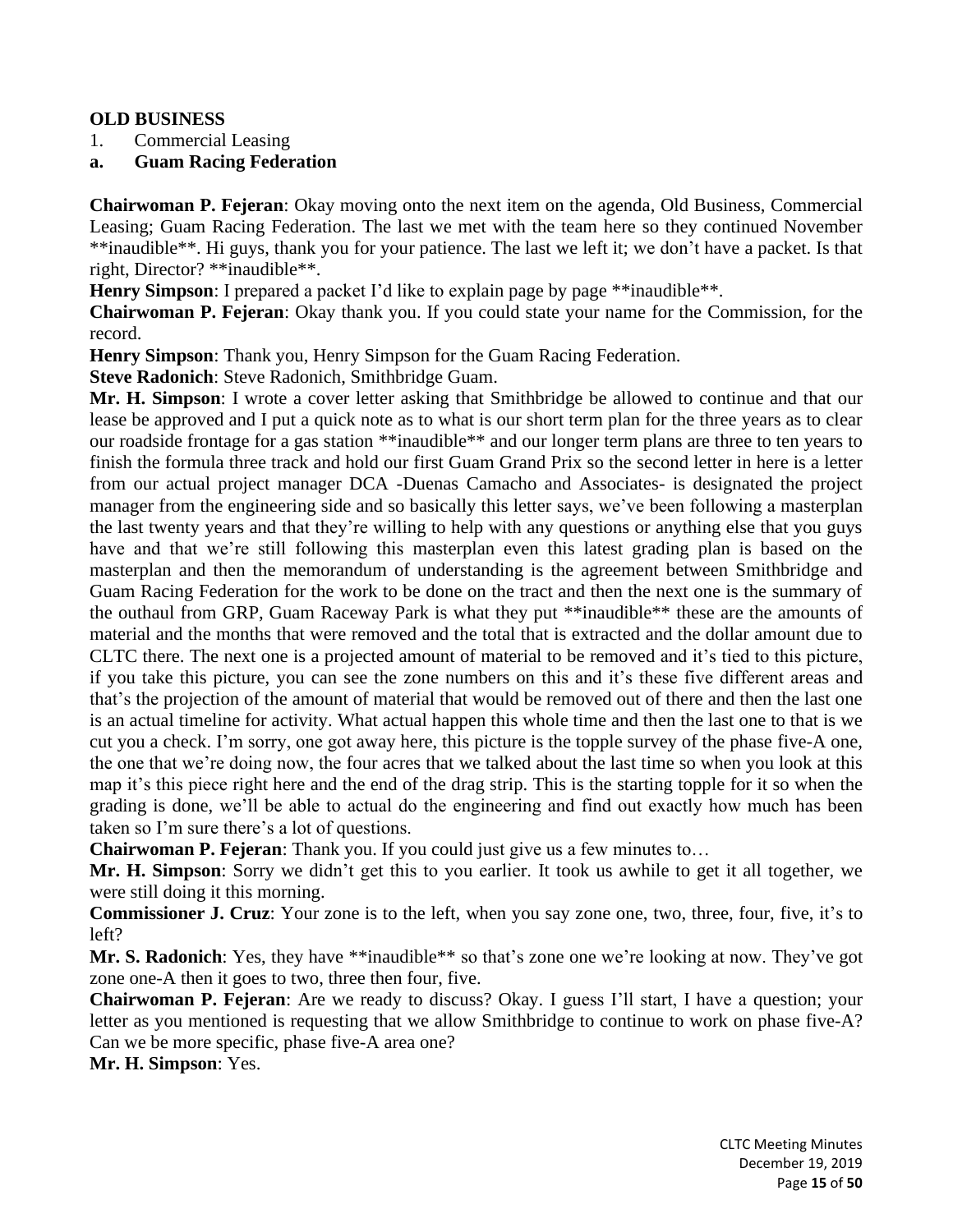**Chairwoman P. Fejeran**: Okay because as indicated area 1one has five zones, right, and area one is the boundaries of the yellow line?

**Mr. H. Simpson**: Yes.

**Chairwoman P. Fejeran**: So, you're requesting phase five-A one to continuing and that whole area has been permitted?

**Mr. H. Simpson**: Yes.

**Commissioner J. Cruz**: Before you say yes, could you get the permission of this \*\*inaudible\*\* because you mentioned earlier, you had a grading for the whole tract? Is that correct?

Mr. H. Simpson: Not the whole tract. They're \*\*inaudible\*\* half of the tract, it's on the map \*\*inaudible\*\*. This is a subzone of that area.

**Chairwoman P. Fejeran**: You provided this last time, right?

**Mr. H. Simpson**: Yeah.

**Chairwoman P. Fejeran**: That includes phase five-A area one and then you have much larger part also named phase five-A that you haven't present yet.

**Mr. H. Simpson**: This is the one on the last building permit, so on the heavy lines, that's the area that's permitted. That's the total permitted area so all we're working on now is in this drawing listed as area one.

**Commissioner J. Cruz**: And you're coming in with increments?

**Mr. H. Simpson**: Increments of that, yeah, but it's all permitted.

**Chairwoman P. Fejeran**: All of phase five-A is permitted?

**Mr. H. Simpson**: Yes.

**Commissioner J. Cruz**: So, if you're coming in for the approval from us to give you a partial excavation for grading, are you going to request for an amendment or a revision grading permit for just the four acres or just the three acres that you're coming in?

**Mr. H. Simpson**: Yes, because we'll just do this one section first and then we'll come back to you guys.

**Commissioner J. Cruz**: But are you going back to Public Works again for a separate permit to say...

**Mr. H. Simpson**: No, we don't need to because that's already under this. We're just going to do it partially as Steve explained before, if we were to clear that all area with all the debris by the time we finish this four acre section, the other would grow out, so we're going to do four acres then clear the other one, get it ready.

**Commissioner J. Cruz**: That's why I'm asking because you're coming in increments and you have gotten an overall grading approval for a grading permit.

**Mr. H. Simpson**: Yes.

**Commissioner J. Cruz**: If we do tally the five zone that you are asking the increment of four or whatever increment you have, is that going to total the volume of excavation of the original permit?

**Mr. H. Simpson**: It will be very close because this is the main area that has the excavated area, the rest of it where we're going to build our permanent drag strip so there's some in there but not large amounts. This is the main area and the reason for getting the permit for the whole area like that is one of the biggest areas, two big areas; EPA and Fish and Wildlife so when you do a whole area like that; there's very large studies that have to be done.

**Commissioner J. Cruz**: I understand that.

**Mr. H. Simpson**: So that's why we did the whole area all at once and get the clearance for all of those but then we're actually going to do the work a little bit a time.

**Commissioner J. Cruz**: So, the topography that you have here is no different from the topography that you got from the basic permit, correct?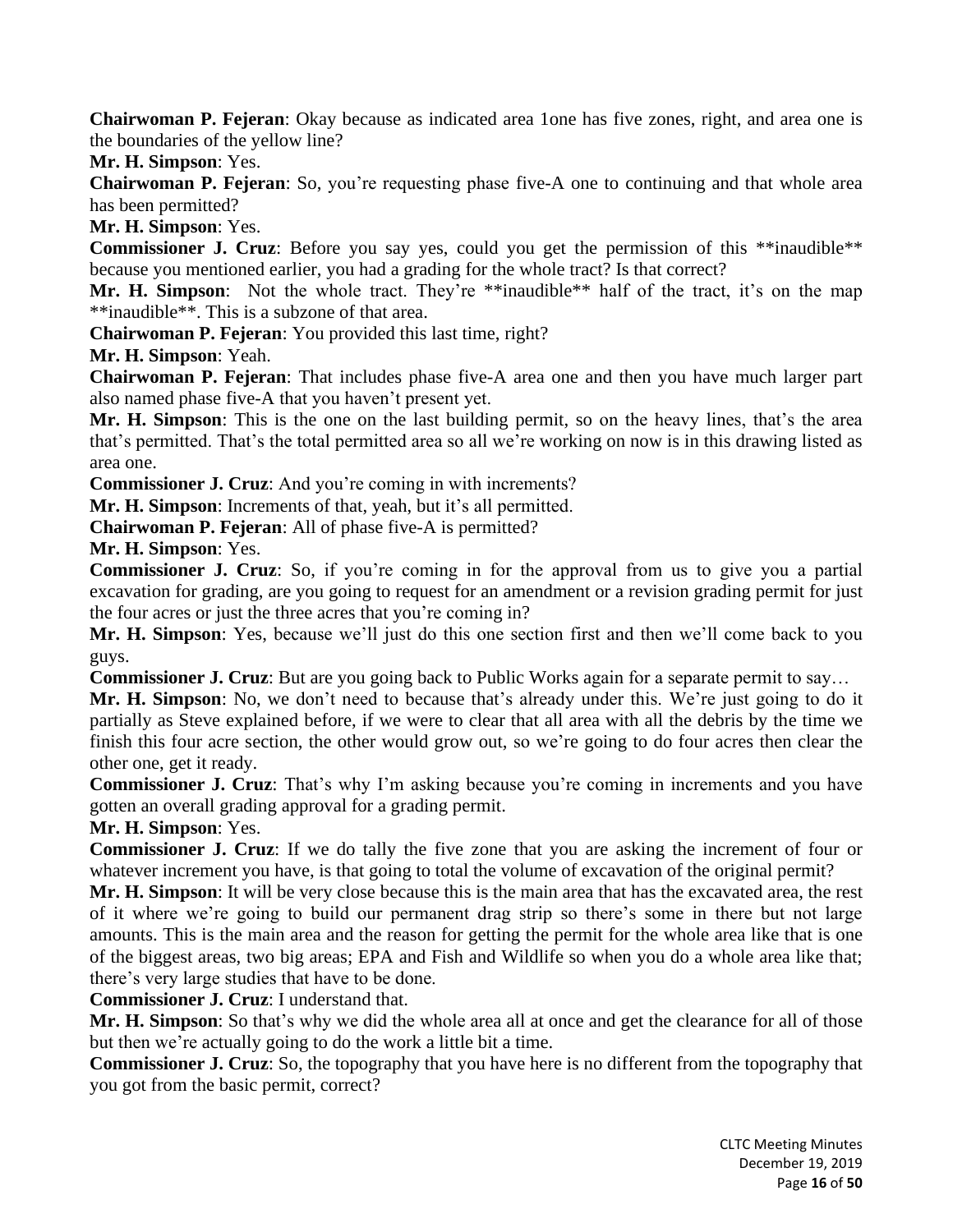**Mr. H. Simpson**: Right it's the same.

**Chairwoman P. Fejeran**: Do I have a copy of that?

**Mr. H. Simpson**: Yeah it should be in…

**Chairwoman P. Fejeran**: The last time you mentioned that you're permit will be expiring in March? **Mr. H. Simpson**: May.

**Mr. S. Radonich**: We need to staff \*\*inaudible\*\*.

**Chairwoman P. Fejeran**: So, the permit as we just discussed covers all of phase five-A?

**Mr. S. Radonich**: Yeah, what I believe is one hundred sixty-eight acres \*\*inaudible\*\* in that area but the area that we're working on present is four acres out of twenty-two which is the phase five-A.

**Chairwoman P. Fejeran**: Okay the total phase five-A and I now the last time you were here we said, please give the full picture, so phase five-A is one hundred sixty-eight acres and you already have the permit approved for that?

**Mr. H. Simpson**: Five-A area one is what this one is. Five-A is the one hundred and sixty-eight acres. Five-B is the balance of the two hundred fifty acres and we haven't gotten the EPA and Agriculture environmental clearing yet.

**Mr. S. Radonich**: We're working at this point on area on zone one.

**Chairwoman P. Fejeran**: And that's the four acres?

**Mr. S. Radonich**: That's the four acres.

**Multiple responses**

**Chairwoman P. Fejeran**: And so, what do these lines mean? Is this how you're going to grade it? **S. Radonich**: That contours of the topographical map, so that's \*\*inaudible\*\*.

**Mr. H. Simpson**: That's existing.

**Mr. S. Radonich**: That's before and then once its \*\*inaudible\*\* the topographical map will basically be flat around the drop offs.

**Mr. H. Simpson**: Once it's graded.

**Mr. S. Radonich**: Yeah, once it's graded.

**Chairwoman P. Fejeran**: In those four acres you're projecting one hundred twenty-five thousand, give or take cubic yards?

**Mr. S. Radonich**: Correct.

**Chairwoman P. Fejeran**: And the work you have done so far, the summary of the outcall that is strictly limited to this five-A zone one?

**Mr. S. Radonich**: Yeah.

**Chairwoman P. Fejeran**: So, in those four acres…

**Mr. S. Radonich**: \*\*Inaudible\*\*.

**Commissioner J. Cruz**: So, in the topography of the sketch here, could we get a rough estimate of what is usable or levelled area? This is the four-acre lot?

**Mr. H. Simpson**: Yes.

**Commissioner J. Cruz**: This is the four-acre lot, is it possible that one third of it is topography issues? **Mr. H. Simpson**: All of that…the whole area there is going to be cut down to five hundred ten…from that level to five hundred twenty.

**Chairwoman P. Fejeran**: And is it to meet a certain elevation based on already as built, so I'm assuming it's…

**Mr. S. Radonich**: Based on the masterplan that \*\*inaudible\*\* cuts down through the elevation.

**Mr. H. Simpson**: Yeah. There's going to be a road that cuts in along the \*\*inaudible\*\* lines from route fifteen to the back of the area. So, this area is being cut down now and this will be the next one and that'll complete the road down to the main road.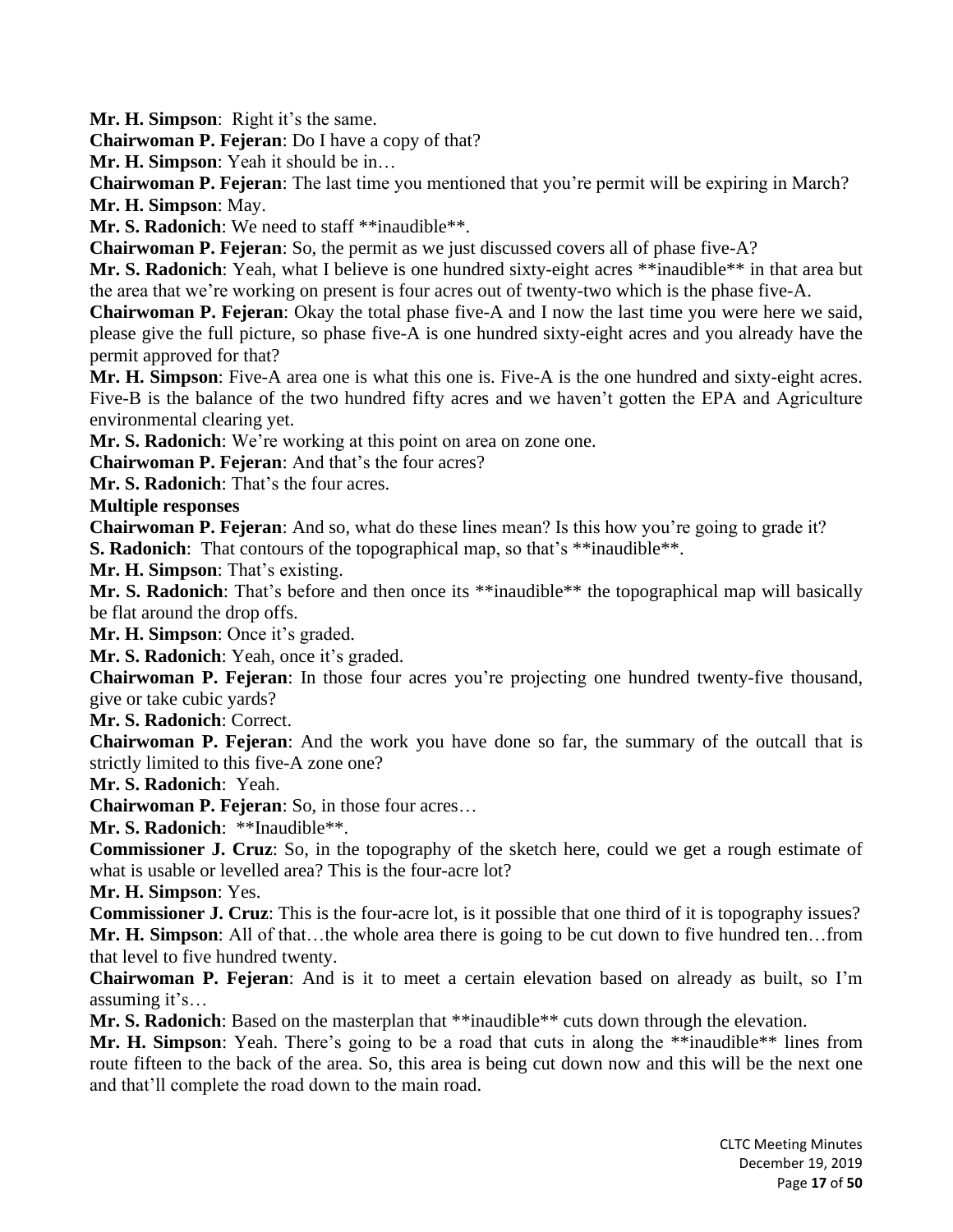**Commissioner J. Cruz**: So, the tract is a different elevation from the finished grading of this…

**Mr. H. Simpson**: Yeah so this is our temporary tract. We wanted to get something the guys could use right away. So, it comes \*\*inaudible\*\* always knowing that we were going to build a new track down here and so now we're at that point. The new track is at a lower level because it has to be behind berms to keep the noise on the property and there were a lot of things we went through at the beginning of that but it's served it's served its purpose, it has been a good track for the guys, you know to have a place to go until we get the new one done.

**Chairwoman P. Fejeran**: So, phase five-A area one, is your short term planned years is one to three? **Mr. H. Simpson**: Yes, area one, that whole area because that becomes our road frontage, that becomes where we want to put a gas station, that's where we want to move our other operations to.

**Commissioner J. Cruz**: That's a lot of excavation going on.

**Mr. H. Simpson**: It's a lot of work, yeah nut we're glad to be able to do it, you know, we've been waiting for fifteen years now.

**Chairwoman P. Fejeran**: I guess my question is, you don't have a lease you would need legislative approval for the lease and yet you're investing all of this time and energy as if you are going to get the lease.

**Mr. H. Simpson**: We have to have faith you know.

**Chairwoman P. Fejeran**: Nick, I have a question on the document you provided. Summary and Outhaul from GRP as of December tenth thank you for breaking it down for us. September, October, November and December, there's been outhauls? November twenty first, I thought we said, cease and desist, when did we send that letter, cease and desist?

**Mr. H. Simpson**: December six.

**Chairwoman P. Fejeran**: December six?

**Administrative Director J. Hattig, III**: December six.

**Mr. H. Simpson**: If you go back to the last page of the list of how things happened. First in May, we got our grading permit and we've been waiting for over a year and half for the clearance from EPA for that grading permit and so we never knew when it was going to come and finally it came in May and so it took a couple of months to get ready to move the equipment, clear the ground, and so they cleared the ground. There were loose rocks on top that's what the September and October rocks are, the two thousand and eight hundred, that's the loose rock on top and then in October. They started actually removing a little bit of the end of the \*\*inaudible\*\* by the very pointed part of that and then that's when they were working when we were told to stop.

**Mr. S. Radonich**: A part of that was to gain access \*\*inaudible\*\*.

**Chairwoman P. Fejeran**: I see here it that grading activities were discontinued and then it \*\*inaudible\*\* on the ninth in response to the letter that you received on the sixth.

**Mr. H. Simpson**: Yeah.

**Chairwoman P. Fejeran**: So, these eight thousand four hundred and four cubic yards that were hauled out in December happened within the first nine days?

**Mr. H. Simpson**: Yeah.

**Chairwoman P. Fejeran**: Okay going back to that handout that you provided us, in total you have extracted fifteen thousand five hundred and twenty-four cubic yards?

## **Mr. H. Simpson**: Yes.

**Chairwoman P. Fejeran**: So, the total due is fifty percent of the proceeds of that that is sold to Smithbridge. Smithbridge pays two dollars a cubic yard?

**Mr. S. Radonich**: Yeah, we pay \*\*inaudible\*\* a cubic yard. This represents CLTC only.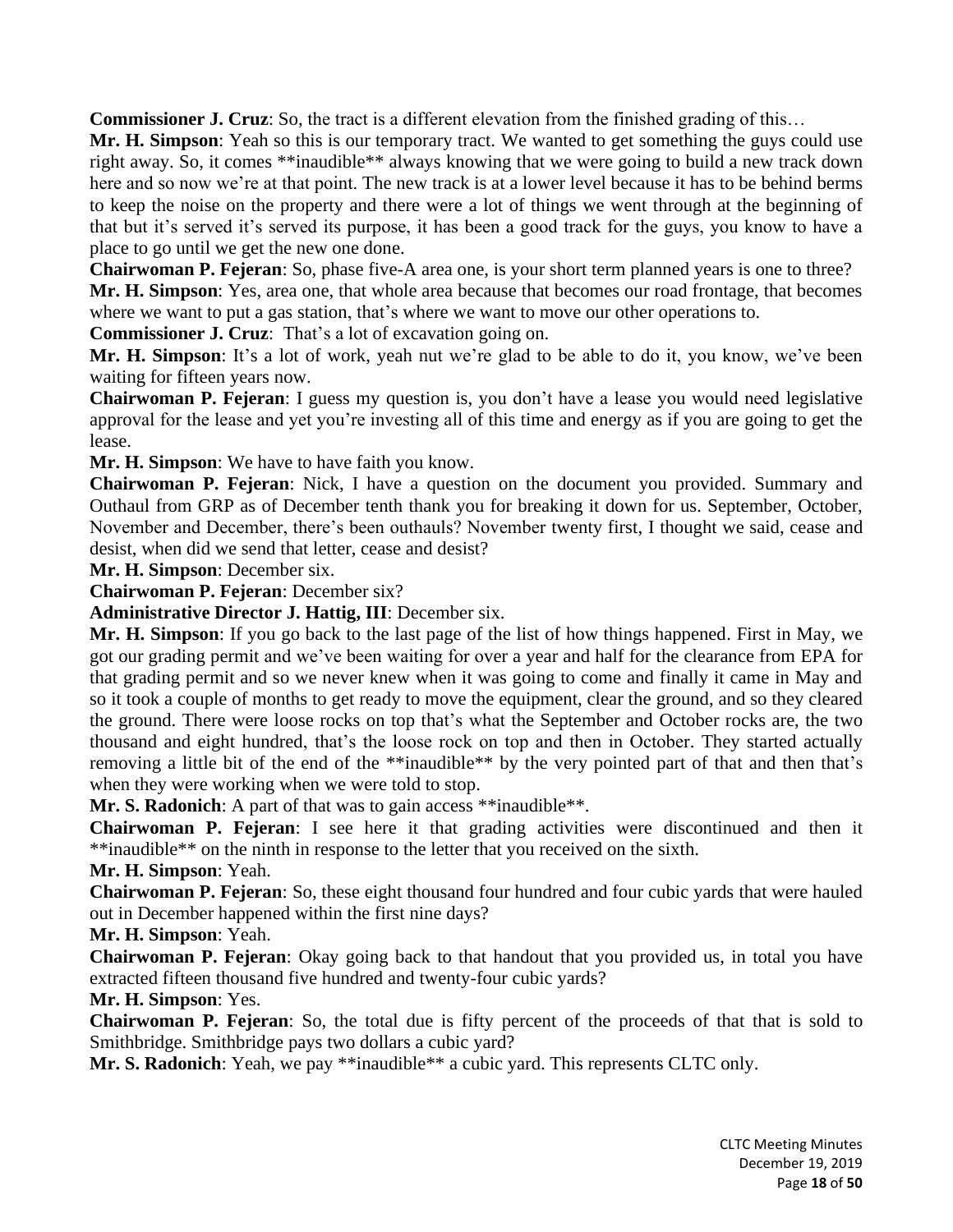**Chairwoman P. Fejeran**: So, we would expect, fifteen thousand five hundred and twenty-four dollars, but then I'm seeing that there's an amount withheld for engineering? Why is that coming out of the Land Trust part of the payment?

**Mr. H. Simpson**: Because the all the other…what we started first with these guys it was fifty cents a cubic yard then it went up to seventy-five cents and went to one dollar and was one dollar and fifty cents when we were working the last time in 2016 so we came back to them and a part of the problem has been caused for CHamoru Land Trust was the auditors oversight that you weren't doing things exactly right. That same auditor caused a lot of trouble for our engineer, Duenas Camacho & Associates. It's kind of funny, we go through and bear with me I'm going to run this and it'll become relevant, we go through a lot of different political ins and outs with this Commission, with the racetrack with people that have oversight and so for many, many years it went along just fine and then all of a sudden; hey, you're not doing it right so that auditor comes in and didn't allow our engineer to be paid properly and so our engineer said, hey I can't do this work anymore if I'm not paid and so we were up and down in the middle because that was during the time that the military still had it and so we're saying, wait we'll figure it out so when the \*\*inaudible\*\* decision came through; we went back to Smithbridge and said, until we can get this figured out with the auditor; would you pay for the engineering to get this through and they said yes. We'll start that so back in 2014 they started paying the engineering as soon as the \*\*inaudible\*\* decision. We filed our grading permit right away, they paid Duenas & Associates with the plan that we would take it out of our one dollar and fifty cents in the future and so as the future comes out the price goes up to two dollars and I said, our agreement is one dollar and fifty cents but you'll pay that. We'll make it two dollars and you can take your money back out of the two dollars because it's the same as like the Cramer's next door. They pay for the engineering, Perez Brothers, they pay for the engineering and so it's like CHamoru Land Trust and Guam Racing Federation together are paying for the engineering out of the two-dollar fee.

**Chairwoman P. Fejeran**: So, does that mean you're also paying twenty-five cents \*\*inaudible\*\* dollar, so you're splitting cost…

**Mr. H. Simpson**: Yes, of engineering.

**Chairwoman P. Fejeran**: The engineering that's done is so that you can get the grading permit \*\*inaudible\*\* you have all the plans.

#### **Mr. H. Simpson**: Yes.

**Chairwoman P. Fejeran**: I know the issue; I mean you can blame the auditor for the issues he caused but it was really the auditor forcing accountability on behalf of Guam Raceway and that accountability, I don't think should be footed by the Land Trust. This is your project this is not our project, you understand? This is your project; you assume all costs for it and we get our cut that's to be paid to us. This is the first that I've ever seen that you're withholding engineering fees from what was previously agreed upon, fifty percent of the sale of it.

Mr. H. Simpson: Okay for the first twenty years as we've been in our licenses about \*\*inaudible\*\* fifty-fifty but with that it never said who paid for the engineering. What had happened was, it was paid under the tax credits, we had basically been given nine million dollars' worth of tax credits to build a track. A million dollars was taken away right away. Eight million dollars was left. We used seven million dollars. Up to this point about four hundred thousand dollars of that or so was for engineering so all of the engineering cost were paid on tax credit over that twenty-year period except at the very end, the auditor said, you're not doing this right. It was never proven that it wasn't right. For twenty years it was not okay this way but because it became a problem the engineer said, look we can't afford to fight the government on this. We need to wait for another auditor. We need to…actually, what we're saying is when we get the new lease and we get the new funding we're going to make sure that there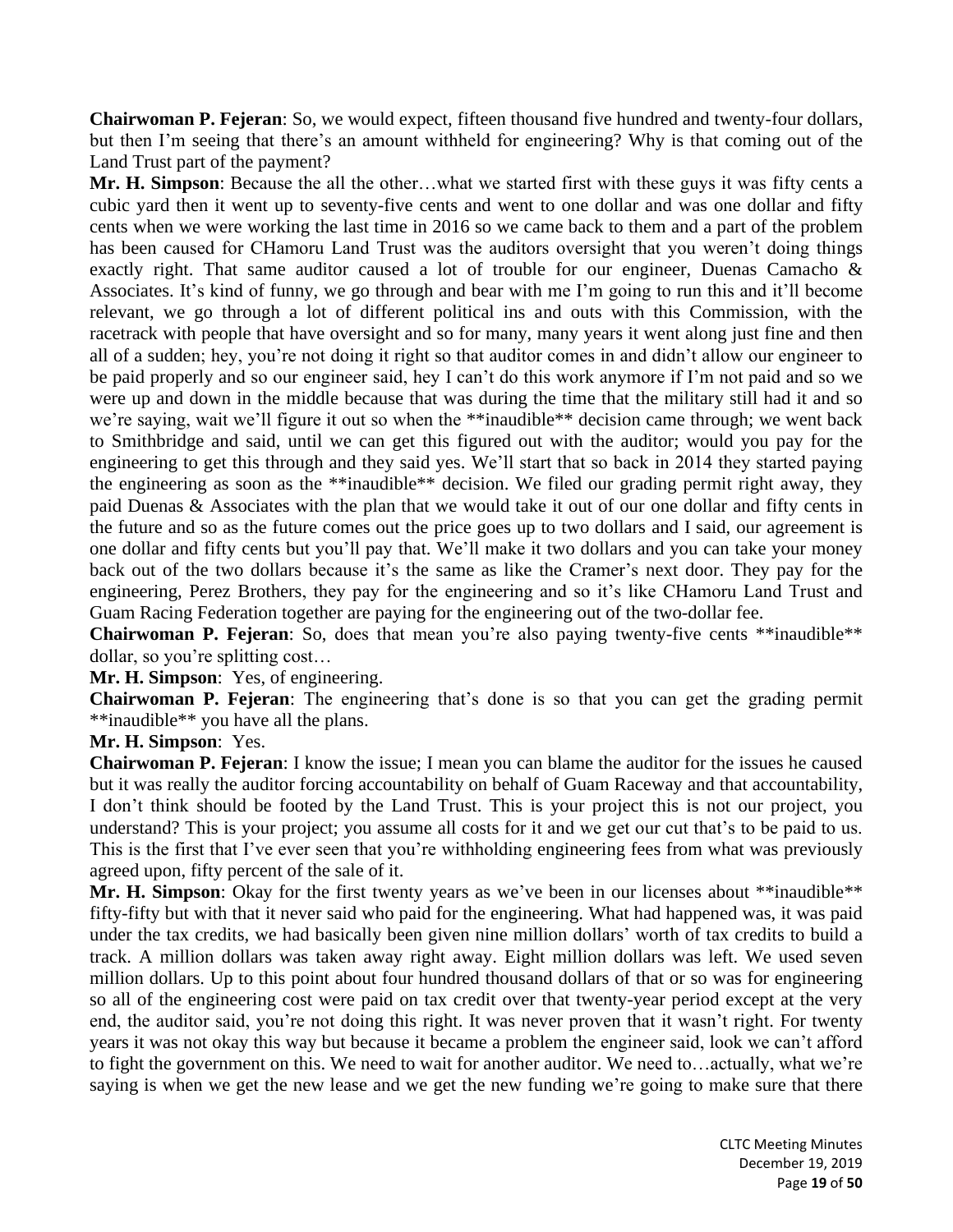aren't any hitches in the laws that allows an auditor to come back to say, you're not doing this right. This was the first project that was ever funded by tax credits and so we sat down with the attorneys for GEDA, we sat down with GEDA and we made up the rules as we went along and so there were a few things in there that were open to interpretation and so, one auditor in the beginning said, a you're doing everything fine the next elected auditor says, you're not doing everything fine and left it for us to argue, you know.

**Chairwoman P. Fejeran**: It was an audit finding on the CLTC's part, right?

**Mr. H. Simpson**: It was saying, hey CLTC, you're not accounting for this material properly.

**Chairwoman P. Fejeran**: Right.

**Mr. H. Simpson**: The auditor before that thought you were doing a great job.

**Chairwoman P. Fejeran**: Did we have audits before that?

**Mr. H. Simpson**: Yeah, you did.

**Chairwoman P. Fejeran**: I didn't know we had audits before that. I know as soon as we started getting audits under Director Borja. We made sure we were getting these audits done that from the beginning that was always a finding. I mean again, seven million dollars in tax credits have been used up for your project and now that you're at the tail end of that, you're passing the \*\*inaudible\*\* the cost to the Commission, that's what this is on that page and then on the next page where you talk about the grading value estimate, you're also charging us for the permit fee?

**Mr. S. Radonich**: No, that is ours. \*\*Inaudible\*\* engineering for the actual masterplan drawing.

**Mr. H. Simpson**: The reasoning for that is to be competitive with what others are charging other land owners in the area that are charging. They're charging the two dollars a yard. They're selling their excess graded material for two dollars a yard but they're paying the fees so it's the same as we're paying the fees. The land trust and the racing federation are paying the fees. You don't like that?

**Chairwoman P. Fejeran**: No, I don't like that at all.

**Mr. H. Simpson**: I think that can be done. I think they would \*\*inaudible\*\*.

**Chairwoman P. Fejeran**: Well for every dollar we get you also get, right?

**Mr. H. Simpson**: Yes.

**Mr. S. Radonich**: Henry will get…Guam Racing Federation will get \*\*inaudible\*\* but the engineering fee is \*\*inaudible\*\*.

**Mr. H. Simpson**: The idea was, the engineering fee is going to run for that whole area between thirtyfive and forty-five thousand dollars depending upon what the survey is and we would pay that out. Two dollars a cubic yard. Fifty cents would go to paying the engineering and then a dollar fifty would be split seventy-five cents each that was the plan because we were already doing a dollar fifty so we added fifty to cover the engineering but then after the engineering is paid then it goes dollar to dollar into the future.

**Mr. S. Radonich**: To this point the engineering has been, you know we've covered the cost and paid for the engineering and with the exception of the \*\*inaudible\*\* because I haven't received and invoice for the \*\*inaudible\*\*.

**Chairwoman P. Fejeran**: As you provided, there's the MOU between both parties. I believe those costs should be between the two parties and the Land Trust maintains their portion without having to pay for those costs.

**Mr. H. Simpson**: We can do that.

**Chairwoman P. Fejeran**: And so how were you planning on reporting these activities to the Commission?

**Mr. H. Simpson**: With this monthly report.

**Chairwoman P. Fejeran**: A monthly report? Would that include monthly payment?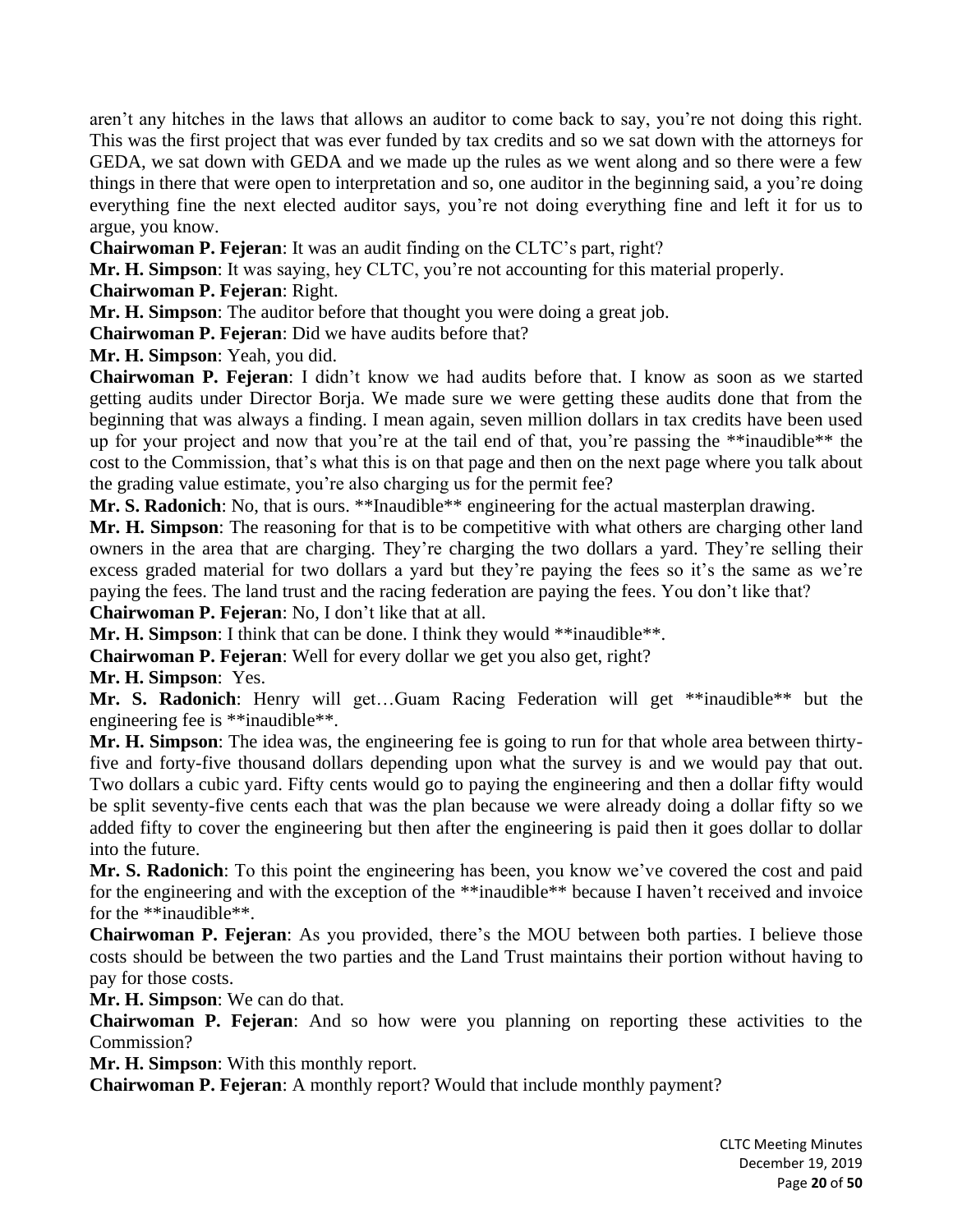**Mr. H. Simpson**: Yes.

**Chairwoman P. Fejeran**: I mean you started in September, have you reported monthly and have you paid that fee?

**Mr. H. Simpson**: Haven't paid.

**Mr. S. Radonich**: Like I said, we just got started at the end of November so the preparation, we've been in preparation but those are reported now but some of the amounts \*\*inaudible\*\* November. We started probably the last week of November so \*\*inaudible\*\* four thousand dollars out of the last week of November, nine thousand dollars out of this week, December.

**Chairwoman P. Fejeran**: \*\*inaudible\*\* this check would be complete then? Because on the agreement \*\*inaudible\*\*.

**Mr. H. Simpson**: We'll send you a check tomorrow.

**Multiple conversation**s

**Chairwoman P. Fejeran**: Well okay, I guess my question is, in the month of September, you pulled out two thousand one hundred eighty-eight dollars \*\*inaudible\*\* was the report made to the Commission, was a check cut?

**Mr. H. Simpson**: No the reason for that, if you look at the timeline in the back, those were loose boulders on top of the property getting it ready for the topo so even I didn't know that that much material was moved so I have got that back from them because I'm thinking nothing is going to happen until after we do the topo but there were loose boulders so this is the amount of loose boulders on top.

**Mr. S. Radonich**: \*\*inaudible\*\* loose boulders and \*\*inaudible\*\* rock and it wasn't as clear to do a proper topo and we cleared the jungle off and then knocked the tops off the rocks and any loose rocks took them aside. They were reported, every \*\*inaudible\*\* back out, \*\*inaudible\*\* are reports go back to September.

**Chairwoman P. Fejeran**: Okay, and your internal reports are done monthly?

**Mr. S. Radonich**: They are done monthly, for accounting purposes. We actually because it's debt everything is put forward in an accounting form.

**Chairwoman P. Fejeran**: Okay, so it would be simple to forward that report and then check for payment at the end of the month?

**Mr. S. Radonich**: Very simple, yeah and what we would do is about the tenth of the month…like if it's December, it would be due by the tenth of January.

**Chairwoman P. Fejeran**: I see.

**Commissioner J. Cruz**: What role does EPA have during your excavation? What kind of inspection do they do?

**Mr. S. Radonich**: Inspection for?

**Commissioner J. Cruz**: When you do your grading, does EPA do a site visit or...

Mr. S. Radonich: They can turn up at any stage, \*\*inaudible\*\* you know if we have any storms or wind or any elements change, those are all inspected.

**Mr. H. Simpson**: This clearance took about a year and half to get so it's very thorough and…

**Chairwoman P. Fejeran**: \*\*inaudible\*\*

**Mr. H. Simpson**: Yup, very regulated.

**Chairwoman P. Fejeran**: I know that when we discussed this maybe in November or October, we asked has the agency conduct a site visit or was it conducted.

**Administrative Director J. Hattig, III**: Yes.

**Chairwoman P. Fejeran**: Can someone speak to that?

**Administrative Director J. Hattig, III**: Yes, Joey and Mel and Pierce conducted a site visit. Joey…

**Chairwoman P. Fejeran**: Can you share the results of the site visit?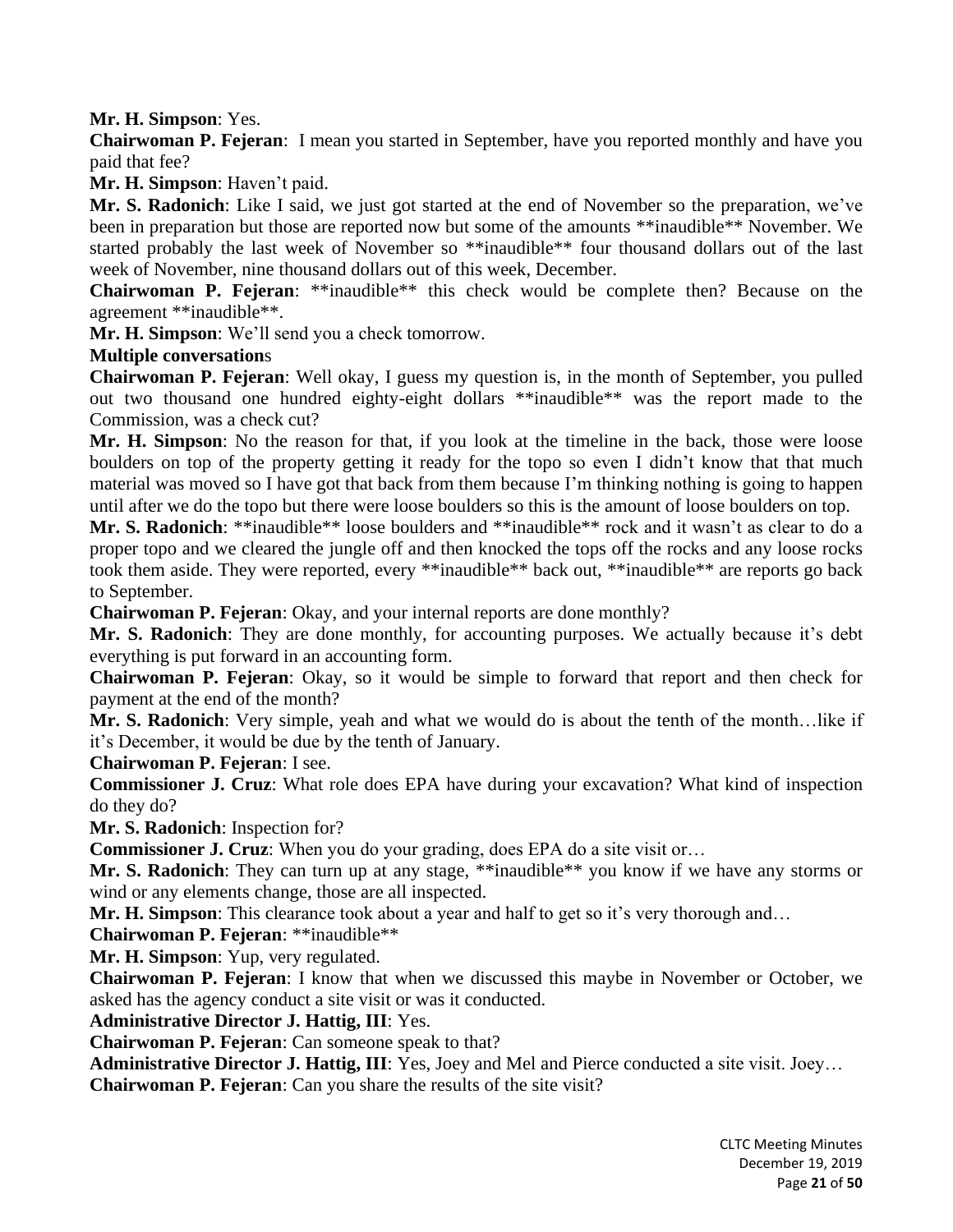**Program Coordinator III Joey Cruz, Jr.**: Joey Cruz. On Tuesday, December ten, I believe it was at twelve pm, Melvin, Pierce and myself, we conducted a site inspection on the Guam Raceway and Melvin will bring up some pictures that were taken. On the day of our inspection, there were no heavy equipment present or any excavation or clearing and grading activity conducted; although, there was evidence that there was an excavation of a certain land point which was I think what he had mentioned. **Mr. H. Simpson**: Yeah, for September October.

**Program Coordinator III J. Cruz, Jr.:** So that's where the area where there were \*\*inaudible\*\*.

**Mr. H. Simpson**: That's the road across back to…

**Program Coordinator III J. Cruz, Jr.**: Adjacent to Route fifteen.

**Chairwoman P. Fejeran**: And that's the track right there?

**Mr. H. Simpson**: Those mounts are not material; you won't believe what that is. That's chipped up wood that we use to put on the track to keep the dust down. It turns into dirt later on and it's really an erasing surface, see it's chipped up wood.

**Chairwoman P. Fejeran**: Oh, I see.

**Commissioner J. Cruz**: Can you just relate the picture with your zoning?

**Mr. H. Simpson**: Yeah, that is… those pictures aren't on there. That over at the off-road track. We're going to spread all that material out and it will go on the upper track. One of the complaints is that our motorcycle riders and kids and stuff like that that the ground is so hard it's coral it's not like red dirt and this is has really helped to make it a lot nicer track for the kids to use.

**Commissioner J. Cruz**: And safer.

**Mr. H. Simpson**: Safer a lot safer. That is not in the area. That is looking down from the area that is being filled so really even…it's actually off of the edge of this picture.

**Chairwoman P. Fejeran**: And that's \*\*inaudible\*\* activity?

**Mr. H. Simpson**: No, that is the road from the Cramer's side going through to our side.

**Commissioner J. Cruz**: So, your side is the one on the right?

**Mr. H. Simpson**: Yes.

**Program Coordinator III J. Cruz, Jr.**: It's where it's adjacent to Route fifteen.

**Mr. H. Simpson**: Yeah, we're on the other side.

**Chairwoman P. Fejeran**: You're standing on raceway property looking…?

**Mr. H. Simpson**: No, you're standing on the Cramer's property, the lot next door.

**Program Coordinator III J. Cruz, Jr.**: That's the raceway property, the Cramer's are on the right side facing out.

**Mr. H. Simpson**: So, to the left side is this point here.

**Chairwoman P. Fejeran**: That's kind off where you're standing?

**Mr. H. Simpson**: Yeah.

**Program Coordinator III J. Cruz, Jr.**: The area that we found where the excavation activity that had occurred which they had mentioned, that's the area.

**Chairwoman P. Fejeran**: So, whose property is that tall cliff?

**Program Coordinator III J. Cruz**: To the right is the Cramer's.

**Chairwoman P. Fejeran**: That's the private property?

**Mr. S. Radonich**: Private property.

**Mr. H. Simpson**: Part of it is ours. Part of it again is not on this picture but a part of that is on the other side of that wall is Perez Brothers property and it's being…

**Program Coordinator III J. Cruz, Jr.**: So, on the right side of the cliff is private property.

**Chairwoman P. Fejeran**: So, on the right is private and on the left that's racetrack.

**Program Coordinator III J. Cruz, Jr.**: The entrance and towards the left is government property.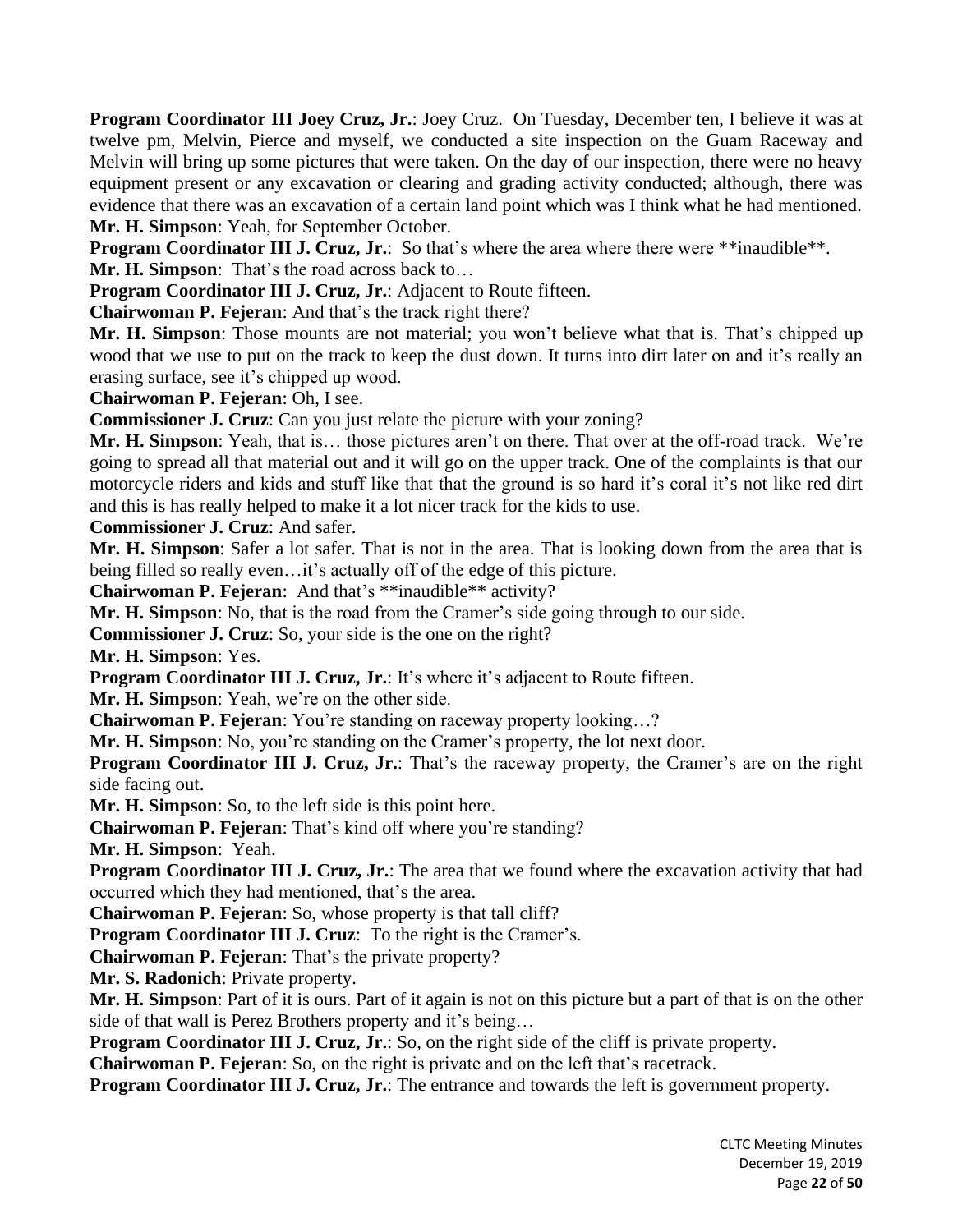**Chairwoman P. Fejeran**: And then right beyond that is Cramer? Private Property?

**Program Coordinator J. Cruz, Jr.**: On this side, yeah.

**Chairwoman P. Fejeran**: So, all of the activity you are doing is occurring within your permitted zone?

**Mr. H. Simpson**: Yes.

**Program Coordinator III J. Cruz, Jr.**: Our other concern of how the inspection was conducted was on the permit is says, replacement of excavated material, no imported fill. We took pictures of the asphalt that is being used to refill whatever was excavated so that was another concern.

Mr. H. Simpson: Yeah, we're working on getting that \*\*inaudible\*\* of the no imported fill because remember there were two permits before. One was for filling for Hawaiian Rock and one was for grading for Smithbridge so when we got the final grading for Smithbridge it incorporated the filling for Hawaiian Rock but it didn't take out the words "no imported fill" so it's always been understood that the over excavation under the drag strip was to be filled with imported fill so we're going to get that changed; that will be changed on the permit.

**Commissioner J. Cruz**: Who requires the no…?

**Mr. H. Simpson**: It was a Public Works thing.

**Chairwoman P. Fejeran**: But it's on your permit?

**Program Coordinator III J. Cruz, Jr.**: Also, on one of the permits, it was also noted from the Department of Land Management but that permit has expired already.

**Mr. H. Simpson**: The fill permit for Hawaiian Rock.

**Chairwoman P. Fejeran**: No imported fill?

**Mr. H. Simpson**: Yeah, because it's incorporated under their fill, under their permit but we're going to get that changed so the imported fill will work on that now.

**Mr. S. Radonich**: \*\*inaudible\*\* it is good material even our \*\*inaudible\*\* it's good material.

**Commissioner J. Cruz**: Which agency will give you the clearance to change the…

**Mr. H. Simpson**: Public Works based upon our engineers looking at it, writing a letter and then they'll change the…

**Commissioner J. Cruz**: The quality of the imported?

**Mr. H. Simpson**: Yeah.

**Mr. S. Radonich**: Good quality material. You'd be happy to have it on your property or your ranch or anywhere outside. It's good material.

**Chairwoman P. Fejeran**: So, it's onsite but it hasn't been used as backfill?

**Program Coordinator III J. Cruz, Jr.**: There was some use for backfill, we took a picture of it.

**Mr. H. Simpson**: That's the asphalt, right?

**Program Coordinator III J. Cruz, Jr.**: \*\*inaudible\*\*

**Chairwoman P. Fejeran**: Do you need a permit anytime you import material?

**Mr. H. Simpson**: No, we have the backfill permit already.

**Chairwoman P. Fejeran**: But not to include imported material.

**Mr. H. Simpson**: That was a technicality before…

**Chairwoman P. Fejeran**: Mr. Simpson, it's like you're…

**Mr. H. Simpson**: On the permit we were always using through Hawaiian Rock, it was imported material no exported material.

**Chairwoman P. Fejeran**: It's allowed on that permit?

Mr. H. Simpson: But once they got molded together, that no imported material stays on \*\*inaudible\*\* so we got to get it changed.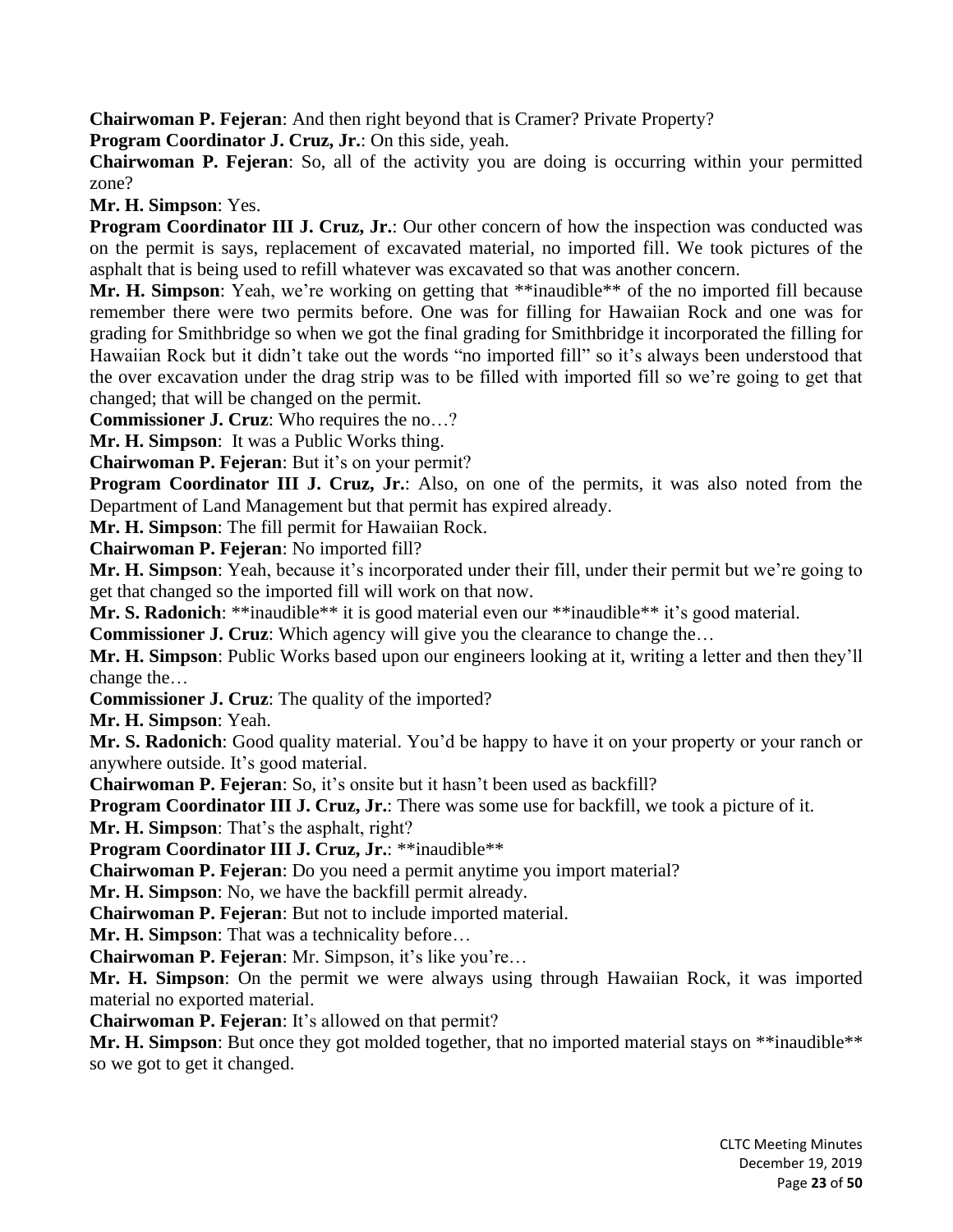**Chairwoman P. Fejeran**: I mean, I understand what you want to happen, but I'm concerned about is what's on paper and what's been done.

**Mr. H. Simpson**: Yeah, we're going to get it fixed before there's any more imported material.

**Program Coordinator III J. Cruz, Jr.:** So that's the imported material.

**Chairwoman P. Fejeran**: The mounds that we're looking at?

**Program Coordinator III J. Cruz, Jr.**: Yeah, even right below is also filled with asphalt.

**Engineer Technician II Melvin Javier**: The one that's already leveled is the one that's backfilled, the top part is mounds that were dumped \*\*inaudible\*\*.

**Commissioner J. Cruz**: Staging?

**Engineer Technician II M. Javier**: Yeah.

**Mr. H. Simpson**: So, they're going to spread that out.

**Mr. S. Radonich**: \*\*inaudible\*\*

**Chairwoman P. Fejeran**: This overgrown area was what was recently \*\*inaudible\*\*.

**Multiple responses**

**Program Coordinator III J. Cruz, Jr.**: In our previous site inspection, we have pictures.

**Chairwoman P. Fejeran**: So, it was done prior to this new permit?

**Program Coordinator III J. Cruz, Jr.**: I'm not too sure.

**Mr. H. Simpson**: It' was probably under the old Hawaiian Rock permit, which allowed imported material.

**Commissioner J. Cruz**: How much of an area does it fill?

**Mr. H. Simpson**: Probably about…

**Mr. S. Radonich**: \*\*inaudible\*\*

**Mr. H. Simpson**: Yeah, so we're trying to get it filled now so can move from the temporary to the permanent \*\*inaudible\*\*. So, this says, this is backfilling and grading, this section here on the old permit, on the permit that we gave you last time; this is the one that is no longer viable, this is one blended into theirs but this is the area that's been backfilled.

**Chairwoman P. Fejeran**: So that occurred previous to this current permit activity?

**Mr. H. Simpson**: Yeah.

**Chairwoman P. Fejeran**: Yes.

**Mr. H. Simpson**: All the over excavation and the backfilling occurred during the military time, so we didn't know where we were going or what we were doing and it was all basically okayed by Land Management and CHamoru Land Trust and as nobody knew what was going to happen, you know, it was what can do with what we had at the time.

**Mr. S. Radonich**: \*\*inaudible\*\*

**Chairwoman P. Fejeran**: You must have a lot of faith to put so much work and effort into this when really there's nothing that we've got solid and I understand that that's why you are here today; requesting us to approve your activities and give our blessing to a proposed lease, is that right? **Mr. H. Simpson**: Yes.

**Chairwoman P. Fejeran**: Okay. A proposed lease was provided to us by the department, \*\*inaudible\*\* and your intent is, if the Commission were to approve, I mean give the lease our blessing, you would take this to the Legislature and I assume we would make a motion and a resolution in support of and it would be like a package document.

## **Mr. H. Simpson**: Yes.

**Chairwoman P. Fejeran**: Is Guam Raceway a for profit corporation?

**Mr. H. Simpson**: It's a nonprofit, it's none profit, it kept it's none profit status in place for the last twenty-four years. It was started just to build this facility.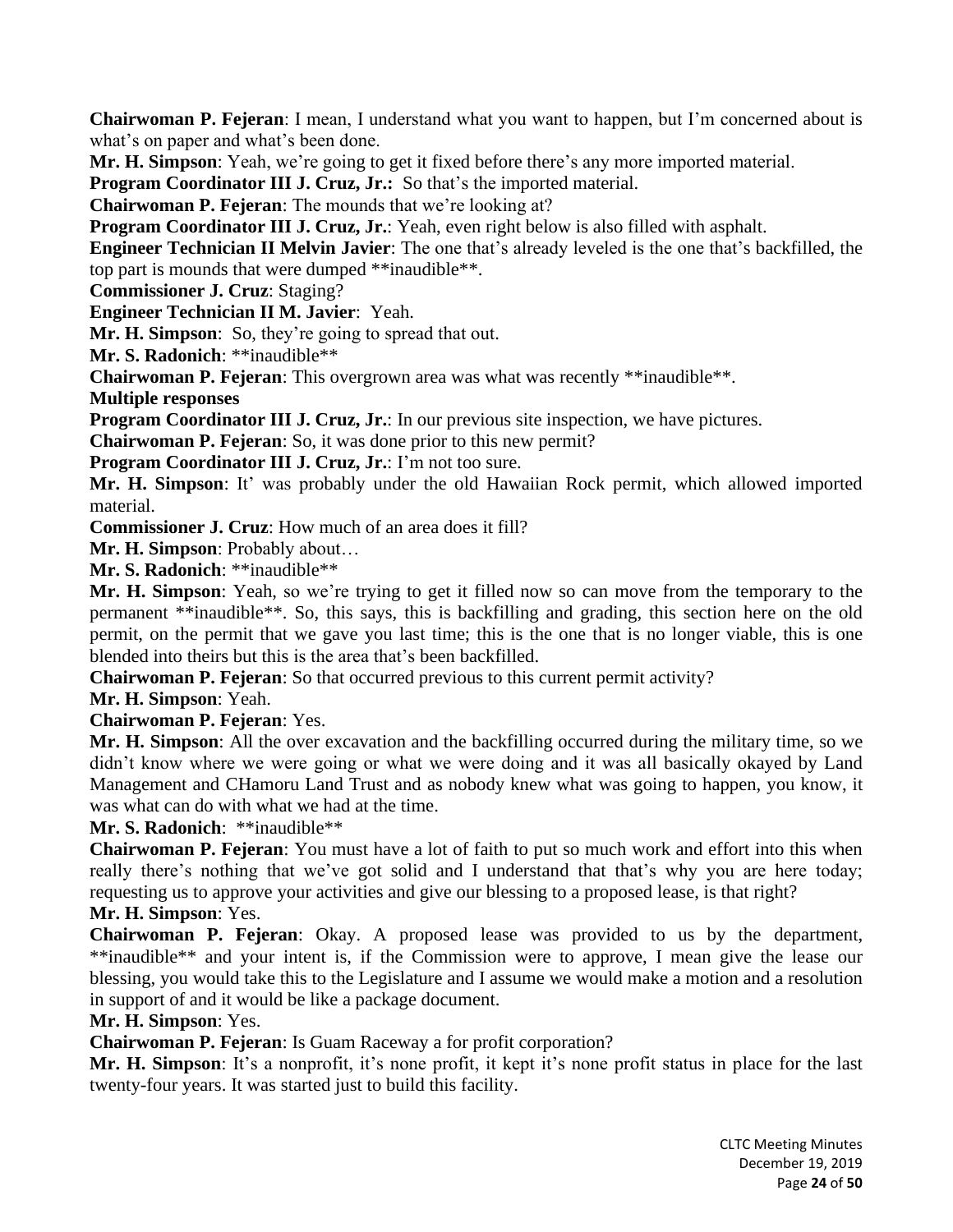**Chairwoman P. Fejeran**: Okay. So, Commission, like I said, there's two requests by Guam Raceway Federation; the first is to allow Smithbridge to continue work on phase five-A area one.

**Mr. S. Radonich**: Area one, zone one.

**Chairwoman P. Fejeran**: Area one, zone one

**Commissioner J. Cruz**: \*\*inaudible\*\*

**Chairwoman P. Fejeran**: We would be lifting our moratorium on excavation.

**Legal Counsel N. Toft**: On that particular portion.

**Chairwoman P. Fejeran**: On that particular portion and based on your estimates here. You are looking at approximately a hundred twenty-five thousand dollars revenue given to the CLTC within the next five months?

**Mr. S. Radonich**: Yes.

**Commissioner J. Cruz**: Could we get a scheme if what you do is an increment lift on this five-A, like if we were to do a \*\*inaudible\*\* parcel of the approval? Could we do a scheme of this whole area where the next time you come in and add we can still have a tracking of which area we did approve, which area hasn't been approved?

**Mr. H. Simpson**: Yeah, this is the area lined with green that we're asking for approval now.

**Commissioner J. Cruz**: Yeah, but could we label it?

**Mr. H. Simpson**: It's labeled but our printer didn't do it.

**Chairwoman P. Fejeran**: Oh, okay.

**Mr. H. Simpson**: When you see up here, something zone one thru three, the printer cut it off, so that is zone one. So, the next time we come in it will be zone two.

**Mr. S. Radonich**: \*\*inaudible\*\*

**Commissioner J. Cruz**: This information will be perfect to have that here so we could…because we already have the data of how much volume you guys are going to be getting, how much…

**Mr. H. Simpson**: Is it okay if we could just write it in here?

**Chairwoman P. Fejeran**: Yeah, my understanding is their permit covers all of five-A blankets it... So, your blanket permit right now, it expires…

**Mr. S. Radonich**: In April.

**Chairwoman P. Fejeran**: In April? So, you would have to re-apply?

**Mr. S. Radonich**: We really have to stop now we have papers to stop in January. We \*\*inaudible\*\* forward to have that permit renewed or \*\*inaudible\*\*.

**Commissioner J. Cruz**: Would you finish this phase before your permit expires?

**Mr. S. Radonich**: We would be very close, like five months. So, if we continue now in December, we would have December, January, February March.

**Commissioner J. Cruz**: We would like to see a different permit coming and extracting or removing this portion that you already got.

**Mr. H. Simpson**: What you would get is a different topple a new topple and a new projection of exactly how much time. It would like this one in five months we'd do that on the second one also.

**Mr. S. Radonich**: Once the second topo is done, the elevations (inaudible) the engineer, the exact volume, the first topo and the second topo, can use machine and it would tell you the exact volume so any shortfall or the if the estimation, because we're estimating taking it out on truckloads and whatever the truckloads are, we can give you the truckload information, we could give you the volumes that we believe that are in the truckload every time but they may vary, they could be high they could be low; to date, hauling out of the Cramer's property, we are very close.

**Commissioner J. Cruz**: On your property map, any of this area mean a portion of like you have a different parcel for the race track itself and a different partial for another event?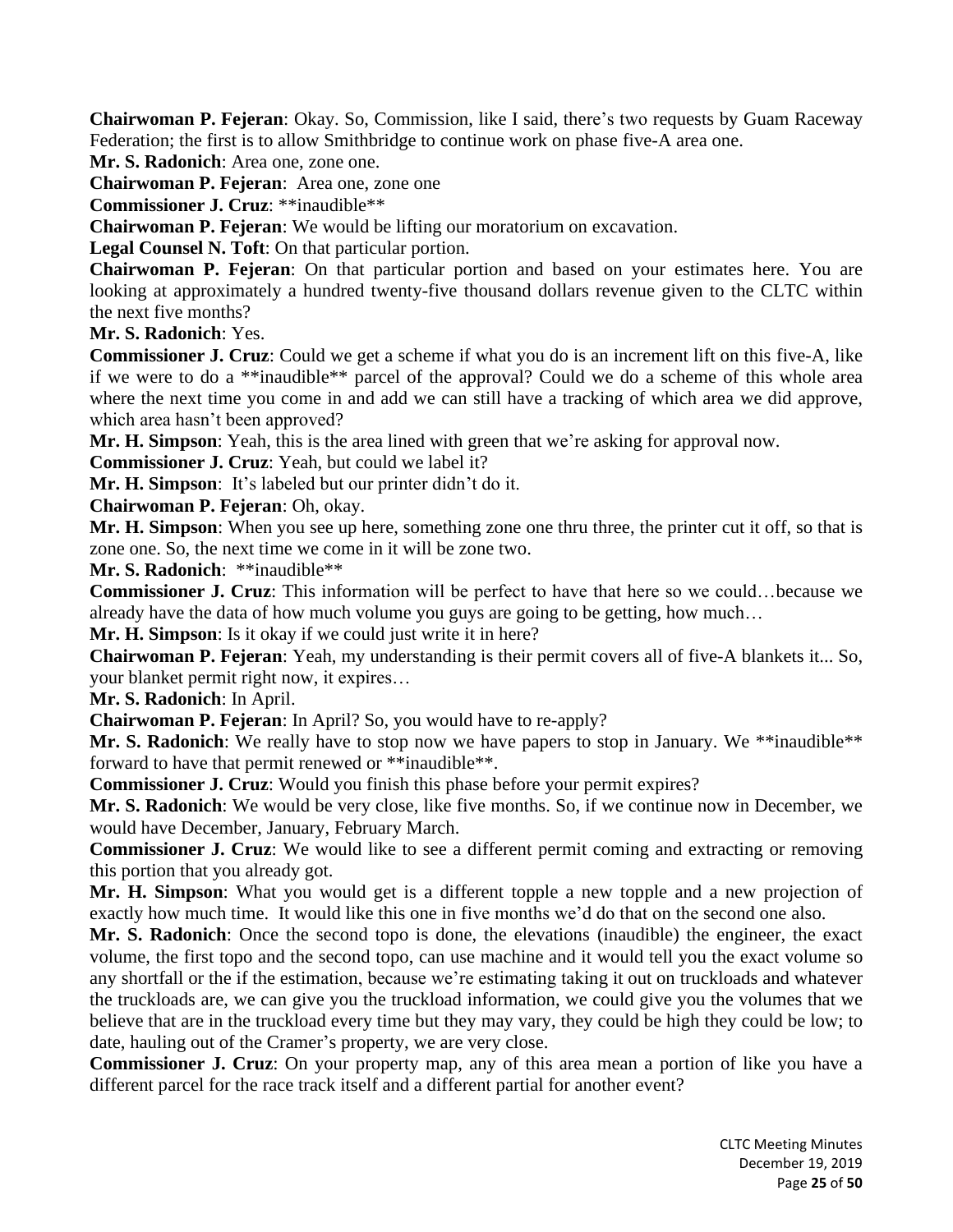**Mr. H. Simpson**: It's the whole thing.

**Mr. S. Radonich**: Once zone one, two and three are completed, Henry can move forward with the gas station and the other…

**Mr. H. Simpson**: Our next step is the commercial area in the front. We want to get that done and then we want to get the drag strip built on that area because that's four and five is the temporary drag strip to be taken out.

**Mr. S. Radonich**: Those have put in \*\*inaudible\*\* for CHamoru Land Trust.

**Chairwoman P. Fejeran**: So just to reiterate, when you get completed with zone one, you would come back for approval for zone two, zone three and zone four…

## **Mr. H. Simpson**: Yes.

**Mr. S. Radonich**: Hopefully with the topographical map, it gives CHamoru Land Trust some \*\*inaudible\*\* an accurate accountability.

**Chairwoman P. Fejeran**: Monthly reports would also be required, right? You would be reporting monthly, paying monthly; if this is approved?

**Mr. H. Simpson**: Yes.

**Chairwoman P. Fejeran**: Does the commission want to further discuss their request? So the request that I'd ask us to is to determine right now is to allow Smithbridge to continue work with Guam Racing Federation for phase five-A, area one, zone one, if provided a topographical map of that zone \*\*inaudible\*\* they have estimated approximately a hundred and twenty-five thousand dollars of revenue for that zone one, activities are allowed to continue, the payments to the Land Trust will be one dollar per cubic yard and monthly reports along with a check for payments for those amounts will be provided by the tenth of the month following / covering the previous.

Further discussion? Do you guys want to...?

**Commissioner J. Cruz**: Can we synchronize the date, instead of the tenth because we always have our meeting on the third Thursday of the month?

**Chairwoman P. Fejeran**: Okay, sure, so what will the change be?

**Commissioner J. Cruz**: No later than the third meeting of the month.

**Chairwoman P. Fejeran**: For the previous month? The tenth is stricter, the tenth of the month.

**Commissioner A. Bordallo**: That's when they pay?

**Chairwoman P. Fejeran**: Yeah, that's when they pay. So, by the time that we have our meeting, we'll know that the previous month has been reported and paid. Yeah? I know that the Legislature had some issues with the excavation and selling of the rock, that's why they put it into the bill that was urgently supposed to get them a lease. We said no excavated materials so we would essentially by approving this. I just want the Commission to understand, if we were to approve this, we're essentially allowing that activity to take place for the future continued activity that the Guam Racing Federation would like to do which they don't have a lease for yet.

**Commissioner A. Bordallo**: \*\*inaudible\*\*

**Chairwoman P. Fejeran**: Yeah, they're on a month to month.

**Commissioner A. Bordallo**: Their five years is \*\*inaudible\*\*.

**Chairwoman P. Fejeran**: Their five years is up, they're on a month to month and they have a right of entry or what's the current?

**Legal Counsel N. Toft**: It's a continuation of the previous lease on a month to month basis.

**Chairwoman P. Fejeran**: Okay.

**Chairwoman P. Fejeran**: I think it was last year.

Legal Counsel N. Toft: I don't know the exact \*\*inaudible\*\*.

**Commissioner J. Cruz**: Is there a timeline \*\*inaudible\*\*.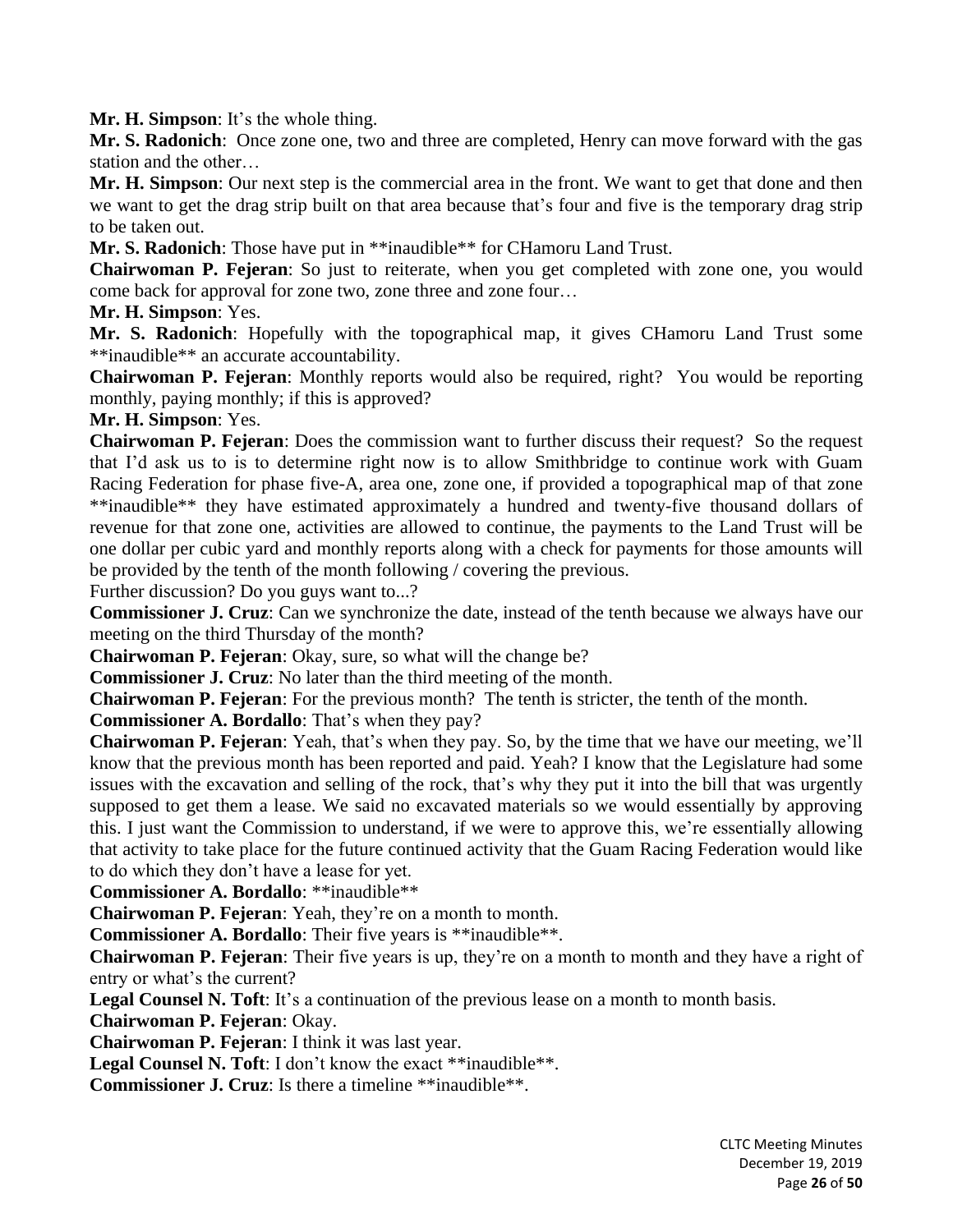**Chairwoman P. Fejeran**: It's month to month.

**Commissioner J. Cruz**: I mean is it go for two years? Is it good for one year?

**Administrative Director J. Hattig, III**: Was it not to exceed six months?

Legal Counsel N. Toft: So, the \*\*inaudible\*\* to extend that right of entry for six months. The lease itself is on a month to month.

**Commissioner J. Cruz**: So, when does the right of entry expire?

**Chairwoman P. Fejeran**: I think its June or July. It's June.

**Administrative Director J. Hattig, III**: Because June is the end of the term that we were supposed to have them sign the lease, by June so we approved the \*\*inaudible\*\* month to month up to the month of June.

**Chairwoman P. Fejeran**: So, would we need a new right of entry if we're going to continue with the month to month?

**Legal Counsel N. Toft**: I would recommend it.

**Administrative Director J. Hattig, III**: Yeah.

Legal Counsel N. Toft: The goal is to get a long-term lease, either like if it's going to get approved, we need to move it to the Legislature one way or the other.

**Commissioner J. Cruz**: I guess, Henry has a good faith.

**Chairwoman P. Fejeran**: Well I think our approval of area one, zone one and then…

**Commissioner A. Bordallo**: \*\*inaudible\*\*

**Chairwoman P. Fejeran**: Okay. On this very specific part of the property.

**Commissioner A. Bordallo**: Yeah.

**Commissioner J. Cruz**: So, we're lifting the moratorium only strictly on zone one?

**Chairwoman P. Fejeran**: Phase five-A, area one, zone one.

**Commissioner A. Bordallo**: We need a motion.

**Chairwoman P. Fejeran**: I think we would need a motion but maybe if we can address first their right of entry which expires this month.

**Commissioner J. Cruz**: The right of entry was issued for six months, the one that expired?

**Chairwoman P. Fejeran**: Yes, I think so.

**Commissioner J. Cruz**: And that's from July to December?

**Commissioner A. Bordallo**: June to December \*\*inaudible\*\* so we're renewing it for January to June.

**Commissioner J. Cruz**: So, we're renewing if for January \*\*inaudible\*\* and that's for the right of entry?

**Commissioner A. Bordallo**: Yes. So, I would like to make a motion to allow Guam Racing Federation a right of entry starting from January first to June thirtieth on Lot No. 7161-R1, Route 15, Yigo.

**Chairwoman P. Fejeran**: Motion's been made.

**Commissioner A. Santos**: I second it.

**Chairwoman P. Fejeran**: Seconded by Tan Amanda. Further discussion? My only question is, I just want to be sure that there's no lapse on the right of entry period because if we start January one does that mean the right of entry expires December thirty-one? Do we have their lease file? It would be in their lease.

**Administrative Director J. Hattig, III**: Just the motion, do we have like another lease…

Legal Counsel N. Toft: Amended from today until \*\*inaudible\*\*.

**Chairwoman P. Fejeran**: Okay, from today until \*\*inaudible\*\*. I don't know that if it is though because I remember that there's something expired in the middle of June.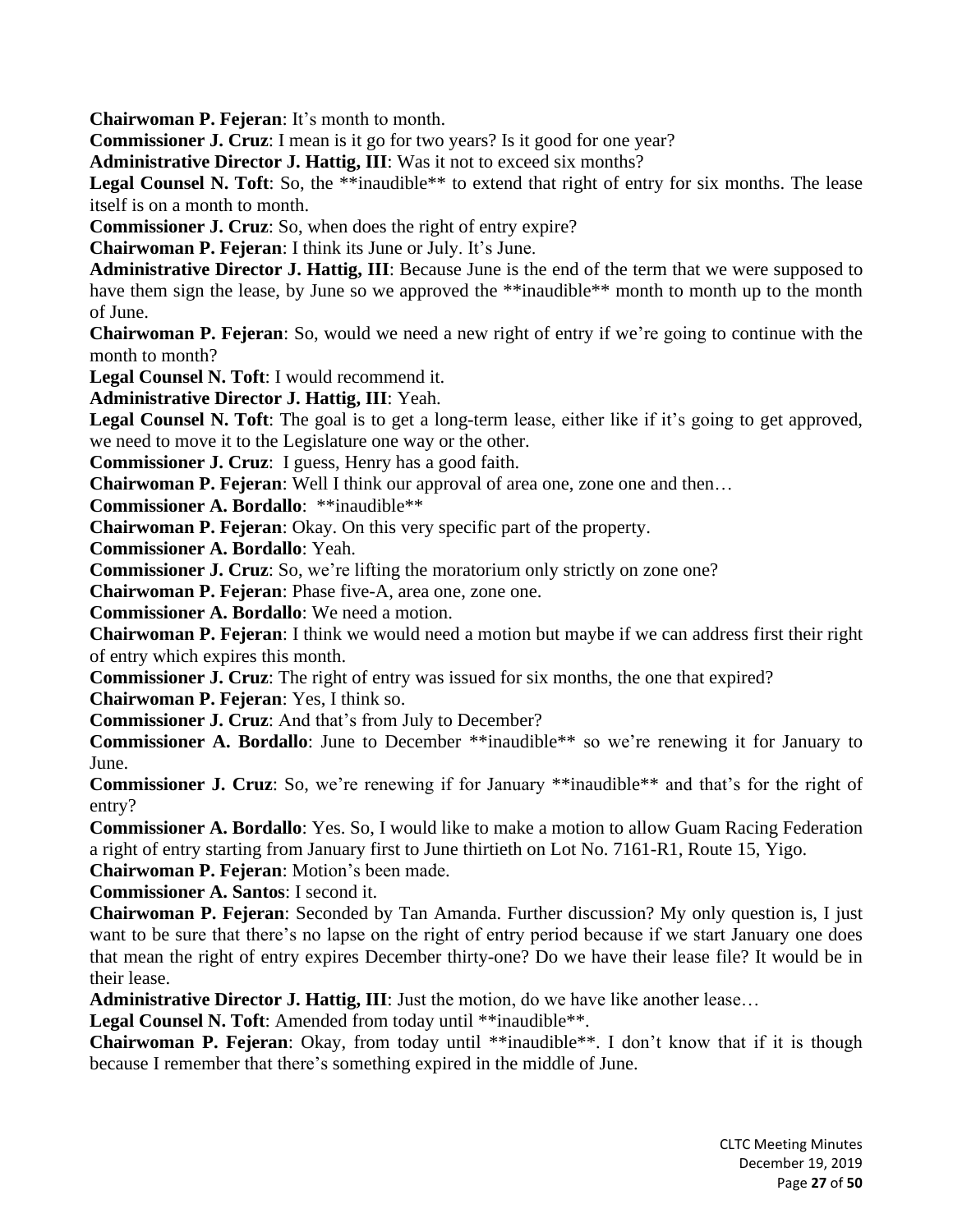**Administrative Director J. Hattig, III**: Right because we had our meeting early in June so that covered the date all the way until December. So, from today, will you be able to vote?

**Chairwoman P. Fejeran**: Okay the motion has been amended to the start date being today, December nineteenth. December nineteen 2019 to June thirtieth 2020. Okay, further discussion? Do we need a second for an amended motion?

**Legal Counsel N. Toft**: I would just to be safe.

**Commissioner J. Cruz**: I second it.

**Chairwoman P. Fejeran**: Okay, seconded. Final discussion? All those in favor?

**All Commissioners:** Aye.

**Chairwoman P. Fejeran**: Okay, ayes have it. Motion passes. Okay, we have another motion.

**Commissioner J. Cruz**: I would like to make a motion to lift the moratorium for Zone one, Phase five-A.

**Chairwoman P. Fejeran**: Motion made.

**Commissioner A. Santos**: Second it.

**Chairwoman P. Fejeran**: For clarification, the moratorium is the moratorium placed on Guam Raceway since 2016 \*\*inaudible\*\* excavation activities, grading and excavation activities. Is that right?

**Commissioner J. Cruz**: Yes.

**Chairwoman P. Fejeran**: And you said, Phase five-A, zone one, that's a part of area one, right? **Commissioner J. Cruz**: Area one, yes.

**Chairwoman P. Fejeran**: Five-A, area one, zone one, which can be described as approximately four acres, right, of which we do have a topographical map?

**Commissioner J. Cruz**: Yes.

**Chairwoman P. Fejeran**: Okay, the motion has been made and seconded. Certain clarifications have been made so if I could restate the motion with those clarifications. The motion is to lift the moratorium for clearing, grading and excavation of materials for Phase Five-A, area one, zone one of approximately four acres based on the topographical map that was received today and also this map where area one is beside. Further discussion?

**Commissioner J. Cruz**: Will we be getting the sketch identifying these four zones?

**Mr. H. Simpson**: Yes.

**Chairwoman P. Fejeran**: So, a more clearly identified map? Okay seconded, further discussion? None. All those in favor?

**All Commissioners:** Aye.

**Chairwoman P. Fejeran**: Okay, ayes have it. Motion passes. So now that we have lifted the moratorium, now that the moratorium is lifted; does the Commission want to grant specific approval for those activities in that one zone with the conditions that we discussed already that might be helpful to have it in a motion and set that way?

**Legal Counsel N. Toft:** I think the lifting of the moratorium is \*\*inaudible\*\*.

**Commissioner J. Cruz**: We've identified the area.

**Legal Counsel N. Toft**: Right.

**Chairwoman P. Fejeran**: Okay. I know we did discuss the various conditions, right; that the conclusion of the activity, you provide topographical map of that before and after.

**Mr. H. Simpson**: Yeah.

**Chairwoman P. Fejeran**: Okay so I am just going to write here. I want it documented and make sure that it's clear because I don't want there to be any assumptions moving forward of what's expected, okay? So now that the moratorium is lifted for this very specific zone upon conclusion of the activities,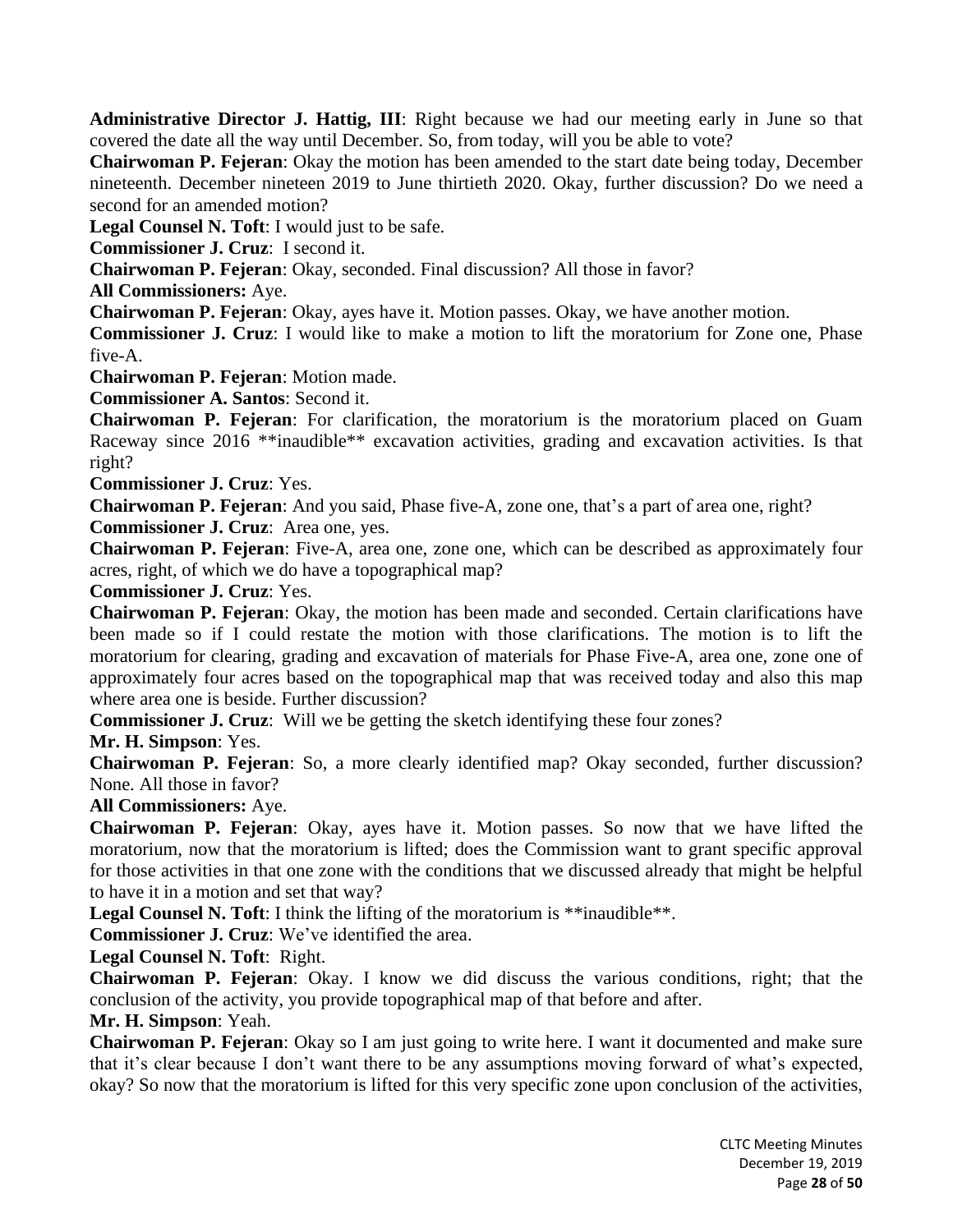we need a topo map and then also the monthly reports and payments of royalties by the tenth of the following month. Were there any other conditions for their activities there, I mean obviously in accordance with the permit…?

**Commissioner J. Cruz**: The new permit that they will be getting, will we be getting a view of that \*\*inaudible\*\*?

Mr. S. Radonich: It's not all that \*\*inaudible\*\*.

**Chairwoman P. Fejeran**: So, I guess since we are really focused on zone one, any other activities or plans should be presented to the Commission and again, we would have to review it and provide our approval prior to any additional work.

**Mr. H. Simpson**: The only thing I foresee is getting that change so that Hawaiian Rock can continue to fill and so we can build our drag strip there, so we'll come back for that change for you.

**Chairwoman P. Fejeran**: Great. So, anything outside of zone one that we haven't discussed, you'll come back?

**Mr. H. Simpson**: Yeah.

**Chairwoman P. Fejeran**: So, then I guess the next is the lease. Has everybody had a chance to review the lease? No? I have the one that we had last time.

**Administrative Director J. Hattig, III**: This is the one that was since approved \*\*inaudible\*\* we can go through this one \*\*inaudible\*\* in case you have any question.

**Program Coordinator III J. Cruz, Jr.**: There shouldn't be any changes.

**Chairwoman P. Fejeran**: I am not sure if you, Mr. Simpson, is there a time limit that you're, kind of held to in terms of receiving Land Trust approval on this draft lease? My understanding is you know, you will have to take it to the Legislature.

**Mr. H. Simpson**: Yeah, we want to get it to the Legislature as soon as we can.

**Chairwoman P. Fejeran**: Okay. But you're already continuing the activities so it's almost…

**Mr. H. Simpson**: We can't go in for any long-term financing. We can't make any long-term agreements. We can't do really anything without the lease so we really want move forward with it.

Legal Counsel N. Toft: And if they're in the \*\*inaudible\*\* any sort of subleasing, it will be better to have the lease, the official lease in place before that happens.

**Mr. H. Simpson**: And I will be coming back to you with the subleases.

**Chairwoman P. Fejeran**: You know I know that we were presented with another draft lease for Global Recycling where the specific section in the law that allows us to lease to them is cited.

**Legal Counsel N. Toft**: Yes.

**Chairwoman P. Fejeran**: I don't see that here.

**Legal Counsel N. Toft**: This would be entirely a different thing because this would be a creation by the Legislature. It's not subject to the same \*\*inaudible\*\* I don't want to say commercial license because that's exactly what Global Recycling is either. I guess the \*\*inaudible\*\* license would be any legislative \*\*inaudible\*\* or depending on how they do it. If they try to do it the same as before where they kick it back to us for final draft and approval at least they would have a bill that would have specific authority for us to enter into that.

**Chairwoman P. Fejeran**: Okay.

**Legal Counsel N. Toft**: So, either one or two things can happen. Either the Legislature does its own lease in which case you know this gets modified however the Legislature does it and they draft it; they pass it and if doesn't come back to us all. Or they do a bill, similar to the previous one, authorizes up to an X amount of years and then we use that bill as the basis for the lease; so it doesn't need to have it on to that at this time because it would be pursuant to a different authority if it does come back to us.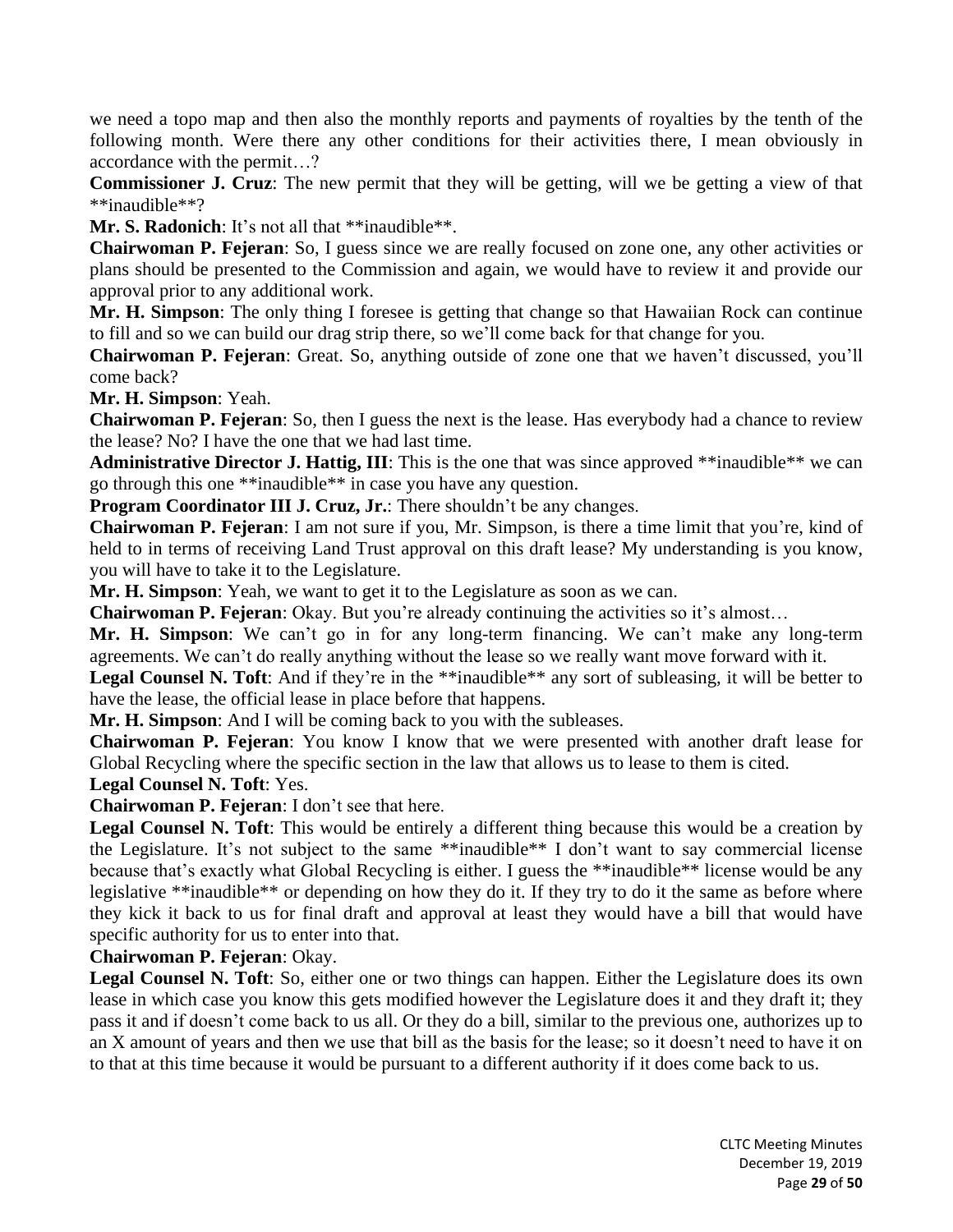**Chairwoman P. Fejeran**: Is the Legislature able to create a bill creates and approves a lease for our Land Trust properties?

**Legal Counsel N. Toft**: Yes.

**Chairwoman P. Fejeran**: A lease?

**Legal Counsel N. Toft**: Yes.

**Administrative Director J. Hattig, III**: Yes.

**Chairwoman P. Fejeran**: Where's the precedence for that?

**Administrative Director J. Hattig, III**: They attempted to do it with the Raceway, fifteen-year lease. **Multiple responses**

**Administrative Director J. Hattig, III**: The previous raceway bill was produced by the Legislature it wasn't produced by the Commission.

**Legal Counsel N. Toft**: Correct.

**Chairwoman P. Fejeran**: The lease itself?

**Legal Counsel N. Toft**: Yes.

**Chairwoman P. Fejeran**: So, the original lease was a lease that the Legislature created or the Legislature created the bill that set certain terms that they handed to the Land Trust to create a lease based on those terms.

Legal Counsel N. Toft: It's been a while since I've seen that document. I have the number, if \*\*inaudible\*\* to be able to figure it out. It's document no. 503740 if you're able to pull that number.

**Commissioner J. Cruz**: Isn't that document the administrative transfer? The document that you just read is right here and it says, administrative transfer.

**Commissioner A. Bordallo**: You know since we have already given you the authorization, we would like to work on the lease to make a decision.

**Chairwoman P. Fejeran**: You would like to table this lease for further review?

**Commissioner A. Bordallo**: Yes.

**Chairwoman P. Fejeran**: I think I would like to find out more if the Legislature is able to create and sign leases for our properties.

**Legal Counsel N. Toft**: Okay.

**Administrative Director J. Hattig, III**: \*\*inaudible\*\* Legislature. I'll check into the precedence.

**Chairwoman P. Fejeran**: Well I don't know if the Legislature can force the Commission to sign a lease. I don't know, right? Maybe we just need some clarification and that way we understand what approval needs…

**Commissioner J. Cruz**: I think my understanding is that they did a transfer and gave CHamoru Land Trust to manage it.

**Chairwoman P. Fejeran**: Oh, I see, so it wasn't land trust property to begin with whereas now, it is our property so it's kind of a different situation.

Legal Counsel N. Toft: Yeah, so I think \*\*inaudible<sup>\*\*</sup> they will probably just kick it back to us \*\*inaudible\*\*.

**Chairwoman P. Fejeran**: Like the last one?

**Legal Counsel N. Toft**: Yeah, like the last one so in \*\*inaudible\*\* cite the bill.

**Chairwoman P. Fejeran**: Which allows us to set certain terms that are outside of \*\*inaudible\*\* rules and regs.

**Legal Counsel N. Toft**: Our regular stuff, yes.

**Chairwoman P. Fejeran**: Okay. I'm in agreement if we could table the review and approval of the lease for our next meeting.

**Commissioner Bordallo**: \*\*inaudible\* do you have the five-year lease?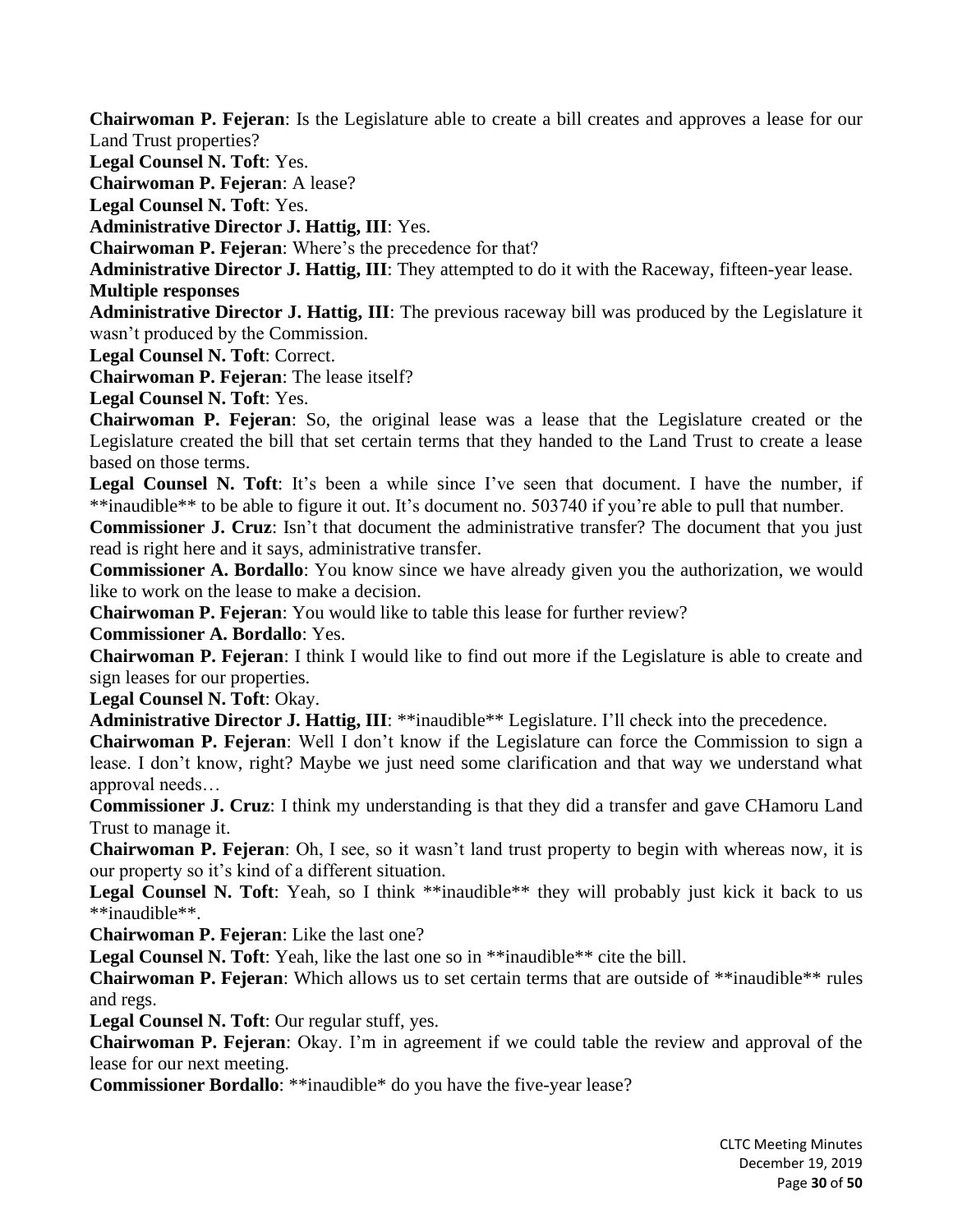**Mr. H. Simpson**: We never had a five-year lease. We had a twenty-year license while they were working on doing the law. I went to all the meetings and I explained to them that we like the CHamoru Land Trust is a creation of the Legislature. We were also just a creation of the Legislature and so anything that didn't fit, the commercial leases that CHamoru Land Trust set up needed to be approve by the Legislature. That's what they told us so we always had to go back to the Legislature to have any final approval on a lease so we're hoping that, you know we've negotiated terms to this as best as possible with CHamoru Land Trust and then we'd take it to the Legislature with your blessing and that they'd approve it so that we can move on with building the track, that's our hope.

**Commissioner J. Cruz**: \*\*inaudible\*\* qualify to go through GEDA for processing?

**Legal Counsel N. Toft**: No, because they're seeking a longer-term lease.

**Chairwoman P. Fejeran**: And because it was not also identified as a commercial property, right?

**Legal Counsel N. Toft**: Correct and that also benefits the Trust because if it were identified as a commercial property that would vastly shrink the amount of other commercial properties available for lease.

**Chairwoman P. Fejeran**: Okay. So, we tabled the lease for review and approval. If we could get that placed on our January meeting and also for more clarifications on the legislative process.

**Mr. H. Simpson**: You'll have your first check or your second check by then.

**Mr. S. Radonich**: \*\*inaudible\*\* check would be the difference made out to Treasurer of Guam with CHamoru Land Trust \*\*inaudible\*\* account number?

**Chairwoman P. Fejeran**: Oh, how do we do this?

**Program Coordinator III J. Cruz, Jr.**: To the Treasurer of Guam, just the way you wrote that check. **Mr. H. Simpson**: Same account number?

**Program Coordinator III J. Cruz, Jr.**: Yes.

**Mr. H. Simpson**: The same one we pay our rent with, so it'll go to your account?

**Chairwoman P. Fejeran**: Does that go into the operations or…

**Program Coordinator III J. Cruz, Jr.**: The operations, the same account.

**Chairwoman P. Fejeran**: Okay.

**Mr. H. Simpson**: Let me ask, does the Land Trust get to spend this money because when we first started, they wouldn't allow the Land Trust to spend the money. It went into the general fund and then Land Trust had to take the money out of the General Fund, had to fight for it to get back to you again. **Chairwoman P. Fejeran**: They took all our money.

**Mr. H. Simpson**: Even this money?

**Program Coordinator III J. Cruz, Jr.**: Anything we get.

**Mr. H. Simpson**: We always hoped that this money was going towards you know actually seeing roads built and things like that happen.

**Chairwoman P. Fejeran**: Yeah, I mean, we're keeping a very close eye on our funds to make that money deposited is actually deposited.

**Mr. H. Simpson**: Okay.

**Chairwoman P. Fejeran**: Okay. Thank you, gentlemen. Merry Christmas.

**All:** Merry Christmas.

**Chairwoman P. Fejeran**: I'd like to call a ten-minute recess.

## *RECESS*

**Chairwoman P. Fejeran**: I'd like to call this Commission meeting back to order. The time is 4:09 p.m.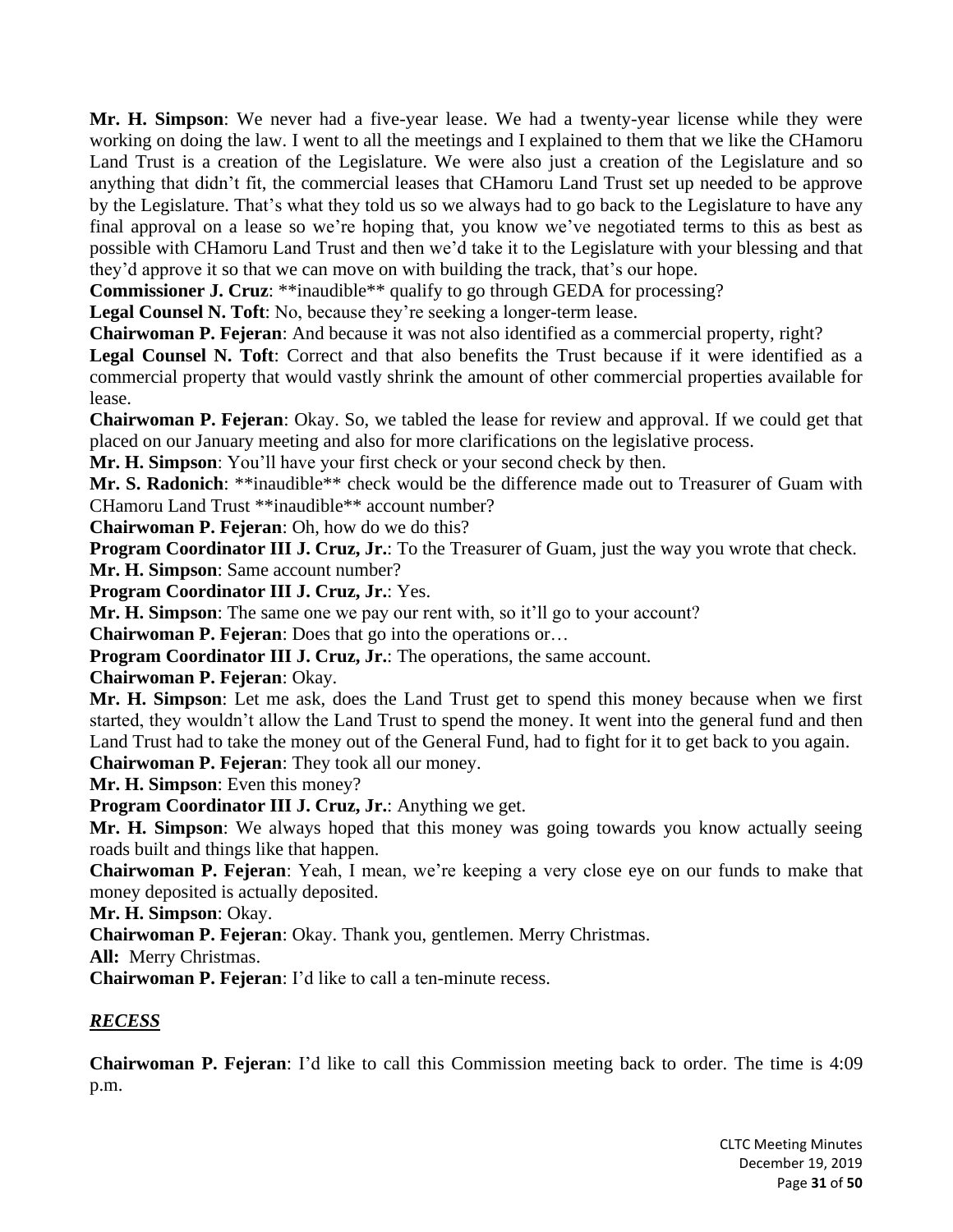## **b. Global Recycling**

**Chairwoman P. Fejeran**: I'd like to table the next item on the agenda, Global Recycling. Is the Commission okay with that? **Commissioner A. Bordallo**: I'm fine.

## **c. Hal's Angels/Guam Rugby Club**

**Chairwoman P. Fejeran**: Okay, the next item on the agenda is the Hal's Angels and the Guam Rugby Club issue. I know the rugby folks have been sitting waiting patiently back there, thank you. We don't have any representatives from Hal's Angels here, so I would \*\*inaudible\*\* but I would like to afford them the opportunity to speak since I know Mr. Walsh is here and at are last meeting and your both here now, so, please go ahead.

**Ms. Genevieve Rapadas**: Thank you, Madam Commissioner, I appreciate you giving us the opportunity and good afternoon, Commission and staff. My name is Genevieve Rapadas, I'm the Legal Counsel for the Guam Rugby Club and Ross Morrison who's one of the board members of the club. We were both present a few months ago for I guess an update to the board on the status of this matter. I did want to put on the record, Hal's Angels' attorney and I have been in communication; we've been trying to work on a proposal that would work for both parties. I did inform Ms. Terlaje at her request that we would be present today or we might be present. We were trying to scramble to get a representative her so she \*\*inaudible\*\* that we'd be present today. At this time, I'm not sure how much the Commission has been updated on the status of the matter; about two months ago, we met with the Director, Legal Counsel and a few members of the staff to see if we could come up with a mutual solution to this issue. I think that the Commission has recognize that both our organizations are providing a public benefit with the use of the land and you know the rugby club has done its best to look at what its options are, work with the commission to see if there's an alternative access way that could be I guess created and is also accessing the cost in time that will come out of it. One of the main concerns for the Guam Rugby Club is that it does not have access to the fields. It hasn't had access for the last few months. The fields are in disrepair and a couple of the schools on island use those fields for their home fields so they haven't been able to practice, hold games there etc. One of the things though that's on the table with opposing counsel, I'm sorry, Hal's Angels' attorney is whether we could come to some sort of agreement on temporary access. We have kept the CLTC in the loop on these discussions. They're aware of our Guam Rugby Club's proposal as well as Hals Angel's response to that; unfortunately, based on my discussions with Hal's attorney as well the letter that we just received from her yesterday, I'm not sure that we are at a place that we can come to a compromise. We have worked really hard to try to get there but unfortunately it doesn't seem like there's a lot of budging and again, our concern and perhaps there's still room on the table to negotiate this but again, our main concern right now is that we've been just locked out and we need to maintain the fields and decide moving forward; are we going to have access to these fields or not? Do we have to cancel games? Do we have to tell, you know not have tournaments that are scheduled for March? Do you we have to tell youth fourteen and youth sixteen all islanders that you know, they're not going to be able to use these fields anymore? So, I think we're in a place of just uncertainty and we come here today just to provide a status as well as ask whether there is room for the Commission to allow temporary access at this time or you know, go back to the table if the Director, we're just not really sure where we stand in light of the inability to come to some sort of compromise.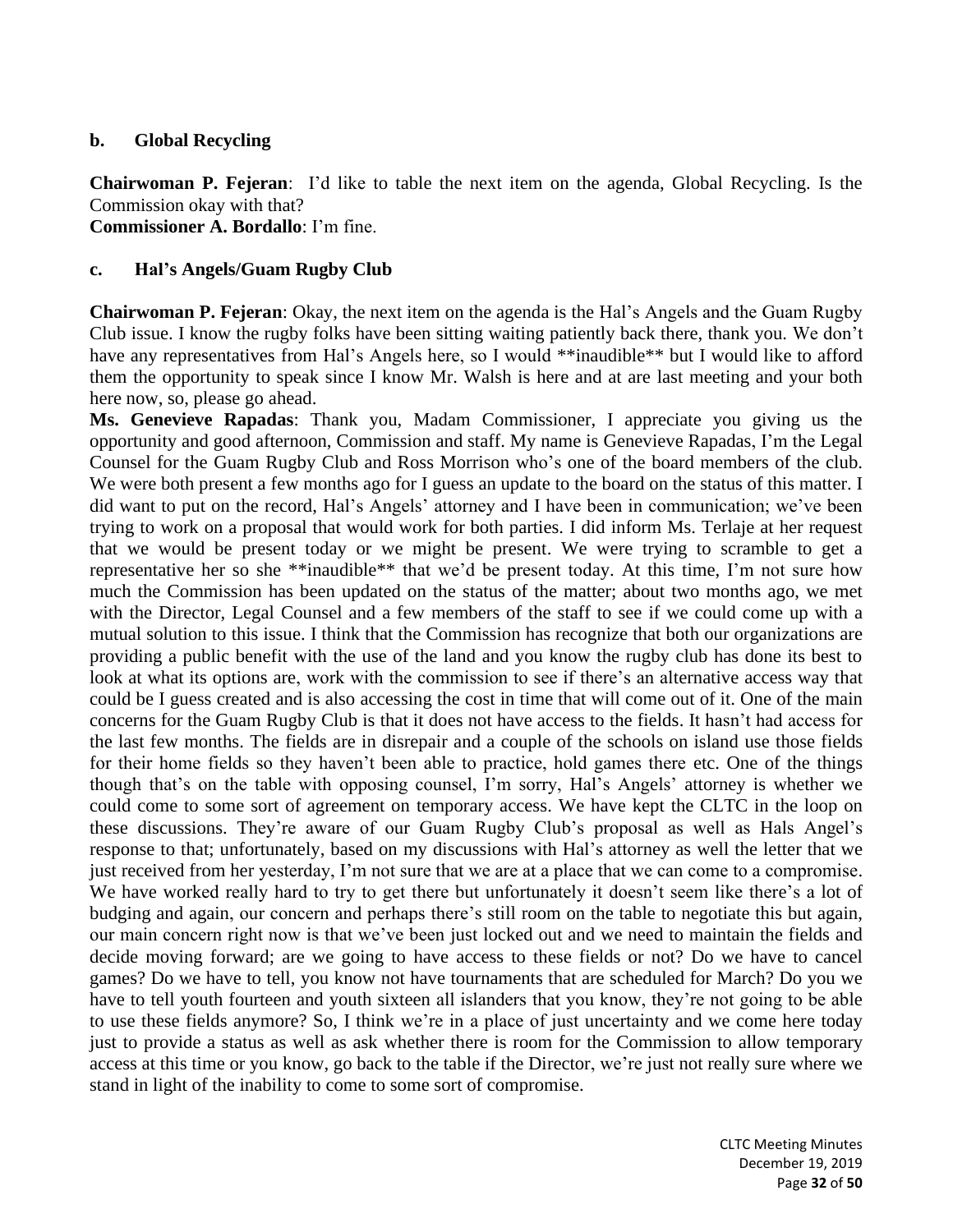**Chairwoman P. Fejeran**: Thank you. \*\*inaudible\*\* going back, I know you said all parties were here, I know Hal's Angels' representatives were here at the meeting a few months ago. We got up, we had a \*\*inaudible\*\* up there and it seemed like we had come to a very clear verbal agreement for where Guam Rugby's new access will be placed and we said, okay, all parties are in agreement now go hash out the details together. So, I'm not sure I understand what all the details are that were unable to be hashed out. I remember the agreement was to take it on the, if you're looking at the map, it was on the left hand side going up kind of by the pipeline but you would be taking up part of Hal's Angels' property and then going to the right and for the property taken from Hal's Angels' their property be extended into Guam Rugby's property for a net zero, right, they don't lose any property?

**Mr. Ross Morrison**: Yes, approximately we were waiting for some points from the CHamoru Land Trust survey team and the Director did give us a compromise plan with the measurements and stuff and \*\*inaudible\*\* survey points. We have some concerns that it may impact the \*\*inaudible\*\*.

**Chairwoman P. Fejeran**: Okay, so, it turns out that work was done on our part to provide what the new boundaries would be? Do we have that?

**Administrative Director J. Hattig, III**: It's in the packet, ma'am. It's a part of the second group, that's an attachment to the emails that were sent, the communications that were sent and my understanding again is that we provided this and this was the compromise that we discussed and we also conducted a site survey out there and we ascertained that anything at all that we were to put out there didn't affect at all what was being characterized by EPA as sinkage holes or drainage holes. These were very narrow and they were close to border of the property so we had our survey team go out and we actually had a schemed developed and it was provided to you to indicated that we wouldn't be affecting the proposed changes in the boundaries wouldn't be affecting any of the drainage or any of the other fields and I haven't received any communication from you, Ross or anything that that was insufficient that this sketch was insufficient. After I sent it to you guys and after I sent it to you all, we requested that you guys work out because the Legal Counsel was present also, if you could work out the finer details, are you amendable to this sketch? So…

**Ms. G. Rapadas**: Let me say this, we did have a meeting with the Director and the Legal Counsel where the Director provided a recommendation as to an alternative access way a limit of how long it might last.

**Chairwoman P. Fejeran**: Which is what? I'm sorry, I'm just catching up as all of this happened offline; so, what was the proposed terms?

**Ms. G. Rapadas**: Well, see that's one of the issues that we have, this was all oral and one of the things I thought was important, I think for all the parties to be on the same page because you know, just having litigated a lot of things, it's always best to have things in writing just to know where we stand. I've requested, Director, can you put this in writing so I can bring this back to my clients; both, Hal's Angels' and my clients were not present at that meeting, it was just legal counsel, so, I said, I'll bring this back to my clients, no problem; but I really need something in writing so that they can see it in black and white; this is what you are recommending and the discussion moving forward was you guys go work it out and us and the other side are trying to work out the finer details but what we don't have, I think, is something in writing saying, this is what the Director recommends, this is what I will recommend to the parties, you guys, see if you can negotiate. We're at this point where Hal's Angels' and I are arguing over everything under the sun at this point; you know, is this going to work, is that going to work. We don't understand that. We don't understand this. So, I guess what we're asking for is what is the recommendation of the CLTC? What are you guys telling us so that we can understand what your position is in writing and we can decided what our options are moving forward and also, say look, this what the CLTC is recommending Hal's, I mean what do you guys have to that because I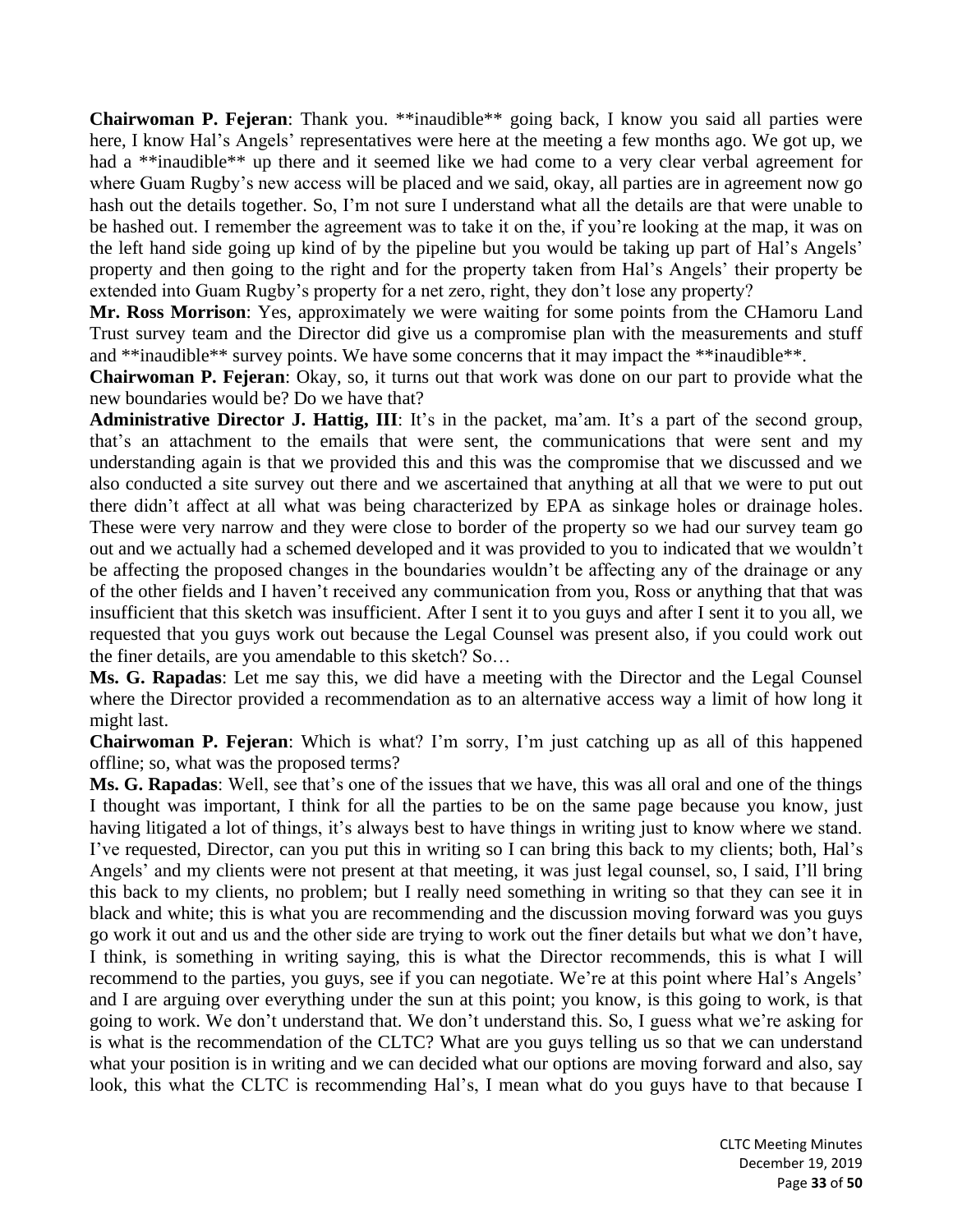would say at this point and I'm just using this as an example. We've talked about how long it might take to construct the alternative access way. That's a real point of contention right now. We are thinking it may take two years but we are trying to negotiate that down. Hal's does not agree that it should take that long and my understanding from the meeting that we had with the Director, was maybe somewhere in the middle eighteen months might work but they're sticking to their point that it shouldn't take twenty-four months and you need to provide this and you need to provide that. So, I think it would be extremely helpful to have CLTC's position down so that we know where we stand moving forward.

**Chairwoman P. Fejeran**: I agree, absolutely. So, we're talking the specific points are property boundaries, right? It looks like we got a recommended property boundary?

# **Administrative Director J. Hattig, III**: Yes.

**Chairwoman P. Fejeran**: The period of use of the existing easement, is what you're asking, you'd like to continue to use that easement?

**Mr. R. Morrison**: \*\*inaudible\*\*

**Chairwoman P. Fejeran**: My question is why…I'm sorry, I have to understand where Hal's Angels' is coming from because they gave you a year to comply with the order that we gave that your access is through Lada Avenue.

**Ms. G. Rapadas**: Well, we didn't get notice of that until that we weren't able to use that access way until maybe a month or so before we got to this meeting. I think that was one of the discussions that we had, September, maybe?

**Mr. R. Morrison**: \*\*inaudible\*\*

**Administrative Director J. Hattig, III**: We attempted to serve notice and there was a…

**Chairwoman P. Fejeran**: Back when we first deleted the easement?

**Administrative Director J. Hattig, III**: Right.

**Chairwoman P. Fejeran**: When was that easement actually deleted? 2016?

**Mr. R. Morrison**: \*\*inaudible\*\* as we said, when we came to the meetings to renew our license in 2017 for the five years that's when the Commission said, we'll renew your license but you must agree to take out the 2010 amendment which deletes the easement. We didn't agree to it and nobody told us I mean otherwise; it'll actually already been done.

**Chairwoman P. Fejeran**: Yes, it was done.

**Mr. R. Morrison**: There were a lot of behind the scenes activity which we were not involved in or weren't even presented.

**Chairwoman P. Fejeran**: Well, I think it all happened in the meeting. I don't think it was behind the scenes but 2016 was when the case was brought to the Commission, June sixteenth 2016, was that… I don't have the last staff report \*\*inaudible\*\* but that was when I was here, the Commission voted to delete the easement that was put in the Hal's Angels' lease. They didn't know it was put in there either. It's almost like what was done to them is now done to you and now nobody is happy, right?

**Mr. R. Morrison**: Well to make the point made, in 2001, the original license was granted and it was surveyed out by DLM, that's when the \*\*inaudible\*\* and at that stage \*\*inaudible\*\* it was a public access way and was put in there specifically because of the \*\*inaudible\*\* in 1996 the \*\*inaudible\*\* there was no license to Hal's Angels' at all and then all of a sudden there's a lot of \*\*inaudible\*\* so the easement gets taken out. The lots get redrawn and \*\*inaudible\*\* it's the CHamoru Land Trust \*\*inaudible\*\* and we're trying to be good stewards. We're trying to be accommodating so that's why we negotiated the 2010 license and said, okay, we're agreeable to take out that \*\*inaudible\*\* but we agreed \*\*inaudible\*\* so that's all good and then all of sudden things changed and we \*\*inaudible\*\*. **Chairwoman P. Fejeran**: What changed?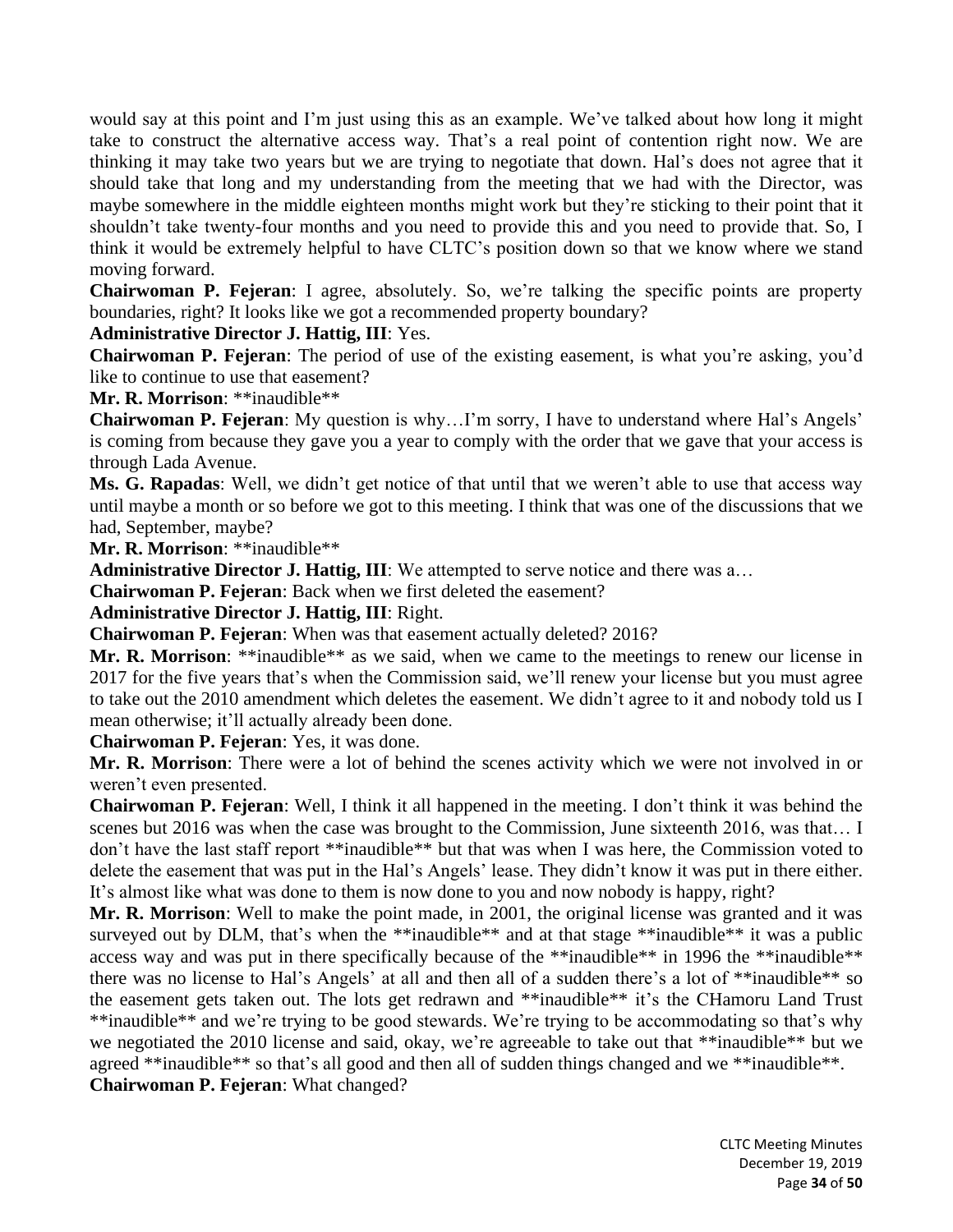**Mr. R. Morrison**: Well all of a sudden, the lots are redrawn. The easement in 2016, the direct easement is deleted and the alternative easement is not acted upon as was documented in the 2010 license amendment.

**Chairwoman P. Fejeran**: What do you mean, acted upon?

**Mr. R. Morrison**: Well, it clearly states that there's a resolution passed by the Board that we had to license amendment the alternative access way is to be constructed forty-foot access way is to be constructed by DPW who are in agreement. Jess Garcia was on board at that time \*\*inaudible\*\* if you'd like to get him to testify to it and then 2016 obviously the lots are redrawn and the direct easement has been deleted but there is no alternative access way provided as is stated in the 2010 license amendment.

**Ms. G. Rapadas**: I believe the redrawing in 2016 is because what the Board had done when it \*\*inaudible\*\* deleted the easement.

**Chairwoman P. Fejeran**: And that was because access for that property is on Lada Avenue.

**Mr. R. Morrison**: It could be, however, when the field was first constructed when the adopted parks came in. In 1996-1997 Lada Avenue was nothing more than a one lane \*\*inaudible\*\* it wasn't even considered an access way and so the field was constructed using the access way off of Santa Monica and that access way has been in place 1996 to this year it's been there and when the license agreement was first drawn up with the masterplan as requested by CLTC the access way was documented and drawn in with the original plans as drawn by land management for the CLTC license agreement specifically \*\*inaudible\*\* because at that stage there was no orientation or floor plan from the government or the sporting organization that Lada Avenue would be used for a number of reasons and those reasons would probably come even more exaggerated because of the high residential \*\*inaudible\*\* it passes through number one, so, the orientation, the building that were put in there, the improvements that were made for the CHamoru Land Trust nothing was orientated towards Lada Avenue so that's where we are.

**Chairwoman P. Fejeran**: Can you pull up the map, an aerial?

**Commissioner A. Bordallo**: What's the land size?

**Administrative Director J. Hattig, III**: Which one? Rugby or Hal's?

**Commissioner A. Bordallo**: Rugby.

**Chairwoman P. Fejeran**: And you're not currently able to access the field?

**Mr. R. Morrison**: No.

**Chairwoman P. Fejeran**: So, you canceled all the activities there?

**Mr. R. Morrison**: Correct.

**Chairwoman P. Fejeran**: Why? When there's access by Lada Avenue. I'm just trying to understand when you have access on the back, okay, maybe it's not what you intend, but there's access there; why are you not using?

**Mr. R. Morrison**: There's a forty-four to fifty foot \*\*inaudible\*\* there's ten to fifteen years of jungle growth there. It doesn't match up with the masterplan which was submitted to CLTC and approved in the 2001 license agreement. There's no funding \*\*inaudible\*\* to do it. We got to get permitting to do it. We got to grade it, clear it, foundation it, fence it and there's no parking near which can contravene a masterplan we submitted to CLTC which is in that package.

**Chairwoman P. Fejeran**: So, in order to access the easement, you would have to what? You would have to get a permit and everything?

**Mr. R. Morrison**: If we try to access Lada Avenue, yes. We have to apply for clearing and grading permits. We have to fence it, obviously we have the same problems we have now \*\*inaudible\*\* there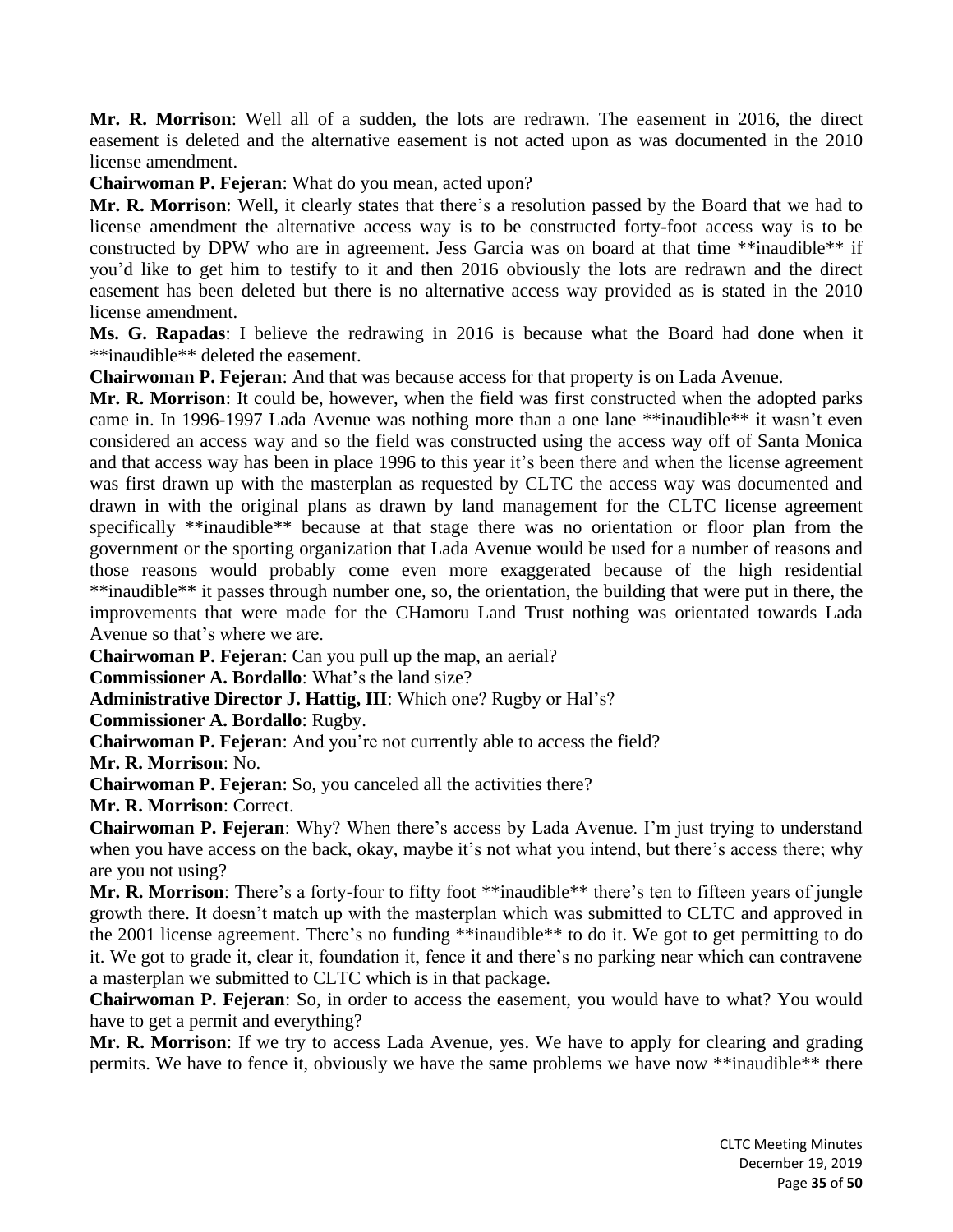is no parking \*\*inaudible\*\* at that end so it means if it there was an access way all parking would have to be on the road way, there's not sufficient capacity of Lada.

**Chairwoman P. Fejeran**: So, what are the other specific terms that you're unable to negotiate on? I have property boundary, the period of use for the existing easement.

**Ms. G. Rapadas**: That's correct, access for the duration of the construction if the alternative access way shouldn't work. There's a disagreement on joint parking because, when it was built; we built the parking with \*\*inaudible\*\* for both parties. We're unable to come to an agreement on whether or not that will remain joint or not.

Mr. R. Morrison: And that joint parking \*\*inaudible\*\* it was documented clearly in the 2010 licensing.

**Ms. G. Rapadas**: And also, you said the easement itself, we would like to use it for all purposes.

**Chairwoman P. Fejeran**: The new easement?

**Ms. G. Rapadas**: The existing public easement, we would like to use it for all purposes during the duration of the construction.

**Chairwoman P. Fejeran**: I don't think that that's an existing easement but I know what you mean, the one that goes right through Hal's Angels'.

**Ms. G. Rapadas**: Yeah, exactly.

**Chairwoman P. Fejeran**: Okay, so the period of use of the easement through Hal's Angels'.

**Ms. G. Rapadas**: There's a question of the removal of the waterlines and the water meter.

**Commissioner J. Cruz**: How many inches is that?

**Mr. R. Morrison**: Two-inch. Two-inch line.

**Chairwoman P. Fejeran**: And where is the meter?

**Mr. R. Morrison**: The meter is against the Santa Monica Avenue. It \*\*inaudible\*\* goes along Santa Monica and then it goes down what it used to be the public access way of utilities.

**Ms. G. Rapadas**: The Director has a copy of my proposal, oh I'm sorry the emails. I believe that's the areas of contention.

**Chairwoman P. Fejeran**: Okay. Well, it sounds like negotiations are basically broken down and that's why you're here today, right? So, what I'd like to ask is to give the Commission some time to read through these emails and then we can revisit it at our next meeting and at that point. I'm assuming that in these emails and the letters that were also printed for us that Hal's Angels' has clearly stated their positions, is that right?

**Administrative Director J. Hattig, III**: Well, it's not clear; there was some contention because they didn't engage for a while. I received an email that they were unable to meet \*\*inaudible\*\*. I had requested a meeting and it was documented via email but Attorney Terlaje said, no, I'll reach out to Attorney Rapadas and we'll continue and then I got this email on December second saying that, the field storages were vandalized and broken into and they were requesting immediate access to prepare that and to start and so in the very beginning I had brought these terms to the table with both parties and because both parties had differences I asked them and I guided them by this right here because this was the initial point of contention was the easement itself so guided by the easement. We provided this and through our discussions we talked about the term, we talked about temporary access, we talked about the removal of the waterline; and we felt that we were very close at point so, I left it to the two representatives. The legal counsel can verify this to work out the final details. If I had provided this which answers their question about access and then I provided the meeting place for them to come together and discuss and then I encouraged them to meet because they had specific issues to work out. I don't know where the break down…I think the break down occurred when there was no response from Hal's Angels'.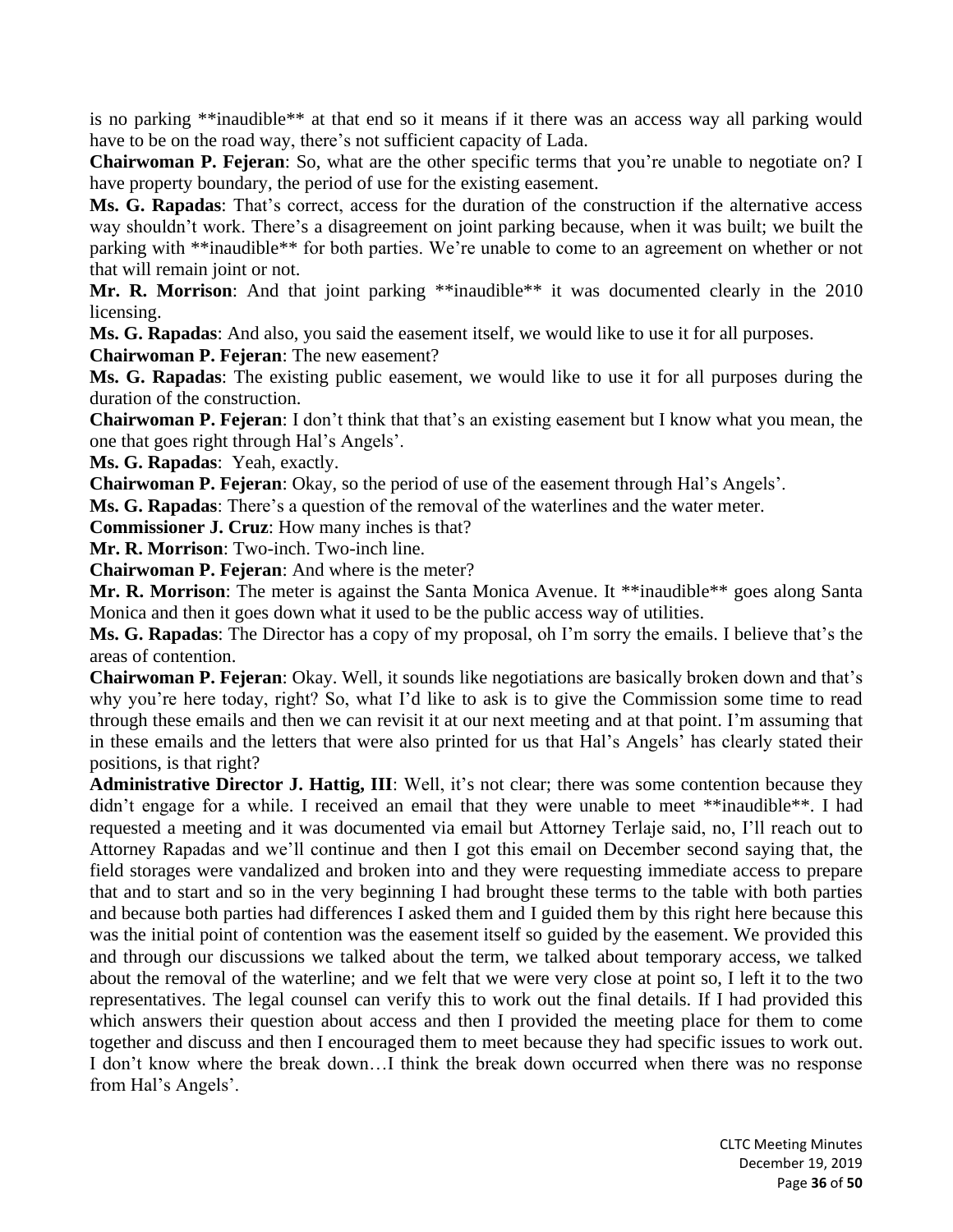**Ms. G. Rapadas**: I think, unfortunately, because the recommendation wasn't memorialized, we… and some time had passed, it didn't seem to me that we were all in the same page anymore with Hal's because… I mean and I'm not going to speak for Jackie, she has her position and I respect that but unfortunately, because we didn't have something on paper; it seems that we were not moving forward and not really agreeing with what was recommended at that meeting. So, for us, I think the reason why this has been pushed forward by us is because of the recent events of the vandalism and what not and we just, we really just want to get in there and maintain and repair, maintain the fields and repair whatever has been broken and then clean up whatever has been vandalized.

**Mr. R. Morrison**: And we would like to make the point to the Commission that even though it's a Guam Rugby Club field and it's the home field for Simon Sanchez High School's boys and girls, Santa Barbara's boys and girls, the under fourteens and sixteens and at the moment they're all scrambling around trying to practice in parks and that sort of area makes it extremely difficult and the fields that they are practicing on, frankly is not safe. If we leave this another couple of months, we're probably going to lose completely the grass services that have been \*\*inaudible\*\* and maintained over the last twenty years. The grass is now probably thigh high. We also can't get in. We need welding equipment. We need machines to get in and secure the doors and the lock storages that have been vandalized twice now and \*\*inaudible\*\* the fields are no longer monitored and people not being able to use them every day of the week as they previously did. So here we are requesting seriously from CHamoru Land Trust Commission to please review this promptly, timely and the high school season is in full swing and we would really like some sort of action some sort of assistance to gain temporary access and frankly \*\*inaudible\*\* the access was utilized for the last twenty-three, twenty-four years and nothing changed except there's a gate on the front.

**Chairwoman P. Fejeran**: So, we're in receipt of the December sixth letter, Attorney Rapadas and then Attorney Terlaje, December eighteenth letter. Would this December six letter generally summarize the asks of Hal's Angels \*\*inaudible\*\*?

**Ms. G. Rapadas**: So, the letter is actually is just limited to just a temporary proposal for access. We don't have an outline of what we want and what they want in terms of duration and what not. I think we had talked about that at the other meeting but again none of that was memorialized.

**Chairwoman P. Fejeran**: Okay, well, perhaps you can memorialize your side and then forward that and then \*\*inaudible\*\* for those same points.

**Ms. G. Rapadas**: I apologize, actually the Guam Rugby Club did put together a rough proposal and then we submitted… actually, we gave it to you at a meeting where both of us were present but we'd be happy to provide it again.

**Chairwoman P. Fejeran**: I think what \*\*inaudible\*\* I understand that you haven't been able to access it and it's really jeopardizing the sport and a lot of kids that play the sport and also the investment that you've already put into the property so I do want to do this as quickly as possible but again, I think what we need to see is what you would agree with and then we would also ask the same as Hal's Angels and then both of you present it to the Commission for our decision.

**Ms. G. Rapadas**: Understood, and we'd be happy to provide that to you.

**Administrative Director J. Hattig, III**: Thank you.

**Mr. R. Morrison**: I would like to add a comment, I thought we were pretty close, we thought we were that close to getting it done and then \*\*inaudible\*\* Hal's Angels' \*\*inaudible\*\* right away and then \*\*inaudible\*\* in the meantime, we have no access to the field and the kids have no access to the field and the next championship \*\*inaudible\*\*.

**Chairwoman P. Fejeran**: How did the vandals' access?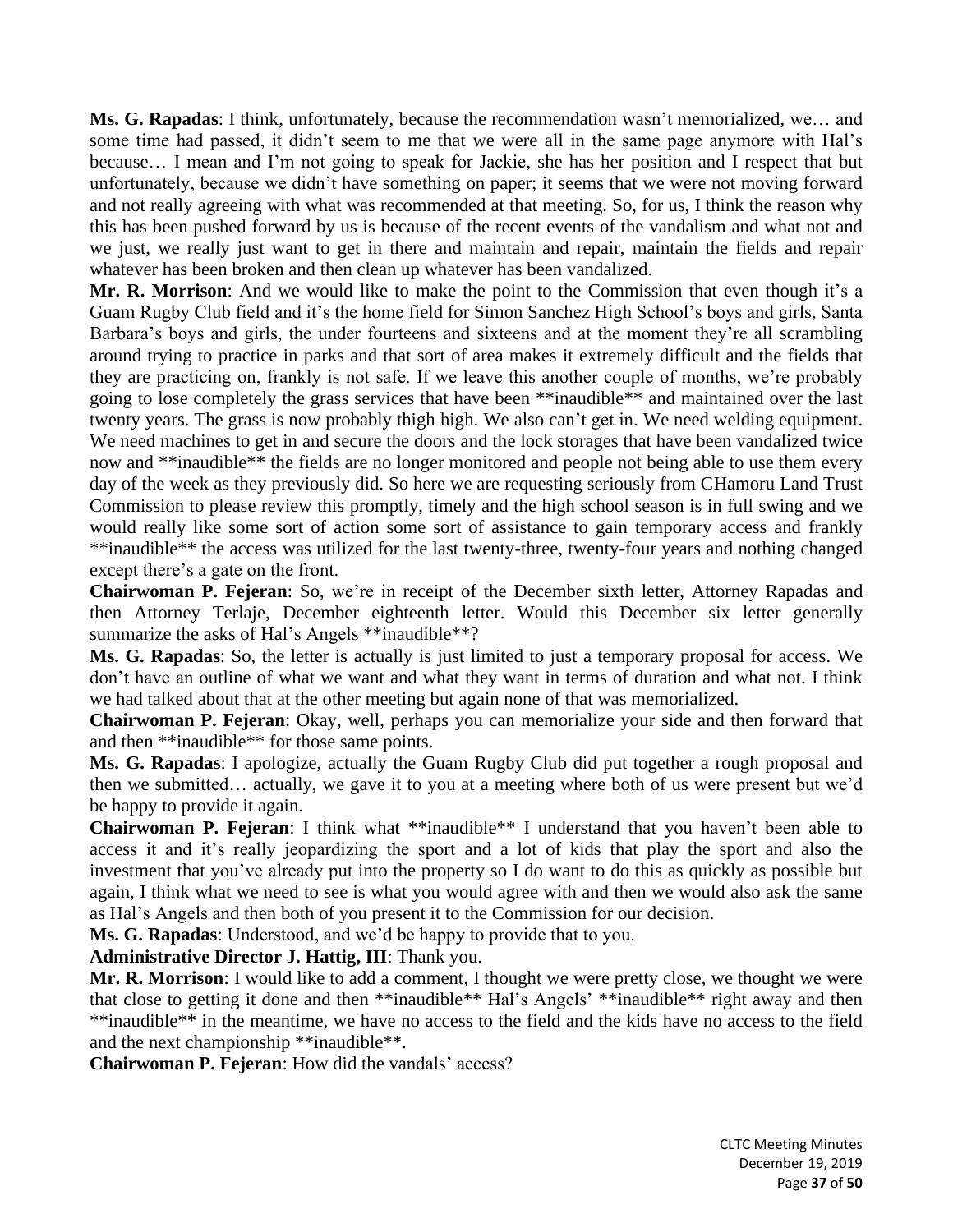**Mr. R. Morrison**: They stole a four-wheel \*\*inaudible\*\* apparently from a construction site and came over a \*\*inaudible\*\* that's been formed by Hal's Angels, came over the \*\*inaudible\*\* top and gates, pulled everything off and smashed it not just once twice, twice within the last three weeks.

**Chairwoman P. Fejeran**: Oh my gosh. Where is this? You said, to access it \*\*inaudible\*\* Hal's Angels' \*\*inaudible\*\*.

**Mr. R. Morrison**: \*\*inaudible\*\*

**Chairwoman P. Fejeran**: Oh, that side.

**Mr. R. Morrison:** And then driven over to the Rugby part so...

**Chairwoman P. Fejeran**: And this is a part of the bigger rash of vandalisms, I know that Wettengel was also recently vandalized.

**Mr. R. Morrison**: Could have been the same, the same guys here.

**Ms. G. Rapadas**: My understanding from Jackie is that \*\*inaudible\*\* I don't know but we are concerned because we don't have access to do anything about it.

**Mr. R. Morrison**: We can't even get in to re-secure the doors so at the moment everything is basically \*\*inaudible\*\* as much as we can hand carry out of there. We've got our generator. The generator is unsecured.

**Administrative Director J. Hattig, III**: When they did inform me of this vandalism, I reached out to, it's documented here to Attorney Terlaje. I even asked the Legal Counsel to reach out to Attorney Terlaje maybe that avenue would provide better results so we did have an attempt to ask for temporary access just to fix it, at least to fix it. In the beginning I had proposed temporary access for games and for specific areas only.

## **Ms. G. Rapadas**: That's right.

**Administrative Director J. Hattig, III**: Not continual use but at least some kind of temporary access that we could agree upon so that we could get the process going. My apologies if I didn't memorialize those but my intent was to allow the two parties to do that because if I did it and both parties disagree we would be back at the table anyway so that's why I suggested in the meeting that you guys, we're this close at the end of the meeting just put something together and then we'll…

**Ms. G. Rapadas**: Well unfortunately, I had a conversation with her the other day, she's you know, our conversations were; "Why are we talking about games?", "Why are we talking about you know other leases?" We were only talking about emergency, it was not what… you know, we had discussed more than that so we're not here and I don't want to hash out our discussions because she's not here and I don't want to characterize any of it but that's just where we're at unfortunately and we understand the Commission's position and we're hopeful you can assist us in moving this matter forward.

**Administrative Director J. Hattig, III**: I'll contact Attorney Terlaje and make sure that's she's present at the next meeting.

**Chairwoman P. Fejeran**: Yeah, I think what I'd like to have happen in the interim is for you to provide what you would agree to, the terms that you would be amendable too and also ask that we ask Hal's Angels' for those exact same terms but from their perspective and then when we meet again we can have all the maps.

**Ms. G. Rapadas**: We're also working on I believe on quotes on how much it would cost to construct this alternative access way and as well as…

**Mr. R. Morrison**: Well DPW, once again, we've approached DPW and I am still very positive in terms of assisting and making the access way because obviously one of the party's was involved in CHamoru Land Trust \*\*inaudible\*\* so he knows exactly what's going on. What we do have a problem with is the construction of the waterline because if we have to remove the waterline, once again, we cannot hold any practices or games or anything where they aren't providing \*\*inaudible\*\* towards us,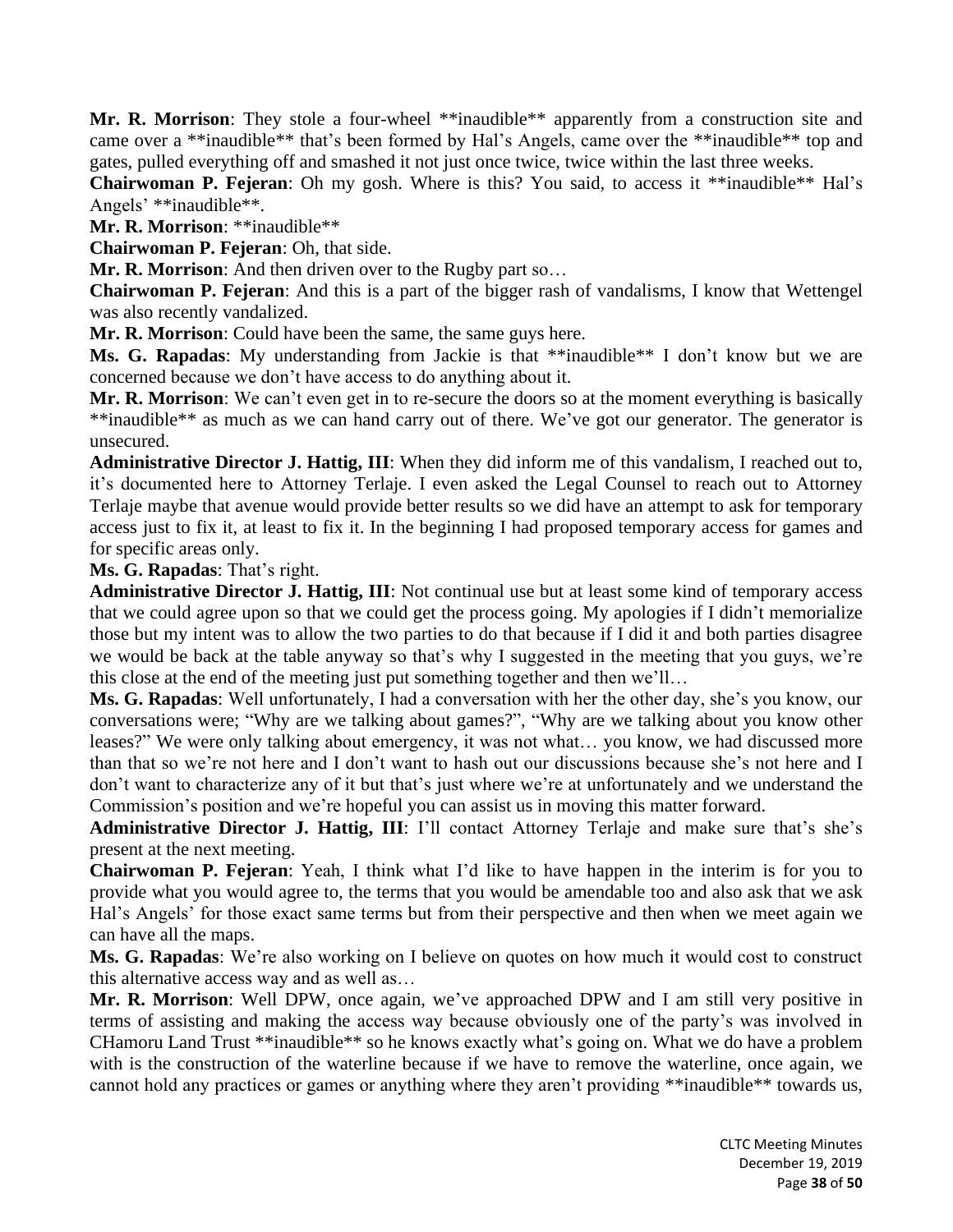running water so we got to be able to run a waterline from the rear and the initial cost can be somewhere between forty to sixty thousand. Once again, it's time to do that.

**Chairwoman P. Fejeran**: Okay.

**Ms. G. Rapadas**: So, we'll provide, what we'll provide is a proposal and then any documentation to support the construction cost and what not.

**Chairwoman P. Fejeran**: Okay, thank you.

**Ms. G. Rapadas** & **Mr. R. Morrison**: Thank you.

**Chairwoman P. Fejeran**: Legal Counsel, are we at a point where we're going to be renegotiating a lease base on the new lease terms and maps? Are they both at a renewal stage, what is it? I just want to be able to know that we are going to memorialize it once and for all, both have accurate leases, etc....

Legal Counsel N. Toft: I would have to look at Hal's lease to see whether or not it \*\*inaudible\*\* expired but I believe Rugby is on just on a month to month at this point and I think theirs had expired and they were seeking a renewal and then that's when this whole issue arose was because in the renewal phase I think that was the first time they've learned about the easement being removed and then that caused \*\*inaudible\*\*.

**Chairwoman P. Fejeran**: Yeah, okay, so they would need a new lease and then Hal's Angels' would have an amended lease.

**Legal Counsel N. Toft**: Right.

**Chairwoman P. Fejeran**: Okay, so if we could have the documents at least prepared and then have those ready for review and then it would just be plugging in the final agreed upon details.

**Commissioner A. Bordallo**: Where did they access the first \*\*inaudible\*\* that was blocked? \*\*inaudible\*\*

**Commissioner J. Cruz**: Right here.

**Commissioner A. Bordallo**: That's where they broke in \*\*inaudible\*\*.

## **Multiple responses**

**Administrative Director J. Hattig, III**: I think that we were really close. The sketch provides the…pretty much the approximate square footage that's going to be taken from both sides and where the new property boundary is going to be. When we left that meeting, we were this close. Nic can verify and all they had to do was put it in terms, the same thing you asked for today is the same thing I asked for then so I don't know why they weren't able to get together. One side stopped talking to the other, that's what I \*\*inaudible\*\*.

**Administrative Director J. Hattig, III**: Ma'am I just found out from the staff that we do have an applicant, is here to address his residential lease so if we could…

**Chairwoman P. Fejeran**: Yes. Sure. So, we're tabling Global Recycling, New Business, Agricultural and Residential Leasing, Constituent Matters; the next item on the agenda.

## **NEW BUSINESS**

- **1. Agricultural and Residential Leasing**
- **a. Constituent Matters**

## *Doris Mendiola Duenas*

**Chairwoman P. Fejeran**: Hi Sir, thank you for your patience. So, this is Duenas? **Land Agent I J. Dayday:** Yes.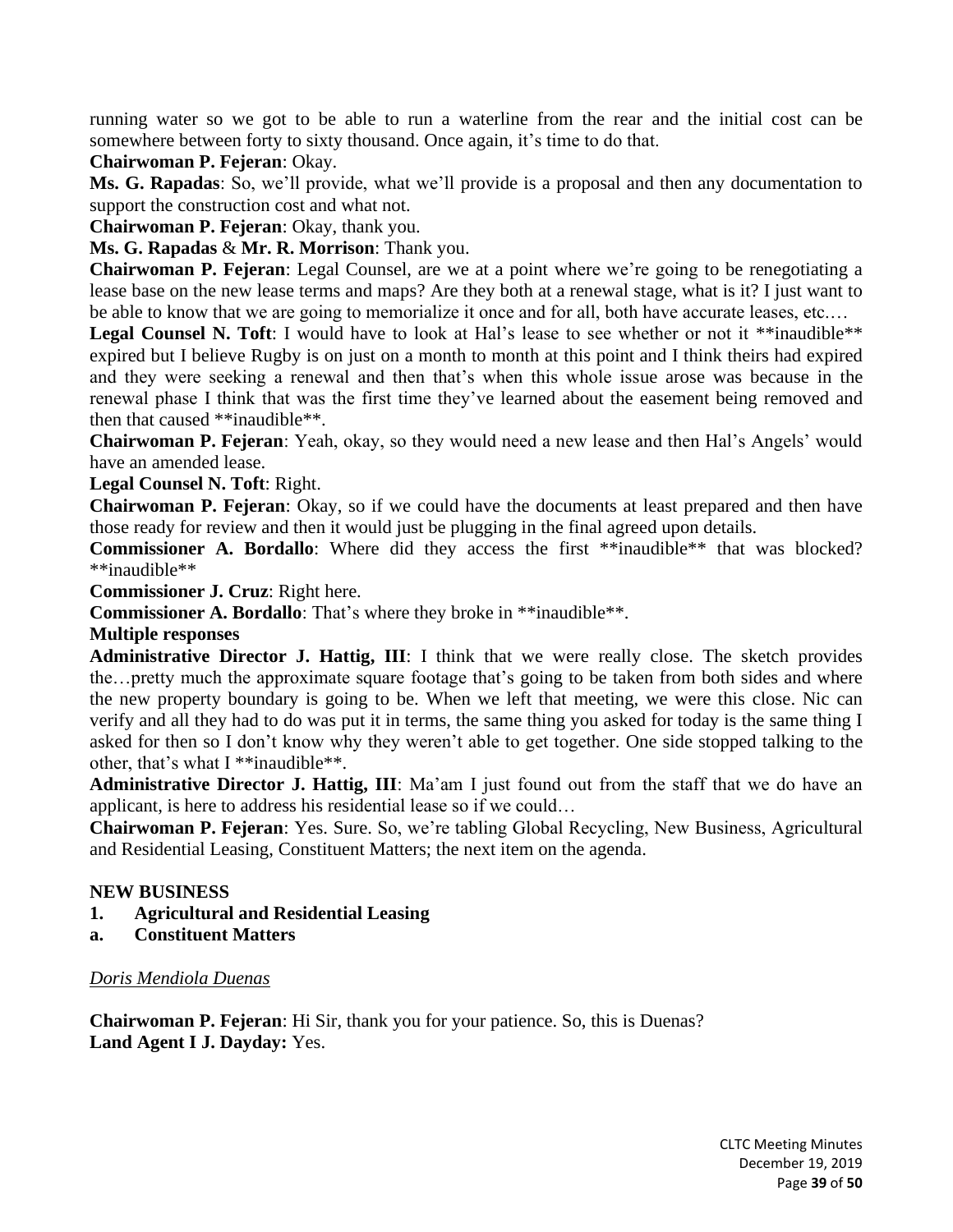**Chairwoman P. Fejeran**: Yes, okay. Ms. Doris Mendiola Duenas, we all have the staff report, has a lease dated 2003 for Lot 11 Block 4 Tract 319 in Agat. If you can summarize the request today, thank you.

**Land Agent I Jessica Dayday**: Hafa Adai, Commission, my name is Jessica Dayday, Land Agent with the Chamorro Land Trust Commission, we have here...

**Mr. Chris Duenas**: I'm Chris Duenas, the son of the late Doris Mendiola Duenas.

**Land Agent I J. Dayday**: Mr. Duenas has power of attorney over the beneficiary of Ms. Duenas. So, this case before you, the first issue is a termination of a residential lease for Lot 11 Block 4 Tract 319 in Agat. This lease was signed on May 8, 2003, however, due to I'm not really sure what the reason was for Ms. Duenas' request to relocate but it was approved to be relocated to Lot 20, Block 12, Tract 11405 in Dededo. Ms. Duenas is a December second 1995 applicant. She was, like I said, she was issued a lease for the tract 319 in Agat and it wasn't surveyed. That property was not surveyed and so when they relocated her which the approval to relocate was September eighteen 2012. Okay, so when they first came in here; the request last year, they came in here to do a beneficiary take over but further upon further research of the case we found that there was still a lease for the old lot and they were still accessed with property tax. They are current with the property tax. They had paid it. They turned in all their receipts; so, the new property, they surveyed; there is an approved map, an approved survey map for the new property.

**Chairwoman P. Fejeran**: Okay, thank you. Question, the lease was issued for the property in Agat, it was declined and the relocation to Dededo was approved? Did that original lease ever get amended with this relocated property?

**Land Agent I J. Dayday**: The lease for Agat?

**Chairwoman P. Fejeran**: The lease, yeah.

**Land Agent I J. Dayday**: Well she did sign a decline after the lease. She was occupying that residence.

**Mr. C. Duenas**: They were using the lot.

**Chairwoman P. Fejeran**: They were using it?

**Mr. C. Duenas**: Yes, they were using the lot and then they had issues with the surrounding Land Trust neighbors and they tried to address the issues with them however, it was difficult dealing the surrounding neighbors. So, she came back to CHamoru Land Trust and told them about her issues with the surrounding people and then suggested to her that she transfer so it was the land trust back then that suggested that she just move rather than dealing with the issue. They wanted her to just move out so she was offered a property on Swamp Road and they called us one day to go take a look at it and there was someone there \*\*inaudible\*\* just telling everybody, those different families, okay, this is your point, this is your point. This is you know, so we were there at that property site and after that we were told we had to pay a fee for a surveyor and in order for us to even move forward and we did that. My mom has been back and forth with CHamoru Land Trust since that time and that was back in 2012 and she passed away even before she could sign her lease for the Dededo property so now we're here trying to fix it so my dad could take what was supposed to be hers.

**Chairwoman P. Fejeran**: Okay, thank you Mr. Duenas. I'm sorry that you had to go through that but you're here today so we can \*\*inaudible\*\*. Even though the property was shown and basically approved for her to relocate, the original lease was never amended for this new location?

**Land Agent I J. Dayday**: Right. Correct.

**Chairwoman P. Fejeran**: That's why Agat is still showing as her lease?

**Land Agent I J. Dayday**: Correct. And assessment on property tax.

**Chairwoman P. Fejeran**: But they didn't pay the property tax?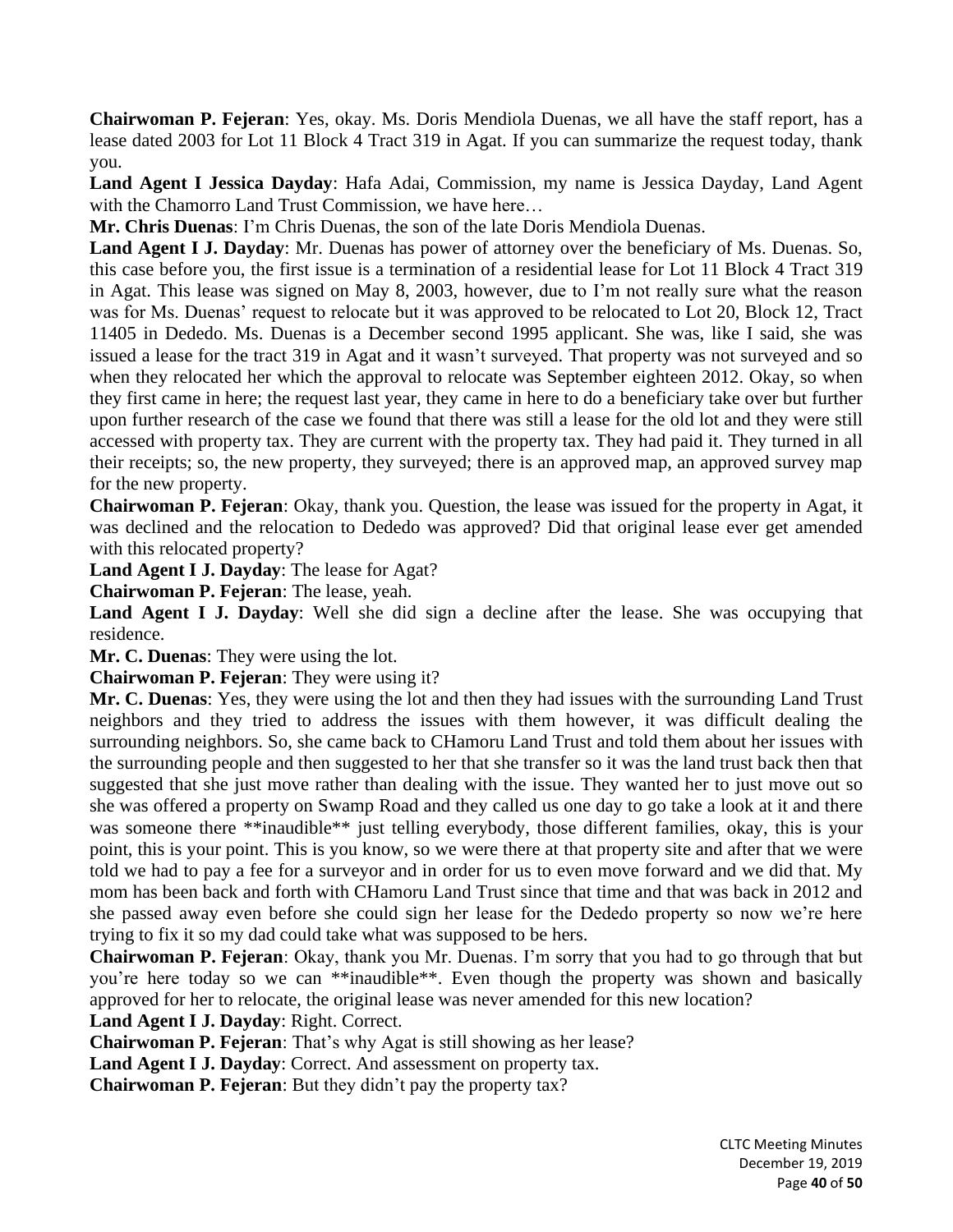**Land Agent I J. Dayday**: Yes, the receipts are in there.

**Chairwoman P. Fejeran**: Okay.

**Administrative Director J. Hattig, III**: \*\*inaudible\*\*

**Chairwoman P. Fejeran**: I'm sorry, could you speak up?

**Administrative Director J. Hattig, III**: Is it possible to do an addendum now and then correct the property description rather than doing a termination of the original lease, if the property is surveyed already and they're…are you now at the Dededo property?

**Mr. C. Duenas**: We've been cleaning, we've done a lot of cleaning \*\*inaudible\*\* let's see, about ninety-eight percent of the property has been cleared. My family has just been going there chopping down tangan-tangan (Leucaena leucocephala), cutting trees but there's still no infrastructure so obviously we can build or do anything there because there's still no infrastructure.

**Commissioner J. Cruz**: Who is the beneficiary for \*\*inaudible\*\*.

**Chairwoman P. Fejeran**: So \*\*inaudible\*\* the beneficiary?

**Land Agent I J. Dayday**: So, the first lease, the lease for Agat actually was recorded.

**Administrative Director J. Hattig, III**: Oh, that's why, that's right, I'm sorry that's why we have to terminate, you're right, I'm sorry.

**Chairwoman P. Fejeran**: It can't just be an addendum?

**Legal Counsel N. Toft**: Well because it was recorded.

**Chairwoman P. Fejeran**: I see, okay. So, the beneficiary is…

**Legal Counsel Toft**: Edward Tomas Duenas.

**Chairwoman P. Fejeran**: Edward Tomas Duenas is the beneficiary?

**Mr. C. Duenas**: Yes, that's my father.

**Chairwoman P. Fejeran**: That's your father? I see that it's October 2019 that he's identified as the lessee, I guess that was approved…

**Mr. C. Duenas**: October.

**Chairwoman P. Fejeran**: 2019.

**Land Agent I J. Dayday**: There was a process for beneficiary take over but because the residential lease is recorded. We got to come to the Commission to request for termination. We wanted to do it all at one time.

**Chairwoman P. Fejeran**: Okay.

**Mr. C. Duenas**: Yeah, I believe that was the first time we came in to try to change it from my mom to my dad, so it's been a little over a year since we've done all that.

**Land Agent I J. Dayday**: Those are just all his documents.

**Multiple discussions**

**Chairwoman P. Fejeran**: To the father?

**Land Agent I J. Dayday**: Yes, Edward T. Duenas.

**Commissioner J. Cruz**: Motion to approve the termination of lease for Doris Mendiola Duenas for Lot 11, Block 4, Tract 319, Agat.

**Chairwoman P. Fejeran**: Motion made.

**Commissioner A. Santos**: I second it.

**Chairwoman P. Fejeran**: Seconded by Tan Amanda. Further discussion?

**All Commissioners:** None.

**Chairwoman P. Fejeran**: All those in favor?

**All Commissioners:** Aye.

**Chairwoman P. Fejeran**: Ayes have it. The lease is terminated. Thank you.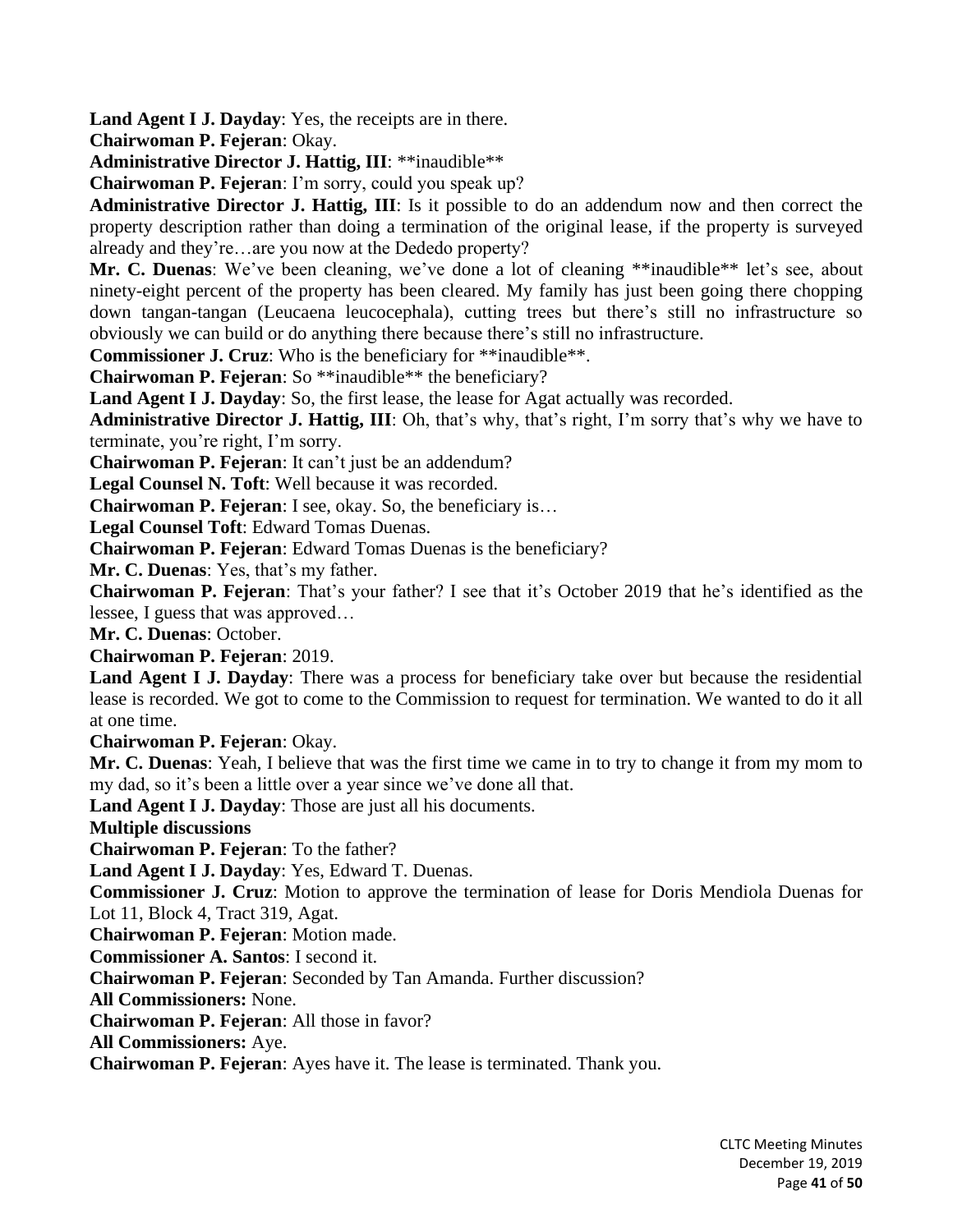**Commissioner J. Cruz**: Our second motion, is motion to approve the issuance of a residential lease for Edward Tomas Duenas on Lot 20, Block 12, Tract 11405, Dededo, containing an area of one thousand nine hundred fifty-one square meters.

**Commissioner A. Bordallo**: I second it.

**Chairwoman P. Fejeran**: Motion made and seconded. Sorry, this is for Lot 20, Block 12, Tract 11405, is that right?

**Commissioner J. Cruz**: Yes.

**Chairwoman P. Fejeran**: Okay. Further discussion?

**All Commissioners:** None.

**Chairwoman P. Fejeran**: All those in favor?

**All Commissioners:** Aye.

**Chairwoman P. Fejeran**: Okay, ayes have it. The lease has been approved. Thank you for your patience. Okay, I also some representatives from GEDA. I know the time is five o'clock p.m. You're here for a check for payment? **(Laughter)** Is the Commission okay to go passed…this has been needing attention so this should go pretty quick. Okay, thank you. The next item GEDA, under New Business – Draft requests for proposals for commercial leasing of three properties declared commercial.

## **NEW BUSINESS**

**1. Commercial Leasing**

**a. Guam Economic Development Authority – Draft Requests for Proposals for Commercial Leasing of three properties declared commercial**

**Chairwoman P. Fejeran**: In our packets, we were provided three draft RFPs to request for proposals. This is why we signed an MOU with you guys, and this is probably a walk in the park putting this together but we don't have the in-house capabilities so…appreciate that. The first one I'd like to look at is for property, Lot 5075 in Tamuning, this is the draft of request for proposal, thirty-three pages. I just have a couple of comments, for page one, the \*\*inaudible\*\* section should be revised to match the subject lot 5075, Tamuning. I believe it erroneously states Lot 7054R8.

**Mr. Larry Toves:** Yes ma'am, we'll make the correction.

**Chairwoman P. Fejeran**: Okay, thanks. I was able to look through this, I appreciate that you did a GEDA/CLTC for a lot of these references, I guess the decision makers.

**Mr. L. Toves:** So, the intent there is just to make it very clear that we're acting on behalf of the Commission and so that if there's any decision making, we bring it to this Commission for approval before we move forward.

**Chairwoman P. Fejeran**: Thank you. On page eleven, sub-lessees; would GEDA still be involved in a sub-lessee approval process? Or would be CLTC?

**Mr. L. Toves:** It only happens if you're a current tenant on the property, you're the main tenant. If they wish to sub-lease they would come to us with a request we would review their request put a recommendation together and bring it to the Commission, considering all the aspects are in line and what we can charge them for and what we cannot charge as far as rents and any other \*\*inaudible\*\* we'd bring that to the Commission \*\*inaudible\*\*.

**Chairwoman P. Fejeran**: Okay, got it. They'd go to you. Let's say, they're two years into their lease they want to do a sub-lease because you are managing the lease for us, they would go to you? **Mr. L. Toves:** That's correct.

**Unknown:** And then we would present it to the Commission for approval.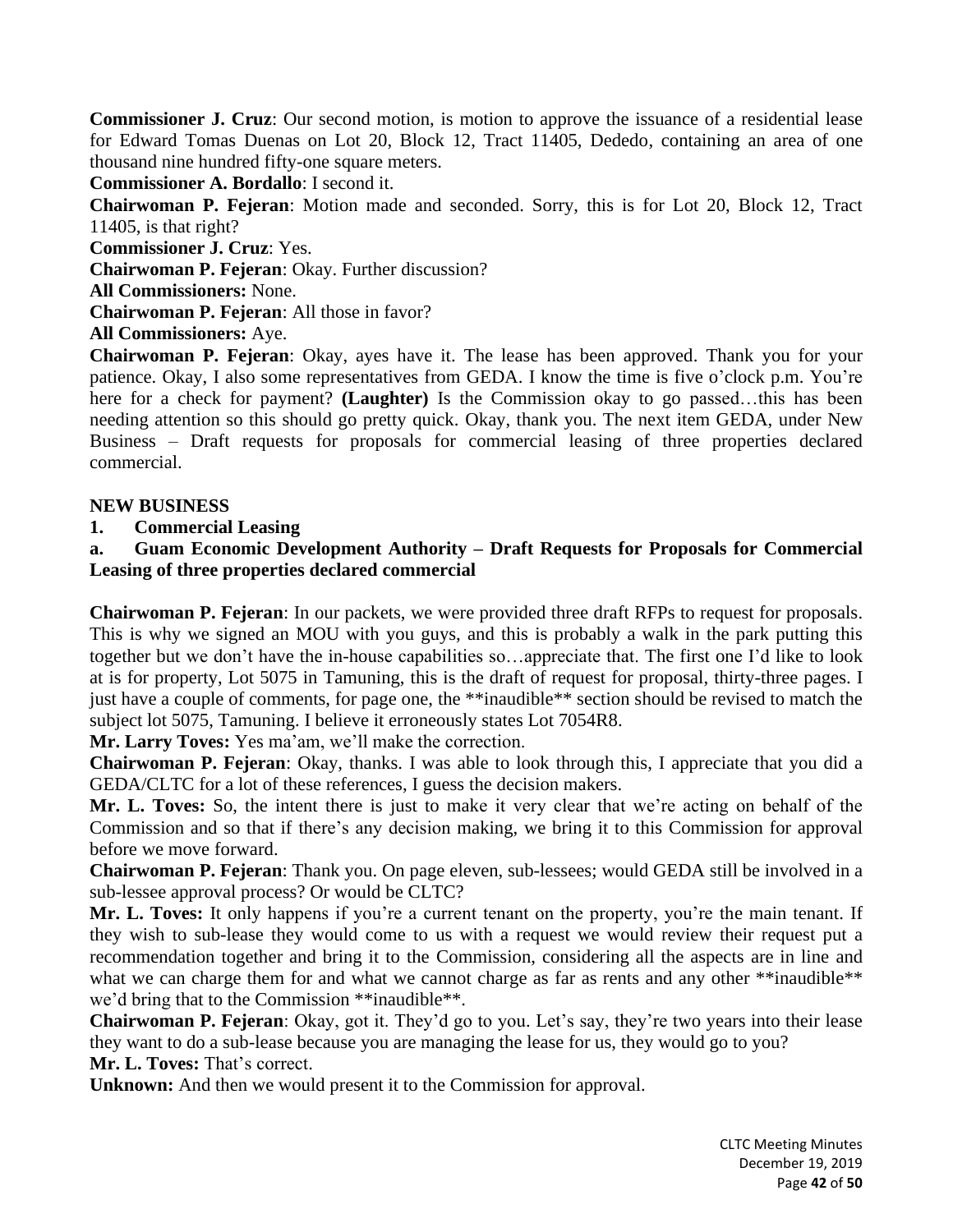**Chairwoman P. Fejeran**: And then we kind of get to the \*\*inaudible\*\* of the property on page fifteen under the section. For scope of project overview, the property has potential for commercial use. Does that include mixed use because it is a residential multifamily? Could we add that in so that we can show that we're amendable to mixed use developments?

**Mr. L. Toves:** Whatever is consistent with the zoning law...

**Chairwoman P. Fejeran**: Would a commercial be consistent with the multifamily R-two zone?

**Mr. L. Toves:** I believe that is conditional at this point, it's not permitted use.

**Commissioner J. Cruz**: But maybe you can include whatever is conditional use is allowed.

**Mr. L. Toves:** Commercial?

**Commissioner J. Cruz**: No, whatever is listed as conditional use…

**Mr. L. Toves:** Is allowed on R-two?

**Commissioner J. Cruz**: Yeah. Because they could come for conditional use for different activities.

**Legal Counsel N. Toft**: Yeah, they would have to come before the Land Use Commission.

**Chairwoman P. Fejeran**: I guess we'd have to tailor it to the R-two zoning designation?

**Legal Counsel N. Toft**: Well they would have to come in with their proposal as far as what they're offering.

**Chairwoman P. Fejeran**: Okay. If it's consistent or not?

**Legal Counsel N. Toft**: Yeah.

**Unknown:** Madam Chair, what we look for is usually size and \*\*inaudible\*\* for the property. In this particular case because it's zoned for R-2, we would work with the developer if their proposal is to develop it for commercial use. We would work with that developer to get the property rezoned.

**Commissioner J. Cruz**: And that would increase your \*\*inaudible\*\*.

**Chairwoman P. Fejeran**: When I say mixed use, I'm thinking commercial and residential on one property, I don't know if…

**Commissioner J. Cruz**: That one you would have to go to PUD or a PD developer \*\*inaudible\*\*. **Commissioner A. Bordallo**: \*\*inaudible\*\*

**Administrative Director J. Hattig, III**: I think this is the visual, \*\*inaudible\*\* property map, 5075 behind Nissan.

**Chairwoman P. Fejeran**: It should be the whole property. It's different now.

**Administrative Director J. Hattig, III**: Yeah, they created a little easement there.

**Chairwoman P. Fejeran**: Also, I think it'll be important to include the info to what GWA is doing to the property because I believe our last agreement with GWA for this property. They have a right-ofentry but at the end of the right-of-entry they're going to create a strong water retention basin. They're going to build it up so it will be… I think it would be important to include that in the or somewhere in the property's considerations.

**Mr. L. Toves:** I'm sorry, GWA has a right-of-entry for the lot that is being proposed for leasing?

**Commissioner J. Cruz**: Along East West Rental.

**Chairwoman P. Fejeran**: Yes.

**Mr. L. Toves:** And I think you said, at the end of that they're going to...

**Chairwoman P. Fejeran**: At the end of the term of the right-of-entry we put several conditions in there for them to do certain things to the property to get it ready for commercial leasing. Maybe we can provide them a copy of the right-of-entry that way you can better describe the character of the property because I don't think it could all be used for development because of this \*\*inaudible\*\* water. Director, you'll give them the right-of-entry so that they can have it and they'll see what the potential developer can expect.

**Administrative Director J. Hattig, III**: Yes.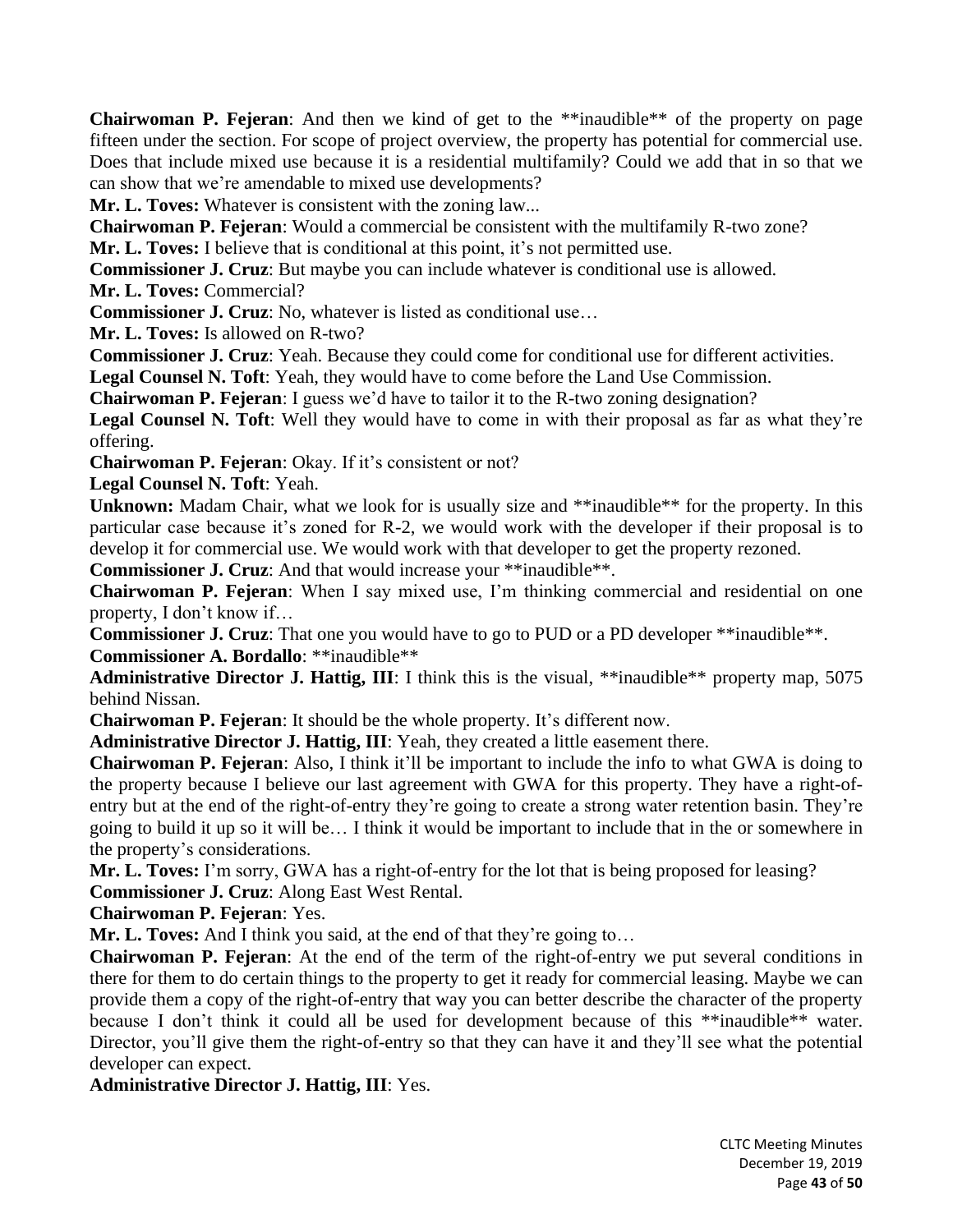**Chairwoman P. Fejeran**: I just wanted to find out why 4.1.4 was included here, my name of property?

**Mr. L. Toves:** It's a standard provision that we put, obviously if they proposed to remove soil or coral from the property then that means CLTC approved.

**Chairwoman P. Fejeran**: Okay. I didn't see in here discussion of how this is a CHamoru Land Trust property and a lease, a commercial lease. Maybe it's \*\*inaudible\*\* with CLTC/GEDA, maybe just to specify on four point three \*\*inaudible\*\* responsibilities. A lease agreement will be prepared once negotiations with a successful offer have concluded. The lease is the CHamoru Land Trust lease because it's not a GEDA lease, right?

**Mr. L. Toves:** Under the section two-point six point one on page seven.

**Legal Counsel N. Toft**: It's covered.

**Chairwoman P. Fejeran**: Got it. I missed it and the next section I wanted to discuss is the evaluation criteria. I know that it looks there's a thousand-point system and it talks about conformance with the RFP, financial, expertise and experience, rent, participation rent and other payment alternatives/terms so I'm assuming those are very standard evaluation criteria but then on the paragraph preceding that table it says, in the event of tie scores. Oh, I see, so if there's ties, do you get ties a lot or no? In the event of tie scores, proposals will be further evaluated in terms in of the potential to grow the economy, \*\*inaudible\*\* generation of jobs, creation of direct and indirect economic activity in the shortest possible time, utilization of existing business without \*\*inaudible\*\* against them and other objectives with GEDA's enabling legislation. I'm just wondering if we can add in like bonus points if the development would benefit the CHamoru Land Trust and its beneficiaries.

**Mr. L. Toves:** Actually, we'll probably just make that change so it will reflect CLTC and your name on the statute \*\*inaudible\*\*.

**Chairwoman P. Fejeran**: But those would only kick in if there's a tie. There's probably never going to be a tie but I would like there to be some kind of consideration that these commercial licenses are for… I mean maybe that someone's development is not highest at best use maybe we're not getting all of the money that we possibly could but I think that there is some kind of benefit for the program and our beneficiaries, I would say, we take a little bit of lower rent and provide a place where our beneficiaries would have a benefit. How will that be built in, I guess in the evaluation criteria?

**Mr. L. Toves:** We'll draft the language and we'll either add or deduct some of the other evaluation criteria's and put them specific \*\*inaudible\*\* that way \*\*inaudible\*\*.

**Chairwoman P. Fejeran**: Okay. Is the Commission okay with that change adding that in? I think what it does, like I said it gives bonus points to that developer that is considering that this is Land Trust property and maybe \*\*inaudible\*\* aside from renting it.

**Mr. L. Toves:** Maybe we can…on page twenty, sixth evaluation criteria, maybe we can modify that one because that's kind of what you're talking about, may receive a less in rent but in exchange for that you receive a benefit like paving CHamoru Land Trust access ways into residential areas. You want to be able to include within the consideration as to whether you're going to approve a lease so you're looking at the total benefit as opposed to just what we've listed here so maybe we could do something with this last evaluation criteria to include other benefits that the developer would offer to the Commission. Would the number of points, two hundred points, be something the Commission be willing to accept? What we did was we waited, rent was the highest, three hundred points for rent everything else was lower than that because we believed that the Commission was interested in the amount of rent the developer would pay so we gave that evaluation criteria more weight. Would two hundred be acceptable to the Commission for other benefits offered by the developer that would assist or benefit the CHamoru Land Trust.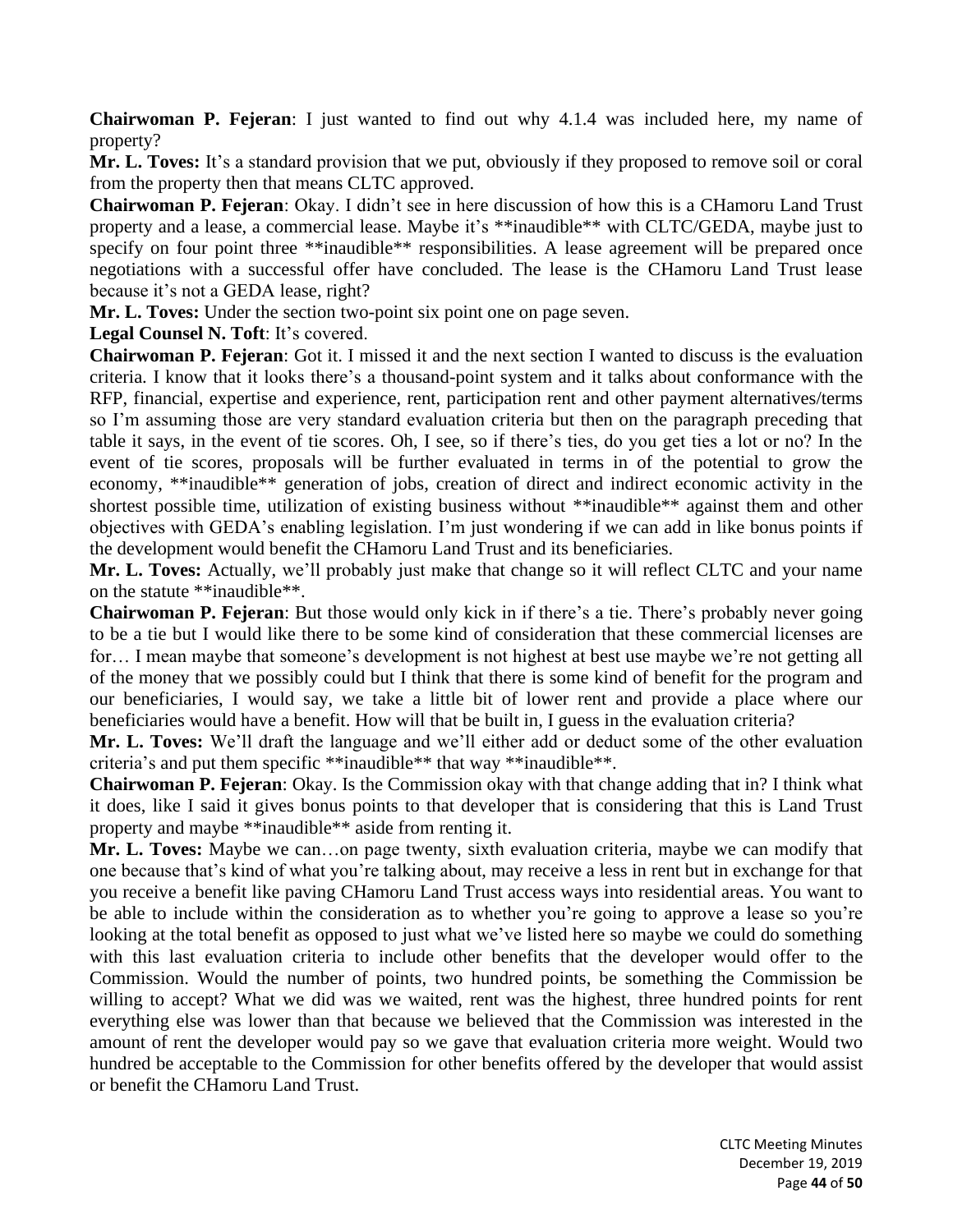**Chairwoman P. Fejeran**: I think so. I like the idea of maybe the developer saying, okay I won't be able to pay this much rent but I'll be able to offer this service like you said, paving roads and stuff. I'm even thinking of a part of what the development is can we create a benefit for our beneficiaries. I mean making like even a setting up of a scholarship or within this development, if it's commercial office that they pledge to provide a unit that would be used solely for the development of cottage industries that are developed by the CHamoru Land Trust Beneficiaries, something to kind of help…there's so many different aspects that our program can benefit from and yeah, I'm okay to kind of use this as way for developers that are creative and innovative to figure out a way how they can provide that benefit for the Trust.

**Mr. L. Toves:** I'm just thinking in terms of how we would I mean this is going to be in comparison, right? If you get at least two developers and then submit a proposal then we would have to compare one against the other. A developer that comes in and proposes something like you're proposing would have to be evaluated against another proposer who proposes higher rent. We would have to kind of balance that out. It would probably be based on the value of what that developer is proposing like a unit for cottage industry versus someone who's willing to pay more rent so we would have to evaluate that and then we would come to the Commission and present it and say, this is our highest ranking one. It could be the one that pays less but because they're proposing things like that but in the end the Commission would be to approve it. So, you may not agree with what we recommend as the highest ranking one and let's say we go to the one that says, we're going to pay the highest amount of rent so we recommend that that's the developer you chose but you may believe that we should have given more points to a developer who's proposing something you aren't and maybe they should be at a higher rank. I think we can build that into this and we could try to encourage developers to think outside the box and provide things other than money in their development.

## **Chairwoman P. Fejeran**: Okay, great.

**Mr. L. Toves:** Just for your information Madam Chair to add to that, in most instances that we've dealt with before. During the event we should process we always prefer to have somebody from the Commission whether it be a staff member or someone from the board itself to be \*\*inaudible\*\* so those issues that you just brought up can be addressed at that point in time.

**Chairwoman P. Fejeran**: Okay, great. I don't have any other questions or comments on these other changes. I do have one question, because we did give four properties to you and then we received a letter on October fourth about Tract 10123 in Dededo, Mr. Toves. Tract 10123 is also located in Yigo and it was identified to be developed to be RFP'd for commercial purposes but it wouldn't be commercial use it would be for development for residential housing, right? That was the hope and then we got the letter asking us a bunch of questions that I feel like it's that's why we're giving it to you guys so you guys can work out these questions. Like one of the questions is, how infrastructure cost be fairly apportioned? How do we ensure that costs incurred by the developer are legitimate? To me, that sounds like something that would be a part of the RFP process and proposal and evaluation.

**Mr. L. Toves:** I think we understand that Madam Chair, but the point that we're trying to get across is that \*\*inaudible\*\* when we got the resolutions for each of the properties, we understood that there was a masterplan or some sort of plan that had already been commissioned for this piece of property and I think we were just trying to see if we can get that information as part of our research to develop the RFP for that particular site but if there is none then we'll gladly do the research but it was my understanding, correct me if I'm wrong, I believe there was supposedly some work had already been done as far \*\*inaudible\*\* for this development, the property for the housing, the residential uses and in addition to the commercial use upfront adjacent to Marine Drive.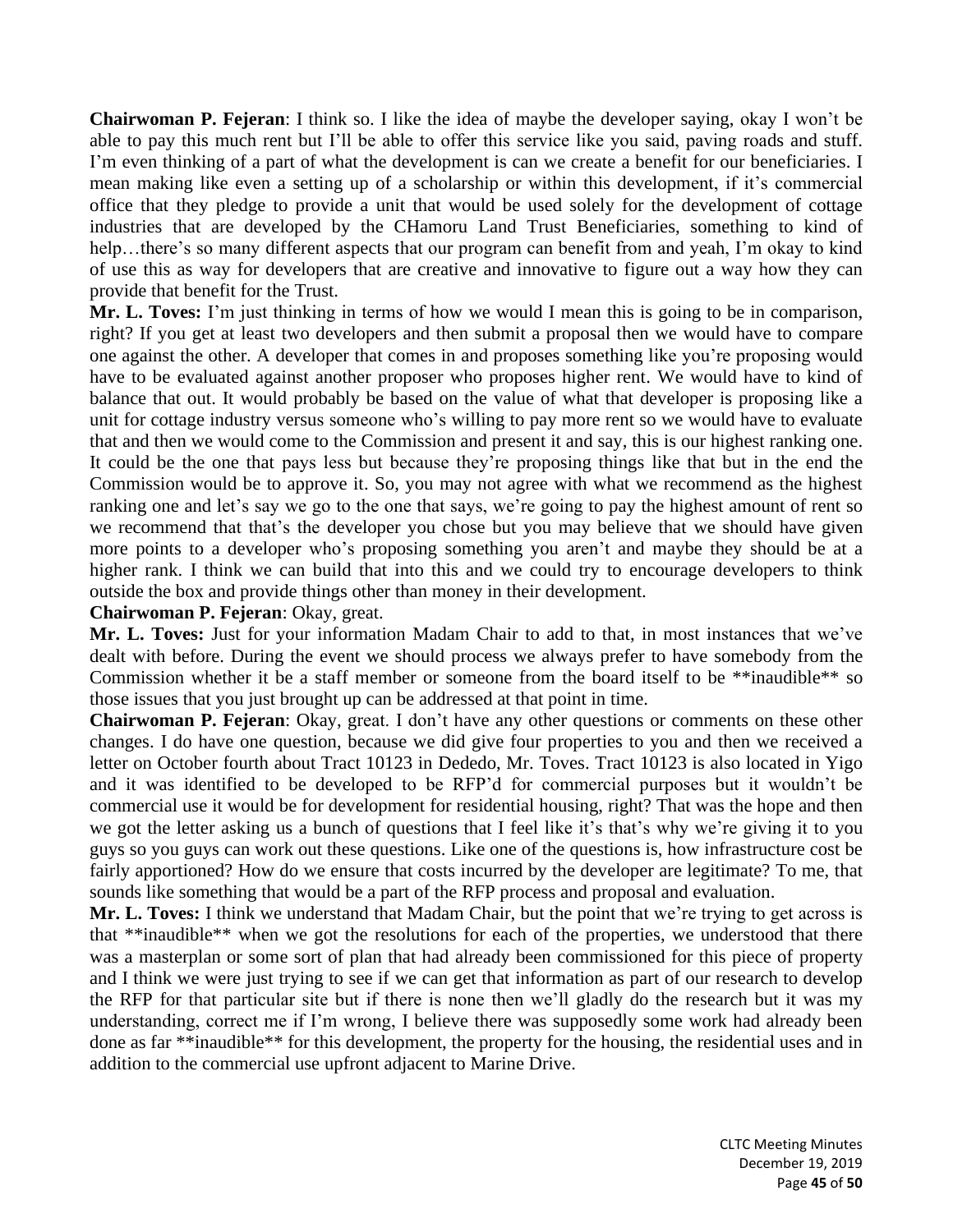**Unknown:** I think that memo was sent requesting approval or additional time for us produce the RFP for that particular property because it's much more complicated than the three so we really didn't want to hold up the three while we were working on that particular one. As Larry indicated, we did find out that there is no subdivision map for this piece of property. We wanted to determine how much infrastructure is needed. How many lots were going to \*\*inaudible\*\*? Did the Commission want to subdivide into and we found out that there's no subdivision map? It was our understanding that a portion of the property would be allocated for commercial use and that the developer then rather than paying for ground rent they would pay for the infrastructure and so we've met with Guam Housing Corporation which is the only entity that provides home loans to lessees and they were telling us the experiences they had with the Lada Estates project that was delayed and there was all kinds of issues associated with it, it went to court. I mean there were a lot of issues and so we felt; we better request from the Commission to give us more time on this particular one because it is so complicated and some of the issues identified in that memo were based on the meetings that we had with Guam Housing Corporation. CHamoru Land Trust determines who are eligible for the lots but Guam Housing determines who has the repayment capability on the loan and so there's different players' different requirements and it's more complex and we were asking for additional time to work on that one.

**Commissioner J. Cruz**: Is this the same side across the gym in Yigo?

**Mr. L. Toves:** Yes.

**Commissioner J. Cruz**: There was a tentative layout for this area, but if I'm not mistaken, I don't know whether there was a document that was…

**Engineer Technician II M. Javier**: This is the property and this is the layout but it has not been approved yet.

**Chairwoman P. Fejeran**: It's not approved?

**Engineer Technician II M. Javier**: No.

**Chairwoman P. Fejeran**: I'm okay with it not being approved. I also want to see what a developer thinks is best could go in there. It sounds like you're still working on it, you haven't given up.

**Mr. L. Toves:** No, have not but it is complex.

**Chairwoman P. Fejeran**: Okay so in regards to your comment about Guam Housing providing a loan based on your ability to pay and then our identifying the lease holders who can move in there; we can build into our lease and it's within our legislation that says, we can only award leases that we feel can satisfy our lease terms and part of the lease terms will be the fact they'd have to be able to qualified by Guam Housing so I know we can do it that way but what we need your help is to kind of use this as a pilot project on how do we get a developer in there and develop homes because so many of our lessees can't build a home, low cost homes I'm thinking about Ironwood. They're able to go in there and use property smaller than this and put in so many units that are well built and maintained and that's kind of the direction that we like this to go.

**Mr. L. Toves:** Okay, but rest assured Madam Chair that we cover all basis, it's a little complicated but we'll finalize this and present it to you.

**Chairwoman P. Fejeran**: Okay great, thank you. Anymore questions for our folks from upstairs? **Commissioner A. Bordallo**: The last one in the list, is this in Tumon?

**Chairwoman P. Fejeran**: Tract 111, Lot 12, I think so, that's kind of across GVB.

**Commissioner J. Cruz**: Further up.

**Mr. L. Toves:** This is the lot just right across from PROA. It's just right over two thousand five hundred square meters so \*\*inaudible\*\*.

**Chairwoman P. Fejeran**: And then the second one in our packet is just right behind the Yigo gym, it's really big.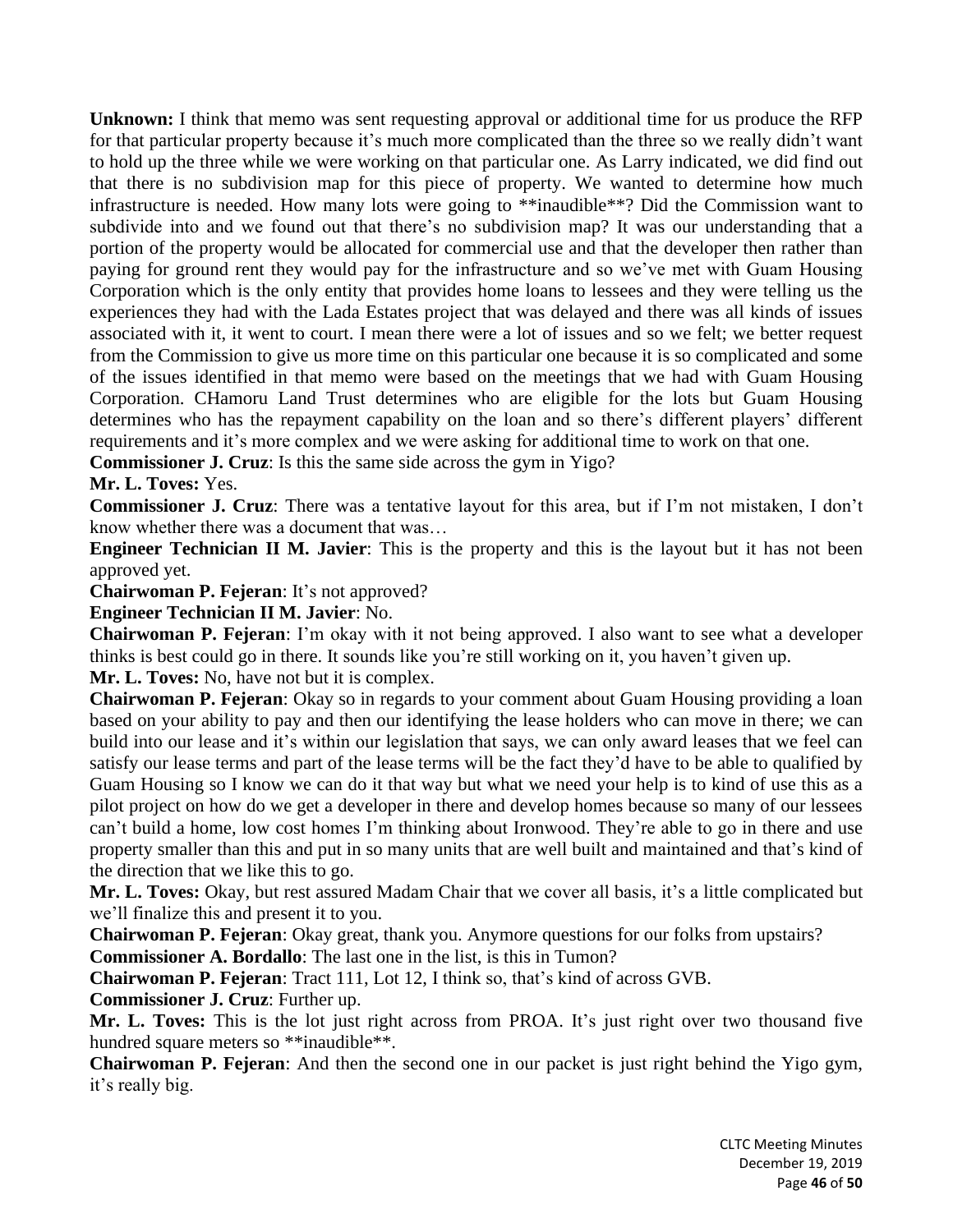**Commissioner J. Cruz**: \*\*inaudible\*\*.

**Chairwoman P. Fejeran**: Yes, 7054-R-eight.

**Commissioner J. Cruz**: Which one there is unregistered?

**Administrative Director J. Hattig, III**: Actually, it's registered now.

**Commissioner J. Cruz**: Okay, great.

**Mr. L. Toves:** Just for your information too, in preparing for this we actually met with the village mayors on these lots just so we can inform them as to \*\*inaudible\*\* and they're all in full support of this.

**Chairwoman P. Fejeran**: Okay thank you very much. Going back to the MOU, are you putting together or tracking the time spent on everything? I don't have the MOU with me but are you supposed report to us quarterly on the efforts expended etc...

**Mr. L. Toves:** Yes, as part of the monthly, progress reports we do report that as far as \*\*inaudible\*\* and expenses. We can narrow it down even to staff time because we do keep track of all the staff hours to each property management or contracts and that's all incorporated into the report.

**Chairwoman P. Fejeran**: And the progress report is forwarded to the Director?

**Mr. L. Toves:** Yes, and then we present it to the Commission.

**Chairwoman P. Fejeran**: Or will present it to the Commission?

**Mr. L. Toves:** Yeah, normally we present it at your monthly meetings. If you desire that we could come to you every month and provide you with progress reports because that's what we do with Ancestral Lands Commission.

**Chairwoman P. Fejeran**: Honestly, we have negative time in our meetings.

**Mr. L. Toves:** Okay that's fine if you prefer, we'll just give it to the Director.

**Chairwoman P. Fejeran**: Okay thank you.

**Mr. L. Toves:** Can I ask? We finalize this, how do you want to proceed forward with this given the comments that we received today? Do we revise it and then come back to the Commission or…?

**Legal Counsel N. Toft**: I think if you do a motion to \*\*inaudible\*\* move forward after the revisions that we talked about are in place and \*\*inaudible\*\* either you or the Director or both just review it and give it a final nod basically.

**Chairwoman P. Fejeran**: Okay, so the motion would be basically approve these three draft RFP's for finalization once the comments are incorporated as discussed during the meeting, okay. I need a motion…this is to approve the RFP's for Lot 7054-R8, Lot 5075 and Lot 12, Tract 111 with incorporation of comments discussed today.

**Commissioner A. Bordallo**: Motion to approve RFP's for Lot 7054-R8, Lot 5075, Lot 12, Tract 111 with incorporating comments that the Director, Chairperson and Commission \*\*inaudible\*\*.

**Chairwoman P. Fejeran**: Motion made.

**Commissioner A. Santos**: I second it.

**Chairwoman P. Fejeran**: Seconded by Tan Amanda, any further discussion?

**All Commissioners:** None.

**Chairwoman P. Fejeran**: All those in favor?

**All Commissioners:** Aye.

**Chairwoman P. Fejeran**: Okay, once those are incorporated.

**Administrative Director J. Hattig, III**: Then give them to me and I'll forward them to the Commission.

**Chairwoman P. Fejeran**: Thank you, thanks for bringing that up. Okay, so we have Global Recycling, one constituent matter, expiring leases within the next two years. I'd like to table that. I'd like to table the financial report and I'd like to table the Director's Report.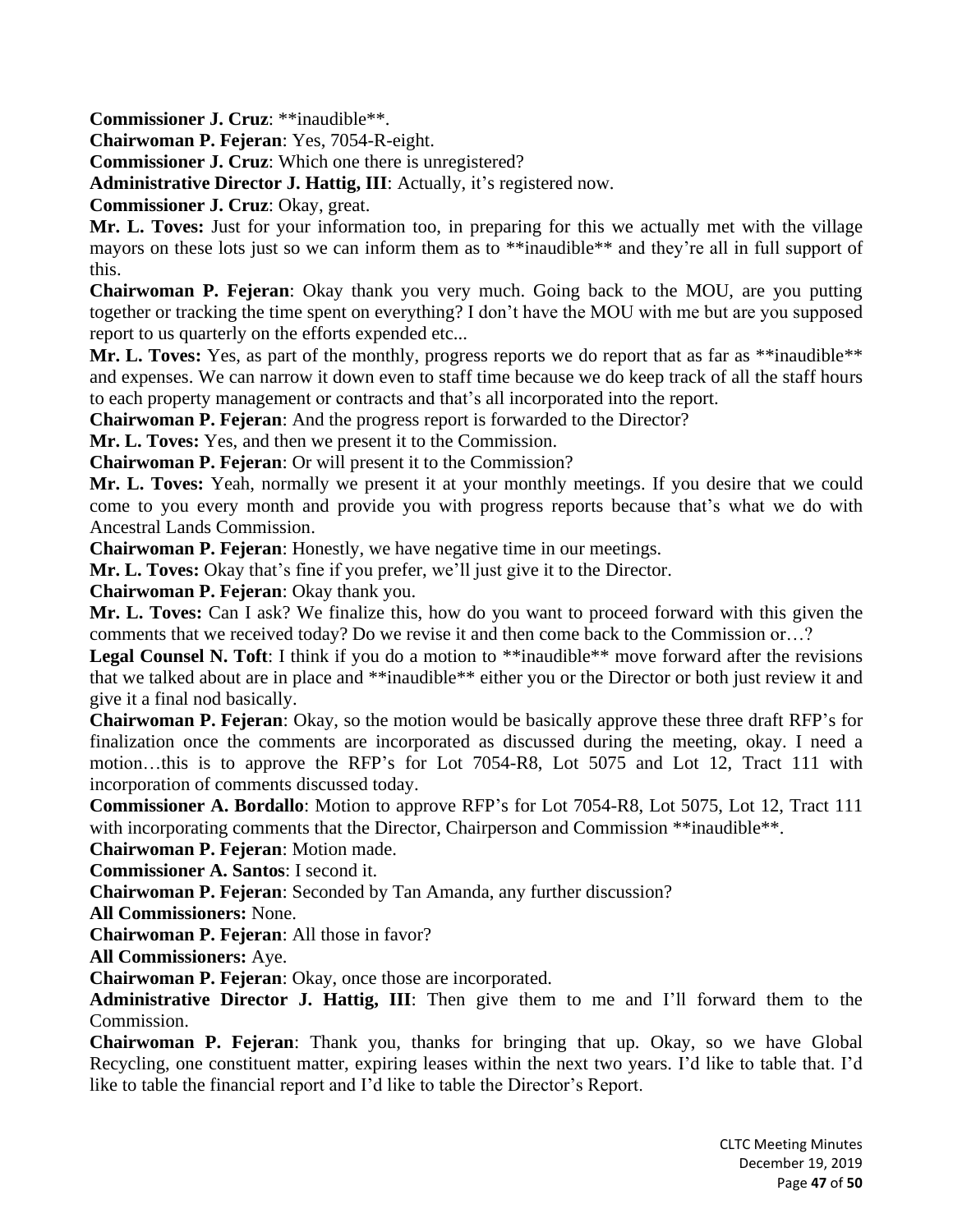**Administrative Director J. Hattig, III**: Ma'am, if I could just put on record, I'd like to submit some of the information that was requested so that it's for the Commissioners' to review. The report on the Listening Sessions is one, the second is the priorities to be accomplished in 2020 as per our discussion and then the proposed plan for the selection of the opening up of the previously opened easements for consideration, the Commission's consideration, as per some of this direction.

**Chairwoman P. Fejeran**: Okay, I see, they're three pages.

**Administrative Director J. Hattig, III**: Three separate pages, yeah.

**Chairwoman P. Fejeran**: There's no one for public comments today, right?

**Administrative Director J. Hattig, III**: It's all staff at this point.

**Chairwoman P. Fejeran**: Commissioners Comments?

**Administrative Director J. Hattig, III**: Would you like us to print the summary and motions, now?

**Chairwoman P. Fejeran**: Oh yeah, is it printable? I have five motions. Also, just going back to our Oversight Hearing, there were several information items that Chairperson Terlaje requested. Have you been able to put that together or is that what this…?

**Administrative Director J. Hattig, III**: I'm currently still putting some of the actions together and we left off… and we didn't finish all of the seven priorities. We left of a that kind of half way through, so, I'm still working on trying to provide those.

**Chairwoman P. Fejeran**: Okay, just prepare that and route it. I don't want to keep Senator Terlaje waiting too long. I want to show that we're on it, we're working on it.

**Administrative Director J. Hattig, III**: Okay.

**Chairwoman P. Fejeran**: Also, just a reminder, the resolution will be ready for signature? Tomorrow?

**Administrative Director J. Hattig, III**: Yeah, tomorrow.

**Chairwoman P. Fejeran**: Just have the staff give me a call and I'll figure out where I am in the day.

**Administrative Director J. Hattig, III**: I'll have it brought to you ma'am.

**Chairwoman P. Fejeran**: Yes, that will great, thank you.

**Administrative Director J. Hattig, III**: Is it ready to be printed out?

**Chairwoman P. Fejeran**: I can come read it. Okay, the motion summary was reviewed and approved on record. There are actually six motions that were made. So, I just need a motion to adjourn.

**Commissioner A. Bordallo**: Motion to adjourn

**Chairwoman P. Fejeran**: Adjourned five forty p.m.

Transcribed by: Tina Tainatongo, Land Agent I: \_\_\_\_\_\_\_\_\_\_\_\_\_\_\_\_\_

**Approved by motion in meeting of**: \_\_\_\_\_\_\_\_\_\_\_\_\_\_\_\_\_\_\_\_\_\_\_\_\_

**Jack Hattig III, Administrative Director**: \_\_\_\_\_\_\_\_\_\_\_\_\_\_\_\_ **Date**: \_\_\_\_\_\_\_\_\_\_

**G. Pika Fejeran, Chairwoman**: \_\_\_\_\_\_\_\_\_\_\_\_\_\_\_\_\_\_\_\_\_ **Date**: \_\_\_\_\_\_\_\_\_\_\_